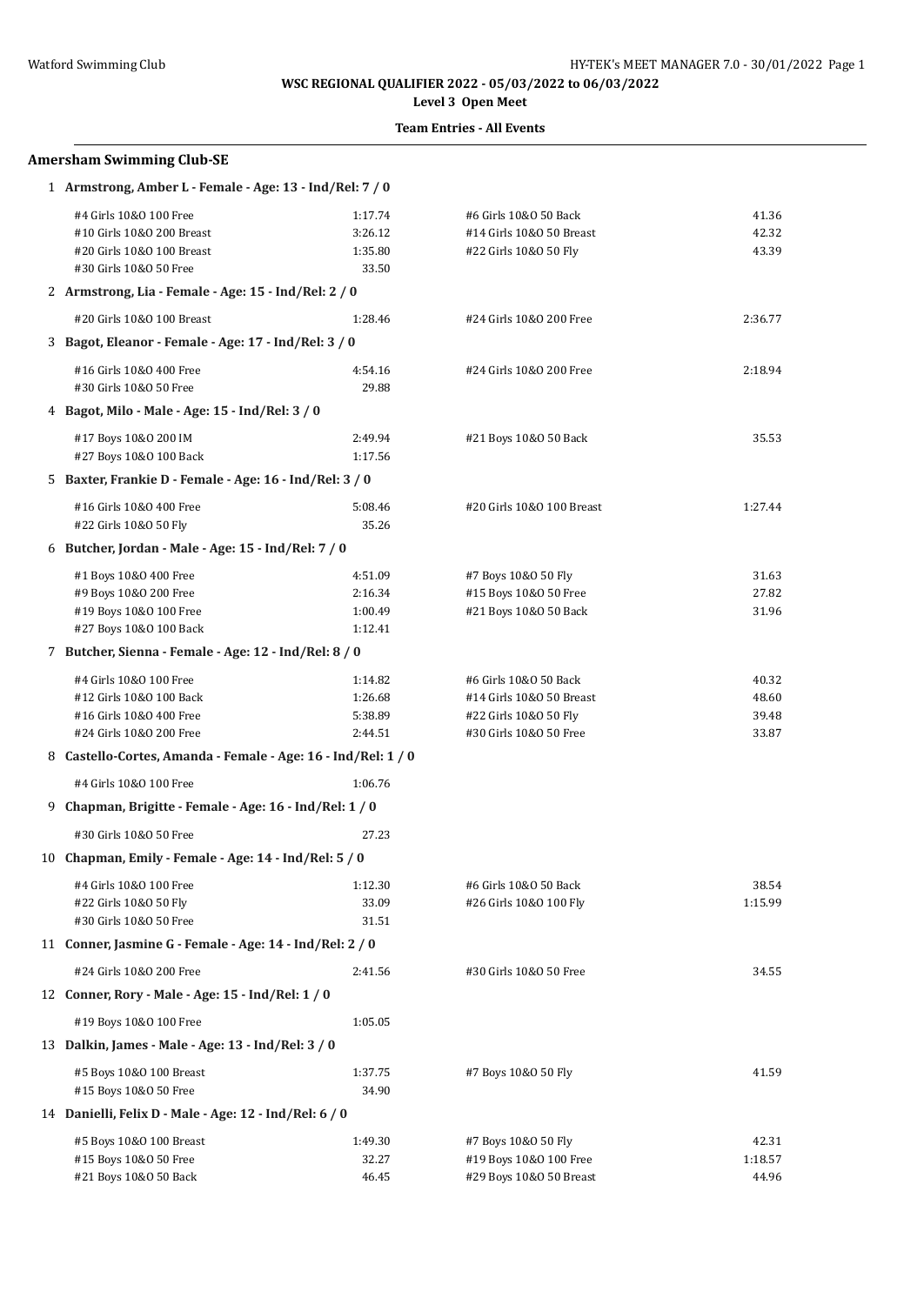**Level 3 Open Meet**

| <b>Amersham Swimming Club-SE</b>                           |                    |                                                     |                    |
|------------------------------------------------------------|--------------------|-----------------------------------------------------|--------------------|
| 15 Edwards, Hannah - Female - Age: 15 - Ind/Rel: 5 / 0     |                    |                                                     |                    |
| #2 Girls 10&0 200 IM                                       | 2:39.19            | #4 Girls 10&0 100 Free                              | 1:06.86            |
| #22 Girls 10&0 50 Fly                                      | 32.00              | #26 Girls 10&0 100 Fly                              | 1:12.30            |
| #30 Girls 10&0 50 Free                                     | 30.56              |                                                     |                    |
| 16 English, Samuel - Male - Age: 18 - Ind/Rel: 5 / 0       |                    |                                                     |                    |
| #1 Boys 10&0 400 Free                                      | 4:41.45            | #7 Boys 10&0 50 Fly                                 | 31.85              |
| #9 Boys 10&0 200 Free                                      | 2:09.47            | #11 Boys 10&0 100 Fly                               | 1:10.21            |
| #15 Boys 10&0 50 Free                                      | 27.88              |                                                     |                    |
| 17 Ferguson, Laura - Female - Age: 16 - Ind/Rel: 5 / 0     |                    |                                                     |                    |
| #4 Girls 10&0 100 Free                                     | 1:07.80            | #6 Girls 10&0 50 Back                               | 32.41              |
| #12 Girls 10&0 100 Back                                    | 1:11.63            | #28 Girls 10&0 200 Back                             | 2:35.75            |
| #30 Girls 10&0 50 Free                                     | 30.71              |                                                     |                    |
| 18 Hayes, Scarlett - Female - Age: 12 - Ind/Rel: 8 / 0     |                    |                                                     |                    |
| #2 Girls 10&0 200 IM                                       | 3:06.54            | #6 Girls 10&0 50 Back                               | 38.43              |
| #12 Girls 10&0 100 Back                                    | 1:24.80            | #16 Girls 10&0 400 Free                             | 5:38.94            |
| #22 Girls 10&0 50 Fly                                      | 42.19              | #24 Girls 10&0 200 Free                             | 2:46.34            |
| #28 Girls 10&0 200 Back                                    | 2:58.84            | #30 Girls 10&0 50 Free                              | 35.38              |
| 19 Hodgson, Grace L - Female - Age: 14 - Ind/Rel: 3 / 0    |                    |                                                     |                    |
| #4 Girls 10&0 100 Free                                     | 1:14.22            | #6 Girls 10&0 50 Back                               | 37.28              |
| #30 Girls 10&0 50 Free                                     | 33.32              |                                                     |                    |
| 20 Horlock, Lucy F - Female - Age: 17 - Ind/Rel: 4 / 0     |                    |                                                     |                    |
| #4 Girls 10&0 100 Free                                     | 1:04.01            | #6 Girls 10&0 50 Back                               | 34.46              |
| #22 Girls 10&0 50 Fly                                      | 33.53              | #30 Girls 10&0 50 Free                              | 28.70              |
| 21 Howlett, Ava N - Female - Age: 13 - Ind/Rel: 10 / 0     |                    |                                                     |                    |
| #2 Girls 10&0 200 IM                                       | 2:55.11            | #6 Girls 10&0 50 Back                               | 41.27              |
| #8 Girls 11&0 400 IM                                       | 6:25.73            | #10 Girls 10&0 200 Breast                           | 3:16.52            |
| #14 Girls 10&0 50 Breast                                   | 42.58              | #16 Girls 10&0 400 Free                             | 5:39.20            |
| #20 Girls 10&0 100 Breast                                  | 1:31.13            | #22 Girls 10&0 50 Fly                               | 36.41<br>35.72     |
| #26 Girls 10&0 100 Fly                                     | 1:21.89            | #30 Girls 10&0 50 Free                              |                    |
| 22 Howlett, Max W - Male - Age: 13 - Ind/Rel: 8 / 0        |                    |                                                     |                    |
| #1 Boys 10&0 400 Free                                      | 5:24.58            | #5 Boys 10&0 100 Breast                             | 1:36.03            |
| #9 Boys 10&0 200 Free                                      | 2:36.15            | #15 Boys 10&0 50 Free                               | 32.75              |
| #19 Boys 10&0 100 Free<br>#25 Boys 10&0 200 Breast         | 1:12.03<br>3:16.88 | #21 Boys 10&0 50 Back<br>#29 Boys 10&0 50 Breast    | 41.06<br>44.14     |
| 23 Hoyland, Daniella J - Female - Age: 18 - Ind/Rel: 2 / 0 |                    |                                                     |                    |
| #6 Girls 10&0 50 Back                                      | 31.12              | #12 Girls 10&0 100 Back                             | 1:06.61            |
| 24 Hutton, Chloe M - Female - Age: 14 - Ind/Rel: 4 / 0     |                    |                                                     |                    |
|                                                            |                    |                                                     |                    |
| #16 Girls 10&0 400 Free<br>#24 Girls 10&0 200 Free         | 5:10.44<br>2:27.03 | #22 Girls 10&0 50 Fly<br>#30 Girls 10&0 50 Free     | 34.15<br>31.05     |
| 25 Hutton, Oliver - Male - Age: 15 - Ind/Rel: 6 / 0        |                    |                                                     |                    |
|                                                            |                    |                                                     |                    |
| #9 Boys 10&0 200 Free                                      | 2:17.60            | #13 Boys 10&0 200 Back                              | 2:32.83            |
| #15 Boys 10&0 50 Free<br>#21 Boys 10&0 50 Back             | 28.18<br>34.06     | #19 Boys 10&0 100 Free<br>#27 Boys 10&0 100 Back    | 1:01.60<br>1:11.31 |
| 26 Jones, Amelia - Female - Age: 15 - Ind/Rel: 7 / 0       |                    |                                                     |                    |
|                                                            |                    |                                                     |                    |
| #2 Girls 10&0 200 IM<br>#14 Girls 10&0 50 Breast           | 2:42.60<br>38.09   | #4 Girls 10&0 100 Free<br>#20 Girls 10&0 100 Breast | 1:05.18<br>1:23.06 |
| #22 Girls 10&0 50 Fly                                      | 32.94              | #26 Girls 10&0 100 Fly                              | 1:16.50            |
| #30 Girls 10&0 50 Free                                     | 29.51              |                                                     |                    |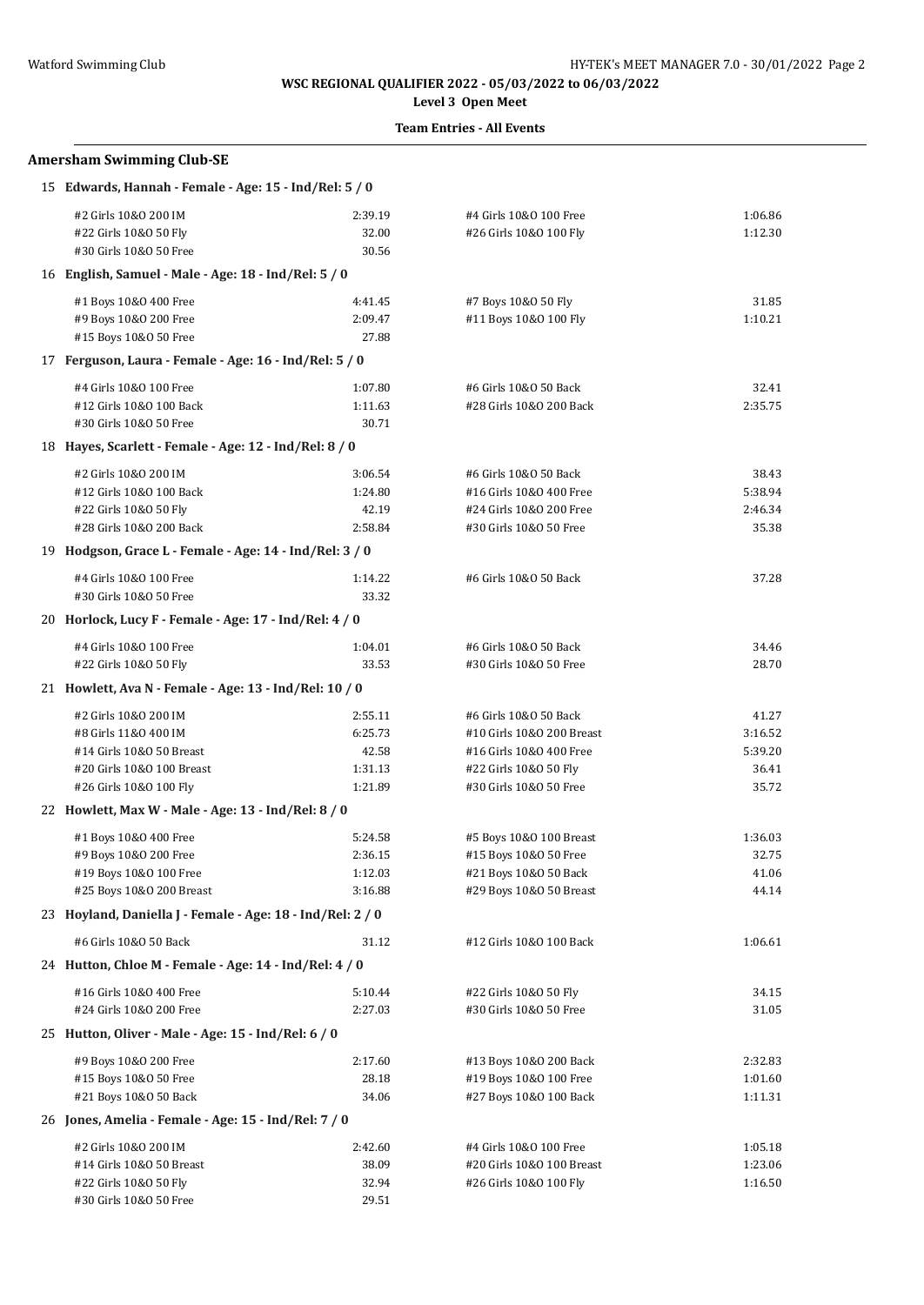# **Level 3 Open Meet**

## **Team Entries - All Events**

### **Amersham Swimming Club-SE**

| 27 Jones, Esme R - Female - Age: 15 - Ind/Rel: 6 / 0     |         |                           |         |
|----------------------------------------------------------|---------|---------------------------|---------|
| #4 Girls 10&0 100 Free                                   | 1:07.37 | #6 Girls 10&0 50 Back     | 36.41   |
| #12 Girls 10&0 100 Back                                  | 1:17.60 | #24 Girls 10&0 200 Free   | 2:26.75 |
| #28 Girls 10&0 200 Back                                  | 2:42.31 | #30 Girls 10&0 50 Free    | 30.87   |
| 28 Jones, Evelyn M - Female - Age: 14 - Ind/Rel: 2 / 0   |         |                           |         |
| #24 Girls 10&0 200 Free                                  | 2:45.32 | #30 Girls 10&0 50 Free    | 36.10   |
| 29 Jones, Olivia B - Female - Age: 13 - Ind/Rel: 6 / 0   |         |                           |         |
| #4 Girls 10&0 100 Free                                   | 1:09.59 | #6 Girls 10&0 50 Back     | 36.00   |
| #12 Girls 10&0 100 Back                                  | 1:19.50 | #24 Girls 10&0 200 Free   | 2:46.24 |
| #28 Girls 10&0 200 Back                                  | 2:49.34 | #30 Girls 10&0 50 Free    | 30.99   |
| 30 Khanore, Nyasa P - Female - Age: 15 - Ind/Rel: 5 / 0  |         |                           |         |
| #4 Girls 10&0 100 Free                                   | 1:10.91 | #10 Girls 10&0 200 Breast | 3:10.95 |
| #14 Girls 10&0 50 Breast                                 | 41.85   | #20 Girls 10&0 100 Breast | 1:30.29 |
| #30 Girls 10&0 50 Free                                   | 32.72   |                           |         |
| 31 Machin, Sophie E - Female - Age: 12 - Ind/Rel: 10 / 0 |         |                           |         |
| #2 Girls 10&0 200 IM                                     | 2:53.52 | #8 Girls 11&0 400 IM      | 6:02.43 |
| #10 Girls 10&0 200 Breast                                | 3:23.31 | #14 Girls 10&0 50 Breast  | 43.85   |
| #16 Girls 10&0 400 Free                                  | 5:49.37 | #18 Girls 10&0 200 Fly    | 2:57.20 |
| #20 Girls 10&0 100 Breast                                | 1:42.97 | #22 Girls 10&0 50 Fly     | 35.72   |
| #26 Girls 10&0 100 Fly                                   | 1:19.83 | #30 Girls 10&0 50 Free    | 34.25   |
| 32 McCall, Ethan - Male - Age: 15 - Ind/Rel: 6 / 0       |         |                           |         |
| #1 Boys 10&0 400 Free                                    | 4:52.66 | #9 Boys 10&0 200 Free     | 2:18.59 |
| #15 Boys 10&0 50 Free                                    | 28.94   | #19 Boys 10&0 100 Free    | 1:04.15 |
| #21 Boys 10&0 50 Back                                    | 33.38   | #27 Boys 10&0 100 Back    | 1:17.66 |
| 33 McCall, Noah - Male - Age: 17 - Ind/Rel: 5 / 0        |         |                           |         |
| #1 Boys 10&0 400 Free                                    | 4:26.26 | #9 Boys 10&0 200 Free     | 2:07.19 |
| #15 Boys 10&0 50 Free                                    | 26.19   | #19 Boys 10&0 100 Free    | 58.05   |
| #21 Boys 10&0 50 Back                                    | 31.40   |                           |         |
| 34 Mckechnie, Beth H - Female - Age: 15 - Ind/Rel: 3 / 0 |         |                           |         |
| #4 Girls 10&0 100 Free                                   | 1:08.75 | #6 Girls 10&0 50 Back     | 34.75   |
| #30 Girls 10&0 50 Free                                   | 31.55   |                           |         |
| 35 Morgan, Sophie - Female - Age: 13 - Ind/Rel: 6 / 0    |         |                           |         |
| #4 Girls 10&0 100 Free                                   | 1:16.65 | #6 Girls 10&0 50 Back     | 38.01   |
| #12 Girls 10&0 100 Back                                  | 1:22.99 | #14 Girls 10&0 50 Breast  | 43.76   |
| #28 Girls 10&0 200 Back                                  | 3:06.12 | #30 Girls 10&0 50 Free    | 33.34   |
| 36 Morris, Farah A - Female - Age: 15 - Ind/Rel: 5 / 0   |         |                           |         |
| #2 Girls 10&0 200 IM                                     | 2:37.90 | #10 Girls 10&0 200 Breast | 2:54.97 |
| #14 Girls 10&0 50 Breast                                 | 37.90   | #20 Girls 10&0 100 Breast | 1:23.74 |
| #30 Girls 10&0 50 Free                                   | 29.87   |                           |         |
| 37 Mowbray, George - Male - Age: 17 - Ind/Rel: 7 / 0     |         |                           |         |
| #11 Boys 10&0 100 Fly                                    | 1:03.10 | #13 Boys 10&0 200 Back    | 2:21.41 |
| #15 Boys 10&0 50 Free                                    | 26.59   | #17 Boys 10&0 200 IM      | 2:28.09 |
| #19 Boys 10&0 100 Free                                   | 58.34   | #21 Boys 10&0 50 Back     | 30.86   |
| #27 Boys 10&0 100 Back                                   | 1:05.17 |                           |         |
| 38 Mowbray, Remy A - Male - Age: 12 - Ind/Rel: 10 / 0    |         |                           |         |
| #1 Boys 10&0 400 Free                                    | 6:14.29 | #7 Boys 10&0 50 Fly       | 37.87   |
| #9 Boys 10&0 200 Free                                    | 2:36.85 | #13 Boys 10&0 200 Back    | 2:56.48 |
| #15 Boys 10&0 50 Free                                    | 34.42   | #17 Boys 10&0 200 IM      | 2:59.70 |
| #19 Boys 10&0 100 Free                                   | 1:12.02 | #21 Boys 10&0 50 Back     | 36.70   |
| #27 Boys 10&0 100 Back                                   | 1:18.01 | #29 Boys 10&0 50 Breast   | 46.65   |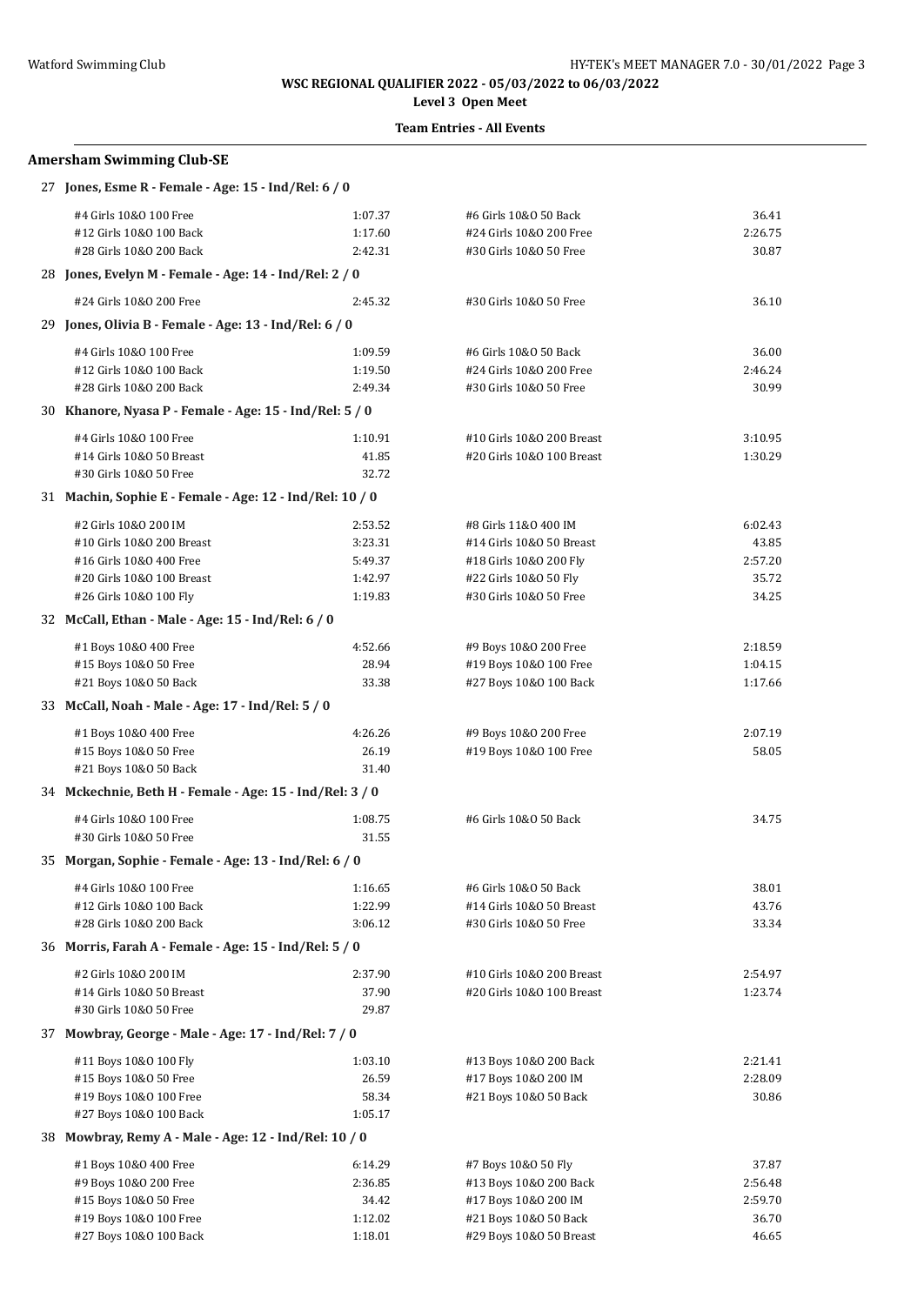# **Level 3 Open Meet**

### **Team Entries - All Events**

# **Amersham Swimming Club-SE** 39 **Railton, Charlie - Male - Age: 13 - Ind/Rel: 4 / 0** #5 Boys 10&O 100 Breast 1:25.37 #7 Boys 10&O 50 Fly 35.47 #25 Boys 10&O 200 Breast 3:08.69 #29 Boys 10&O 50 Breast 39.61 40 **Ronchetti, Charlie G - Male - Age: 10 - Ind/Rel: 2 / 0** #15 Boys 10&O 50 Free 45.78 #21 Boys 10&O 50 Back 49.21 41 **Ronchetti, Jonny J - Male - Age: 14 - Ind/Rel: 5 / 0** #9 Boys 10&O 200 Free 2:28.05 #15 Boys 10&O 50 Free 33.28 #19 Boys 10&O 100 Free 1:13.70 #21 Boys 10&O 50 Back 37.91 #27 Boys 10&O 100 Back 1:20.24 42 **Sawyer, Joel A - Male - Age: 16 - Ind/Rel: 5 / 0** #9 Boys 10&O 200 Free 2:11.41 #13 Boys 10&O 200 Back 2:28.00 #15 Boys 10&O 50 Free 26.11 #19 Boys 10&O 100 Free 59.16 #21 Boys 10&O 50 Back 31.25 43 **Sharma, Koyal - Female - Age: 15 - Ind/Rel: 2 / 0** #4 Girls 10&O 100 Free 1:14.50 #6 Girls 10&O 50 Back 38.53 44 **Sharma, Manik - Male - Age: 17 - Ind/Rel: 4 / 0** #5 Boys 10&O 100 Breast 1:19.47 #7 Boys 10&O 50 Fly 31.12 #19 Boys 10&O 100 Free 1:04.08 #21 Boys 10&O 50 Back 31.75 45 **Shield, Caroline - Female - Age: 14 - Ind/Rel: 2 / 0** #10 Girls 10&O 200 Breast 3:24.65 #14 Girls 10&O 50 Breast 44.05 46 **Traill, Cameron - Male - Age: 14 - Ind/Rel: 3 / 0** #5 Boys 10&O 100 Breast 1:24.14 #7 Boys 10&O 50 Fly 36.64 #29 Boys 10&O 50 Breast 38.71 47 **Tyson, Neve R - Female - Age: 13 - Ind/Rel: 9 / 0** #4 Girls 10&O 100 Free 1:07.56 #6 Girls 10&O 50 Back 40.02 #10 Girls 10&O 200 Breast 3:11.13 #14 Girls 10&O 50 Breast 39.08 #16 Girls 10&O 400 Free 5:23.53 #20 Girls 10&O 100 Breast 1:24.09 #22 Girls 10&O 50 Fly 34.81 #26 Girls 10&O 100 Fly 1:21.36 #30 Girls 10&O 50 Free 31.32 48 **Ventress, Charlie S - Male - Age: 16 - Ind/Rel: 6 / 0** #5 Boys 10&O 100 Breast 1:14.92 #7 Boys 10&O 50 Fly 31.15 #15 Boys 10&O 50 Free 27.47 #19 Boys 10&O 100 Free 1:01.99 #25 Boys 10&O 200 Breast 2:47.78 #29 Boys 10&O 50 Breast 34.62 49 **Wallis, Alexandra L - Female - Age: 15 - Ind/Rel: 5 / 0** #4 Girls 10&O 100 Free 1:05.46 #6 Girls 10&O 50 Back 35.04 #22 Girls 10&O 50 Fly 35.59 #24 Girls 10&O 200 Free 2:25.92 #30 Girls 10&O 50 Free 29.74 50 **Woolven, Tristan - Male - Age: 16 - Ind/Rel: 3 / 0** #21 Boys 10&O 50 Back 28.79 #27 Boys 10&O 100 Back 1:05.99 #29 Boys 10&O 50 Breast 35.02 51 **Wright, Olivia M - Female - Age: 13 - Ind/Rel: 9 / 0** #4 Girls 10&O 100 Free 1:12.60 #6 Girls 10&O 50 Back 40.60 #10 Girls 10&O 200 Breast 3:15.82 #14 Girls 10&O 50 Breast 41.26 #16 Girls 10&O 400 Free 5:50.62 #20 Girls 10&O 100 Breast 1:31.92 #22 Girls 10&O 50 Fly 35.36 #26 Girls 10&O 100 Fly 1:20.24 #30 Girls 10&O 50 Free 32.96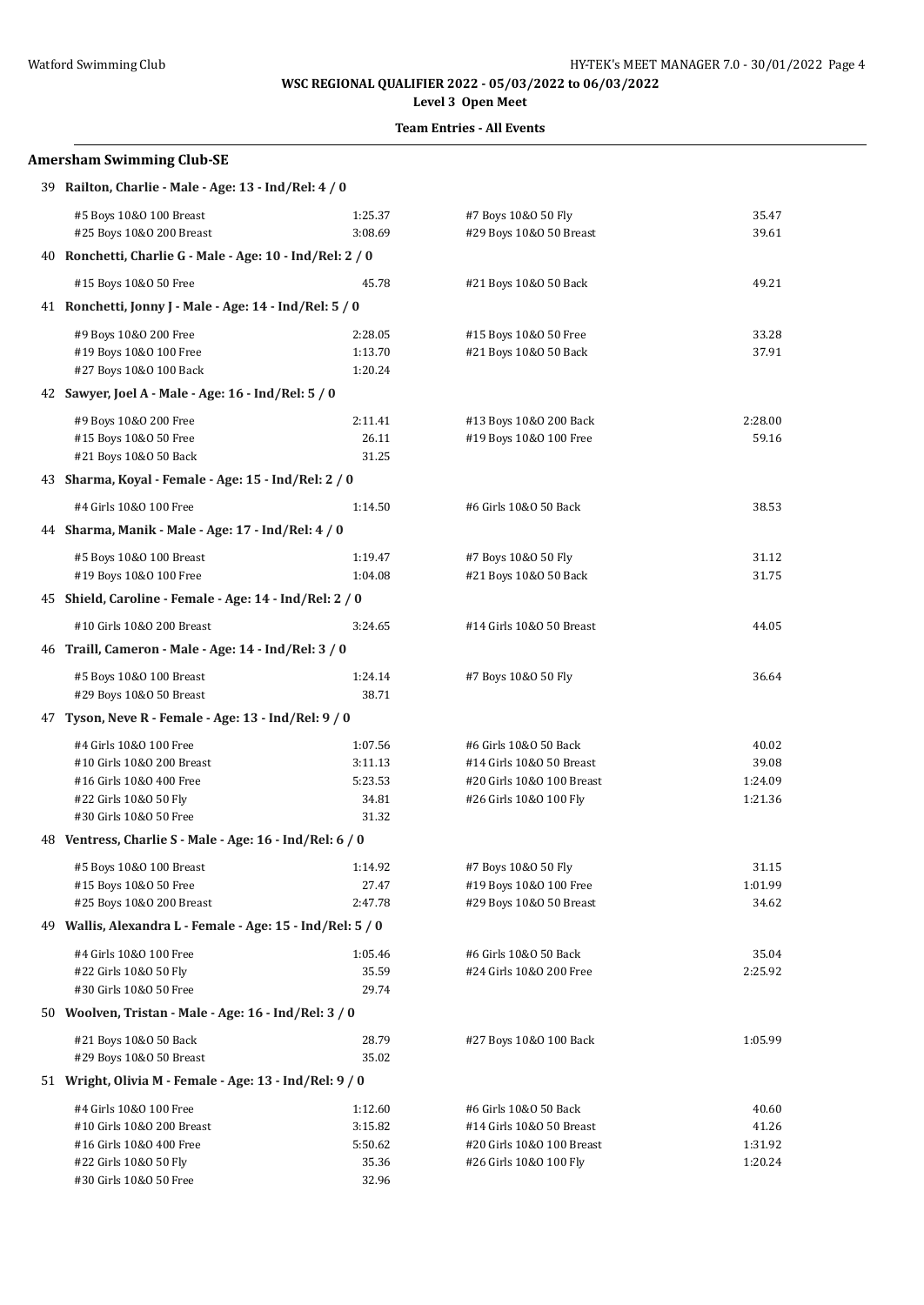**Level 3 Open Meet**

### **Team Entries - All Events**

#### **Amersham Swimming Club-SE**

| 52 Yates, Imogen - Female - Age: 13 - Ind/Rel: 6 / 0                      |         |                          |       |
|---------------------------------------------------------------------------|---------|--------------------------|-------|
| #4 Girls 10&0 100 Free                                                    | 1:13.02 | #6 Girls 10&0 50 Back    | 36.58 |
| #12 Girls 10&0 100 Back                                                   | 1:21.94 | #14 Girls 10&0 50 Breast | 42.51 |
| #28 Girls 10&0 200 Back                                                   | 2:56.84 | #30 Girls 10&0 50 Free   | 32.23 |
| 53 Yeo, Rosie C - Female - Age: 17 - Ind/Rel: 4 / 0                       |         |                          |       |
| #4 Girls 10&0 100 Free                                                    | 1:03.38 | #6 Girls 10&0 50 Back    | 33.45 |
| #12 Girls 10&0 100 Back                                                   | 1:13.24 | #30 Girls 10&0 50 Free   | 28.17 |
| Amersham Swimming Club-SE Total Individual Entries: 259 - Total Relays: 0 |         |                          |       |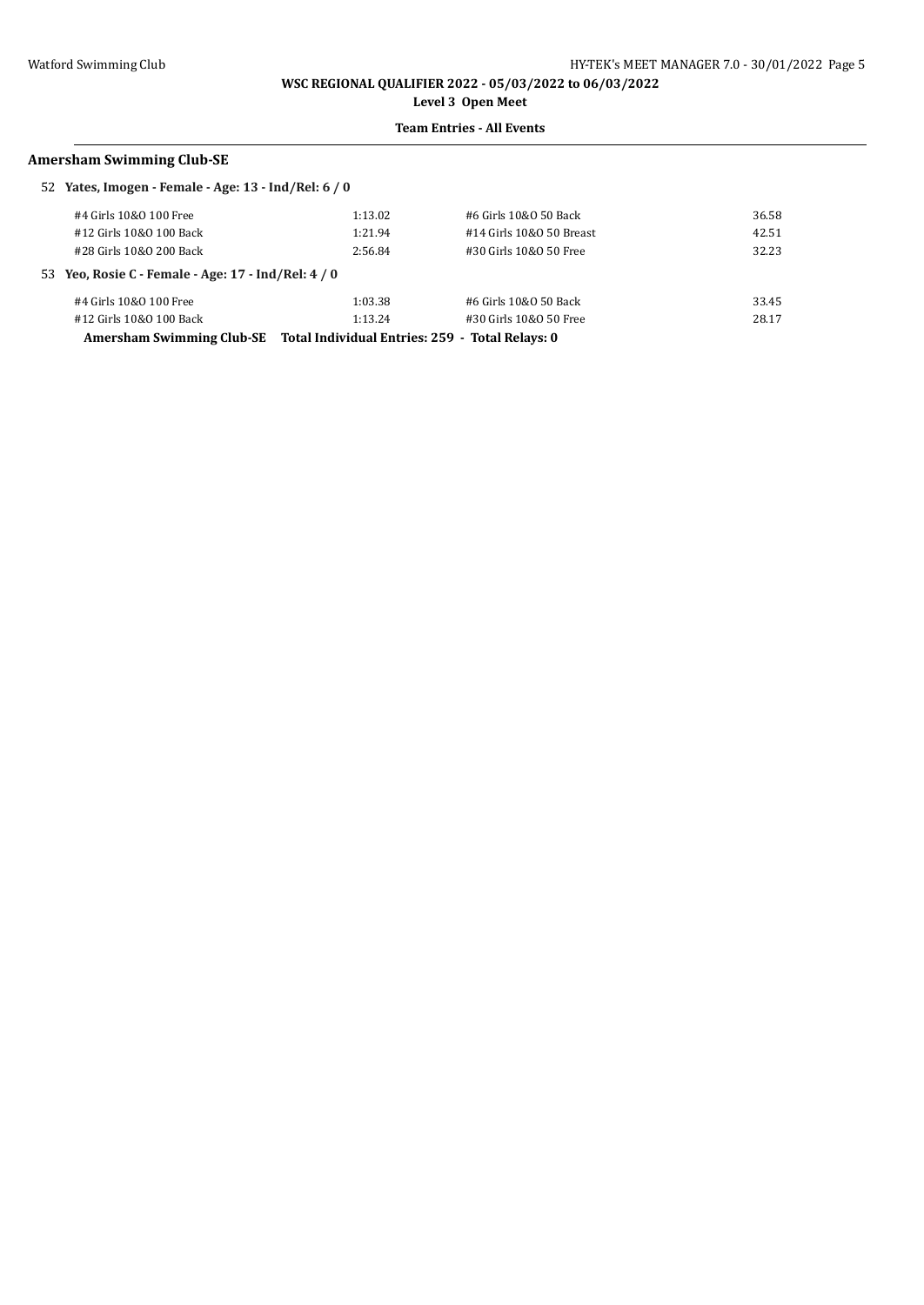# **Level 3 Open Meet**

| <b>Berkhamsted Swimming Club-EA</b>                                           |                                  |                                                 |                              |  |
|-------------------------------------------------------------------------------|----------------------------------|-------------------------------------------------|------------------------------|--|
| 1 Antonini, Valeria - Female - Age: 12 - Ind/Rel: 2 / 0                       |                                  |                                                 |                              |  |
| #14 Girls 10&0 50 Breast                                                      | 47.76                            | #30 Girls 10&0 50 Free                          | 37.28                        |  |
| 2 Armond, Felix - Male - Age: 13 - Ind/Rel: 1 / 0                             |                                  |                                                 |                              |  |
| #15 Boys 10&0 50 Free                                                         | 39.01                            |                                                 |                              |  |
| 3 Awdry, Poppy A - Female - Age: 12 - Ind/Rel: 3 / 0                          |                                  |                                                 |                              |  |
| #4 Girls 10&0 100 Free<br>#30 Girls 10&0 50 Free                              | 1:13.15<br>33.17                 | #6 Girls 10&0 50 Back                           | 40.55                        |  |
| 4 Batt, Eric A - Male - Age: 15 - Ind/Rel: 3 / 0                              |                                  |                                                 |                              |  |
| #19 Boys 10&0 100 Free<br>#27 Boys 10&0 100 Back                              | 1:01.95<br>1:11.98               | #21 Boys 10&0 50 Back                           | 31.71                        |  |
| 5 Carnell, Felicity L - Female - Age: 17 - Ind/Rel: 1 / 0                     |                                  |                                                 |                              |  |
| #30 Girls 10&0 50 Free                                                        | 34.42                            |                                                 |                              |  |
| 6 Clare, Pearce A - Male - Age: 12 - Ind/Rel: 2 / 0                           |                                  |                                                 |                              |  |
| #19 Boys 10&0 100 Free                                                        | 1:18.06                          | #21 Boys 10&0 50 Back                           | 43.11                        |  |
| 7 Coster, Lara A - Female - Age: 16 - Ind/Rel: 4 / 0                          |                                  |                                                 |                              |  |
| #4 Girls 10&0 100 Free<br>#28 Girls 10&0 200 Back                             | 1:12.53<br><b>SCR</b><br>2:50.17 | #6 Girls 10&0 50 Back<br>#30 Girls 10&0 50 Free | 35.94<br><b>SCR</b><br>31.98 |  |
| 8 Coster, Nell S - Female - Age: 14 - Ind/Rel: 2 / 0                          |                                  |                                                 |                              |  |
| #6 Girls 10&0 50 Back                                                         | 38.99                            | #22 Girls 10&0 50 Fly                           | 34.23                        |  |
| 9 Diehl, Joe - Male - Age: 11 - Ind/Rel: 3 / 0                                |                                  |                                                 |                              |  |
| #7 Boys 10&0 50 Fly<br>#21 Boys 10&0 50 Back                                  | 50.45<br>45.21                   | #15 Boys 10&0 50 Free                           | 38.42                        |  |
| 10 Diehl, Seren E - Female - Age: 14 - Ind/Rel: 5 / 0                         |                                  |                                                 |                              |  |
| #4 Girls 10&0 100 Free                                                        | 1:12.18                          | #6 Girls 10&0 50 Back                           | 37.38                        |  |
| #12 Girls 10&0 100 Back<br>#30 Girls 10&0 50 Free                             | 1:21.29<br>31.63                 | #22 Girls 10&0 50 Fly                           | 35.95                        |  |
| 11 Donald, Euan S - Male - Age: 19 - Ind/Rel: 4 / 0                           |                                  |                                                 |                              |  |
| #3 Boys 10&0 200 Fly                                                          | 2:24.50                          | #7 Boys 10&0 50 Fly                             | 28.20                        |  |
| #11 Boys 10&0 100 Fly                                                         | 1:03.61                          | #15 Boys 10&0 50 Free                           | 26.92                        |  |
| 12 Franklin, Lucy - Female - Age: 12 - Ind/Rel: 2 / 0                         |                                  |                                                 |                              |  |
| #14 Girls 10&0 50 Breast                                                      | 48.66                            | #20 Girls 10&0 100 Breast                       | 1:47.52                      |  |
| 13 Franklin, Will - Male - Age: 12 - Ind/Rel: 5 / 0                           |                                  |                                                 |                              |  |
| #7 Boys 10&0 50 Fly<br>#19 Boys 10&0 100 Free<br>#29 Boys 10&0 50 Breast      | 42.36<br>1:22.64<br>49.18        | #15 Boys 10&0 50 Free<br>#21 Boys 10&0 50 Back  | 35.30<br>43.97               |  |
| 14 Hopper, Kate - Female - Age: 15 - Ind/Rel: 7 / 0                           |                                  |                                                 |                              |  |
| #4 Girls 10&0 100 Free                                                        | 1:05.28                          | #6 Girls 10&0 50 Back                           | 34.30                        |  |
| #8 Girls 11&0 400 IM                                                          | 5:48.72                          | #10 Girls 10&0 200 Breast                       | 3:00.02                      |  |
| #14 Girls 10&0 50 Breast                                                      | 38.30                            | #20 Girls 10&0 100 Breast                       | 1:24.93                      |  |
| #22 Girls 10&0 50 Fly<br>15 Hughes, Chris M - Male - Age: 20 - Ind/Rel: 2 / 0 | 33.74                            |                                                 |                              |  |
|                                                                               |                                  |                                                 |                              |  |
| #11 Boys 10&0 100 Fly                                                         | 1:06.91                          | #15 Boys 10&0 50 Free                           | 28.00                        |  |
| 16 MacDonald, Isabella H - Female - Age: 18 - Ind/Rel: 2 / 0                  |                                  |                                                 |                              |  |
| #4 Girls 10&0 100 Free                                                        | 1:12.06                          | #6 Girls 10&0 50 Back                           | 39.08                        |  |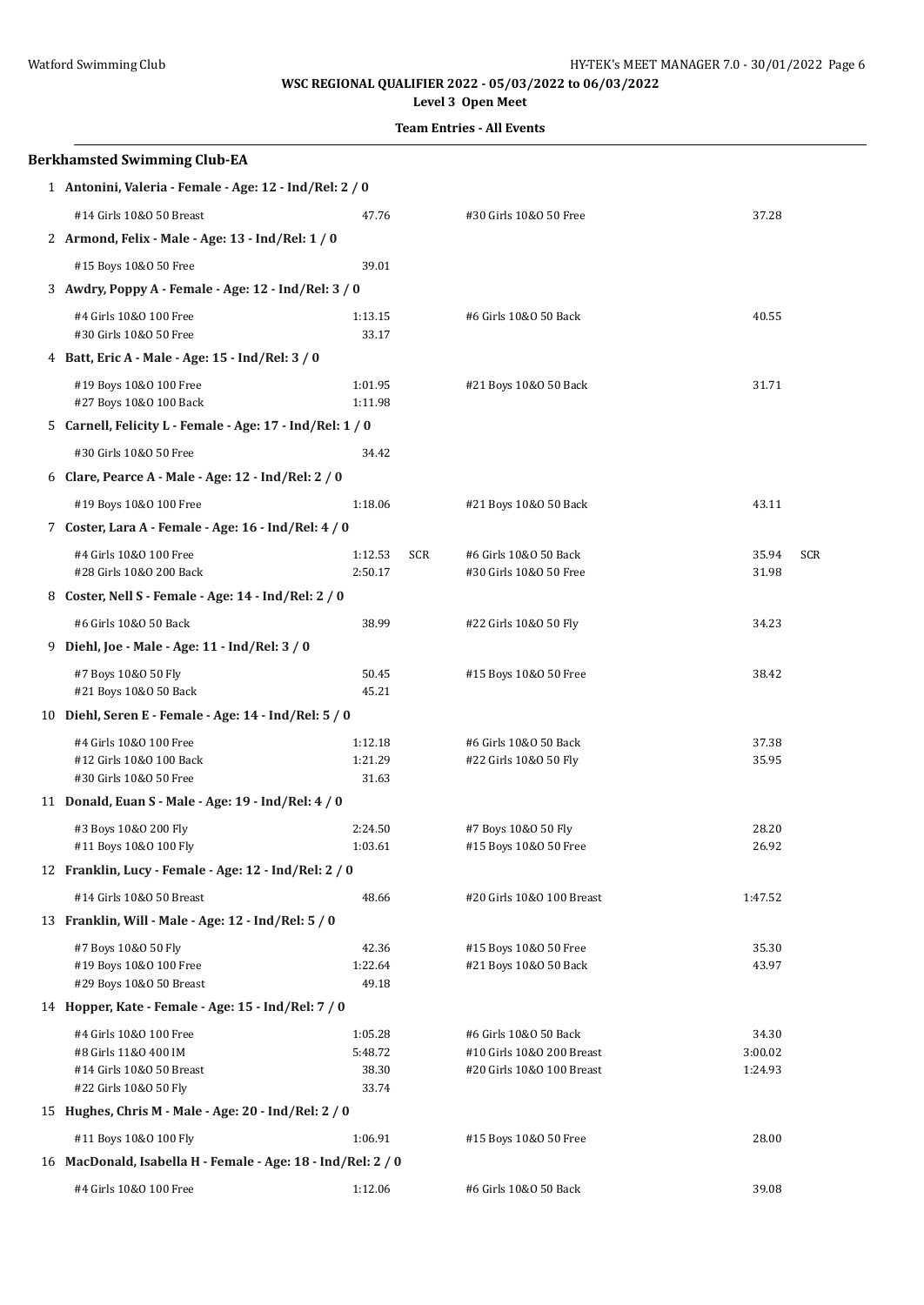**Level 3 Open Meet**

#### **Team Entries - All Events**

# **Berkhamsted Swimming Club-EA** 17 **Maslen-Wollington, Mia E - Female - Age: 15 - Ind/Rel: 4 / 0** #4 Girls 10&O 100 Free 1:12.80 #6 Girls 10&O 50 Back 36.99 #12 Girls 10&O 100 Back 1:20.26 #14 Girls 10&O 50 Breast 43.36 18 **McDonnell, Riley - Female - Age: 12 - Ind/Rel: 1 / 0** #6 Girls 10&O 50 Back 47.59 19 **McEwen, Jemma - Female - Age: 11 - Ind/Rel: 2 / 0** #6 Girls 10&O 50 Back 45.08 #30 Girls 10&O 50 Free 38.90 20 **Moren, Tamsin - Female - Age: 17 - Ind/Rel: 7 / 0** #2 Girls 10&O 200 IM 2:36.67 #4 Girls 10&O 100 Free 1:03.03 #8 Girls 11&O 400 IM 5:39.04 #10 Girls 10&O 200 Breast 2:55.07 #14 Girls 10&O 50 Breast 37.11 #20 Girls 10&O 100 Breast 1:20.43 #22 Girls 10&O 50 Fly 33.82 21 **Moss, Jack A - Male - Age: 12 - Ind/Rel: 2 / 0** #15 Boys 10&O 50 Free 34.99 #19 Boys 10&O 100 Free 1:22.00 22 **Reid, Fergus - Male - Age: 16 - Ind/Rel: 3 / 0** #19 Boys 10&O 100 Free 1:01.61 #21 Boys 10&O 50 Back 31.19 #27 Boys 10&O 100 Back 1:07.80 23 **Reid, Josie P - Female - Age: 15 - Ind/Rel: 3 / 0** #22 Girls 10&O 50 Fly 31.28 #26 Girls 10&O 100 Fly 1:13.18 #30 Girls 10&O 50 Free 29.72 24 **Reid, Penny R - Female - Age: 11 - Ind/Rel: 1 / 0** #30 Girls 10&O 50 Free 38.76 25 **Wharton, Kiera L - Female - Age: 18 - Ind/Rel: 3 / 0** #22 Girls 10&O 50 Fly 30.79 #26 Girls 10&O 100 Fly 1:13.19 #30 Girls 10&O 50 Free 30.12 26 **Wisely, Lydia I - Female - Age: 17 - Ind/Rel: 7 / 0** #4 Girls 10&O 100 Free 1:07.03 #6 Girls 10&O 50 Back 34.15 #12 Girls 10&O 100 Back 1:16.02 #22 Girls 10&O 50 Fly 33.41 #24 Girls 10&O 200 Free 2:34.08 #28 Girls 10&O 200 Back 2:48.45 #30 Girls 10&O 50 Free 31.20

27 **Zdesar, Sophie V - Female - Age: 11 - Ind/Rel: 1 / 0**

#30 Girls 10&O 50 Free 43.63 **Berkhamsted Swimming Club-EA Total Individual Entries: 82 - Total Relays: 0**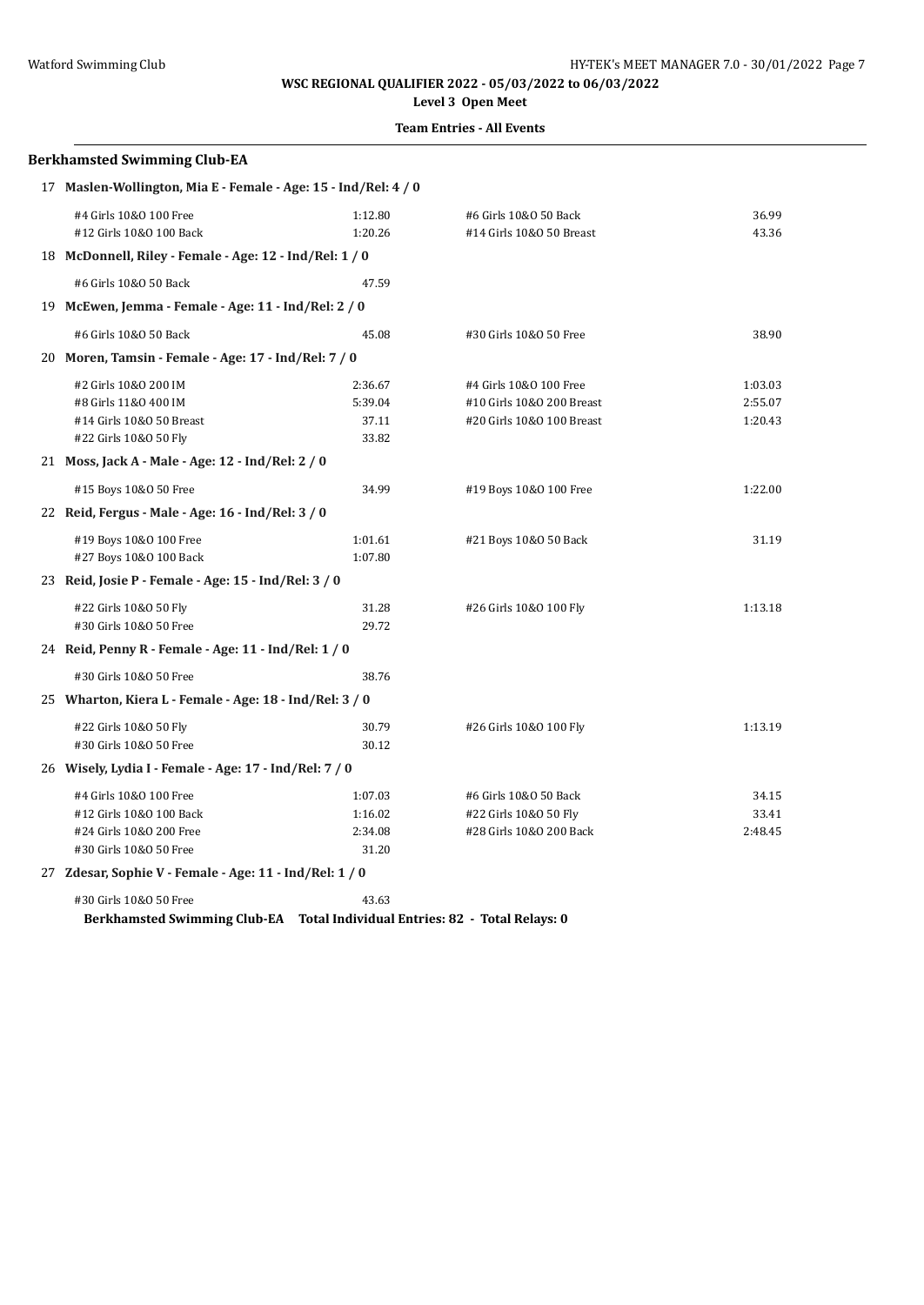# **Level 3 Open Meet**

| <b>Bushey Amateur Swimming Club</b>                                                                     |                                          |                                                                                                 |                                    |
|---------------------------------------------------------------------------------------------------------|------------------------------------------|-------------------------------------------------------------------------------------------------|------------------------------------|
| 1 Ball, Grace - Female - Age: 15 - Ind/Rel: 4 / 0                                                       |                                          |                                                                                                 |                                    |
| #4 Girls 10&0 100 Free<br>#12 Girls 10&0 100 Back                                                       | 1:10.06<br>1:16.19                       | #6 Girls 10&0 50 Back<br>#30 Girls 10&0 50 Free                                                 | 34.21<br>31.95                     |
| 2 Ball, Olivia - Female - Age: 15 - Ind/Rel: 3 / 0                                                      |                                          |                                                                                                 |                                    |
| #6 Girls 10&0 50 Back<br>#30 Girls 10&0 50 Free                                                         | 35.87<br>32.34                           | #12 Girls 10&0 100 Back                                                                         | 1:18.13                            |
| 3 Coombs, Ashley - Male - Age: 21 - Ind/Rel: 2 / 0                                                      |                                          |                                                                                                 |                                    |
| #19 Boys 10&0 100 Free                                                                                  | 52.66                                    | #21 Boys 10&0 50 Back                                                                           | 27.80                              |
| 4 Griffiths, Abbie - Female - Age: 16 - Ind/Rel: 3 / 0                                                  |                                          |                                                                                                 |                                    |
| #4 Girls 10&0 100 Free<br>#12 Girls 10&0 100 Back                                                       | 1:10.69<br>1:19.10                       | #6 Girls 10&0 50 Back                                                                           | 36.42                              |
| 5 Griffiths, Phoebe - Female - Age: 14 - Ind/Rel: 4 / 0                                                 |                                          |                                                                                                 |                                    |
| #4 Girls 10&0 100 Free<br>#12 Girls 10&0 100 Back                                                       | 1:11.02<br>1:25.97                       | #6 Girls 10&0 50 Back<br>#14 Girls 10&0 50 Breast                                               | 38.63<br>46.22                     |
| 6 Kiely, Zosia - Female - Age: 16 - Ind/Rel: 1 / 0                                                      |                                          |                                                                                                 |                                    |
| #30 Girls 10&0 50 Free                                                                                  | 32.44                                    |                                                                                                 |                                    |
| 7 Kirwan, Rebecca - Female - Age: 17 - Ind/Rel: 2 / 0                                                   |                                          |                                                                                                 |                                    |
| #4 Girls 10&0 100 Free                                                                                  | 1:07.78                                  | #30 Girls 10&0 50 Free                                                                          | 30.37                              |
| 8 O'Donnell, Barney - Male - Age: 14 - Ind/Rel: 8 / 0                                                   |                                          |                                                                                                 |                                    |
| #5 Boys 10&0 100 Breast<br>#13 Boys 10&0 200 Back<br>#19 Boys 10&0 100 Free<br>#25 Boys 10&0 200 Breast | 1:28.62<br>2:48.40<br>1:11.87<br>3:16.61 | #7 Boys 10&0 50 Fly<br>#15 Boys 10&0 50 Free<br>#21 Boys 10&0 50 Back<br>#27 Boys 10&0 100 Back | 38.10<br>31.56<br>37.79<br>1:19.38 |
| 9 Ord, Dan - Male - Age: 17 - Ind/Rel: 3 / 0                                                            |                                          |                                                                                                 |                                    |
| #3 Boys 10&0 200 Fly<br>#11 Boys 10&0 100 Fly                                                           | 2:15.31<br>1:00.17                       | #7 Boys 10&0 50 Fly                                                                             | 27.35                              |
| 10 Padgham, Charlie - Male - Age: 16 - Ind/Rel: 3 / 0                                                   |                                          |                                                                                                 |                                    |
| #15 Boys 10&0 50 Free<br>#21 Boys 10&0 50 Back                                                          | 29.10<br>36.33                           | #19 Boys 10&0 100 Free                                                                          | 1:05.29                            |
| 11 Padgham, Libby - Female - Age: 13 - Ind/Rel: 1 / 0                                                   |                                          |                                                                                                 |                                    |
| #14 Girls 10&0 50 Breast                                                                                | 45.24                                    |                                                                                                 |                                    |
| 12 Presland, Emily - Female - Age: 20 - Ind/Rel: 4 / 0                                                  |                                          |                                                                                                 |                                    |
| #4 Girls 10&0 100 Free<br>#16 Girls 10&0 400 Free                                                       | 1:03.50<br>4:54.02                       | #12 Girls 10&0 100 Back<br>#30 Girls 10&0 50 Free                                               | 1:11.66<br>29.65                   |
| 13 Presland, Jessica - Female - Age: 19 - Ind/Rel: 3 / 0                                                |                                          |                                                                                                 |                                    |
| #6 Girls 10&0 50 Back<br>#30 Girls 10&0 50 Free                                                         | 34.67<br>29.80                           | #22 Girls 10&0 50 Fly                                                                           | 32.46                              |
| 14 Presland, William - Male - Age: 17 - Ind/Rel: 6 / 0                                                  |                                          |                                                                                                 |                                    |
| #5 Boys 10&0 100 Breast                                                                                 | 1:12.25                                  | #15 Boys 10&0 50 Free                                                                           | 26.47                              |
| #21 Boys 10&0 50 Back                                                                                   | 31.86                                    | #25 Boys 10&0 200 Breast                                                                        | 2:42.98                            |
| #27 Boys 10&0 100 Back                                                                                  | 1:05.82                                  | #29 Boys 10&0 50 Breast                                                                         | 34.78                              |
| 15 Ryan, Sam - Male - Age: 14 - Ind/Rel: 2 / 0                                                          |                                          |                                                                                                 |                                    |
| #19 Boys 10&0 100 Free                                                                                  | 1:03.70                                  | #21 Boys 10&0 50 Back                                                                           | 37.47                              |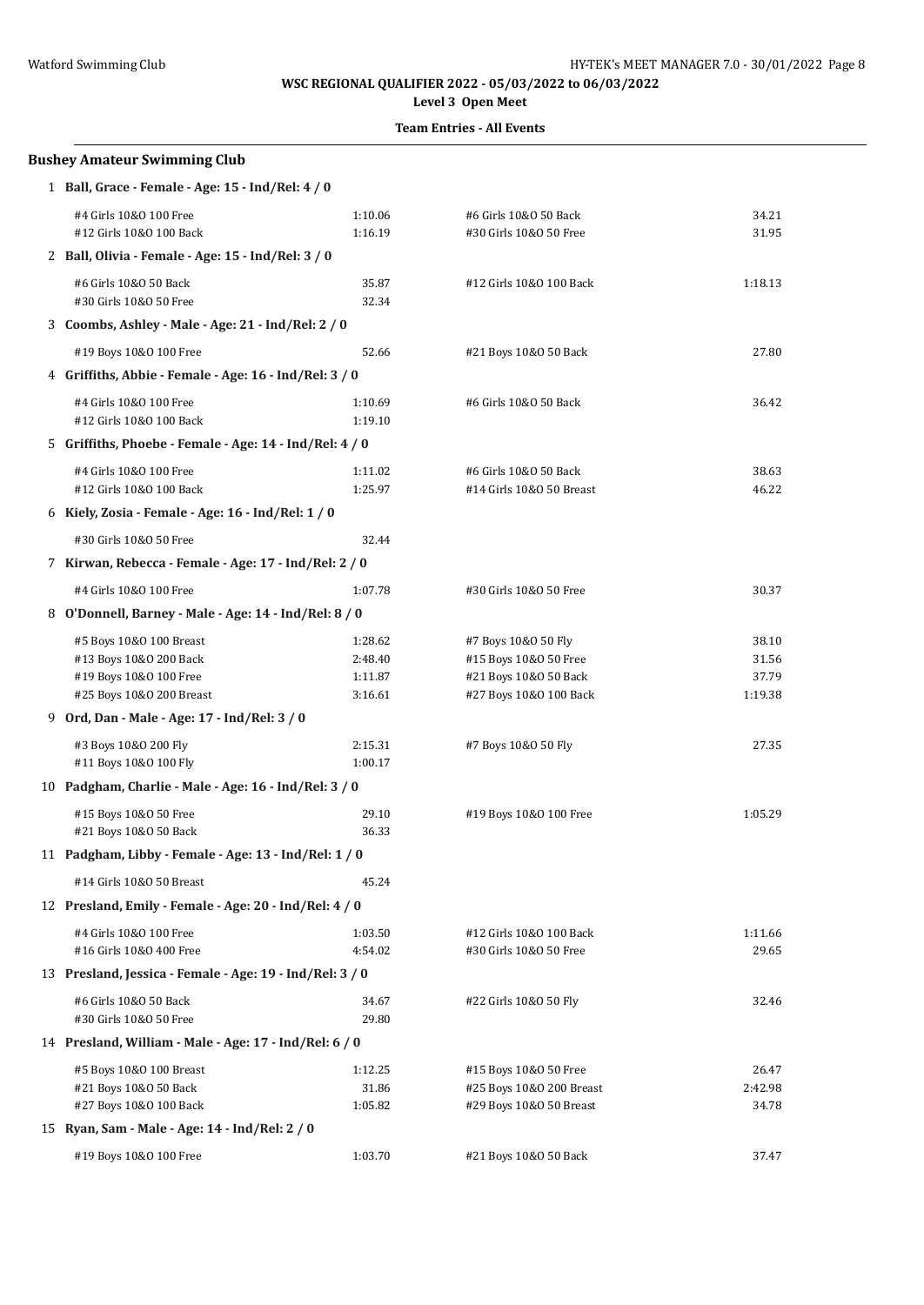**WSC REGIONAL QUALIFIER 2022 - 05/03/2022 to 06/03/2022 Level 3 Open Meet**

#### **Team Entries - All Events**

#### **Bushey Amateur Swimming Club**

|    | 16 Taverner, Charlie - Male - Age: 17 - Ind/Rel: 6 / 0 |         |                                                |         |
|----|--------------------------------------------------------|---------|------------------------------------------------|---------|
|    | #5 Boys 10&0 100 Breast                                | 1:12.71 | #7 Boys 10&0 50 Fly                            | 28.88   |
|    | #19 Boys 10&0 100 Free                                 | 59.82   | #21 Boys 10&0 50 Back                          | 32.83   |
|    | #25 Boys 10&0 200 Breast                               | 2:45.14 | #29 Boys 10&0 50 Breast                        | 32.13   |
| 17 | Trigwell, Sam - Male - Age: 14 - Ind/Rel: 3 / 0        |         |                                                |         |
|    | #7 Boys 10&0 50 Fly                                    | 31.72   | #11 Boys 10&0 100 Fly                          | 1:14.26 |
|    | #15 Boys 10&0 50 Free                                  | 30.25   |                                                |         |
|    | 18 Twyford, Alex - Male - Age: 16 - Ind/Rel: 8 / 0     |         |                                                |         |
|    | #5 Boys 10&0 100 Breast                                | 1:14.34 | #7 Boys 10&0 50 Fly                            | 30.71   |
|    | #11 Boys 10&0 100 Fly                                  | 1:07.47 | #15 Boys 10&0 50 Free                          | 25.69   |
|    | #19 Boys 10&0 100 Free                                 | 57.74   | #21 Boys 10&0 50 Back                          | 34.71   |
|    | #25 Boys 10&0 200 Breast                               | 2:52.33 | #29 Boys 10&0 50 Breast                        | 32.79   |
|    | <b>Bushey Amateur Swimming Club</b>                    |         | Total Individual Entries: 66 - Total Relays: 0 |         |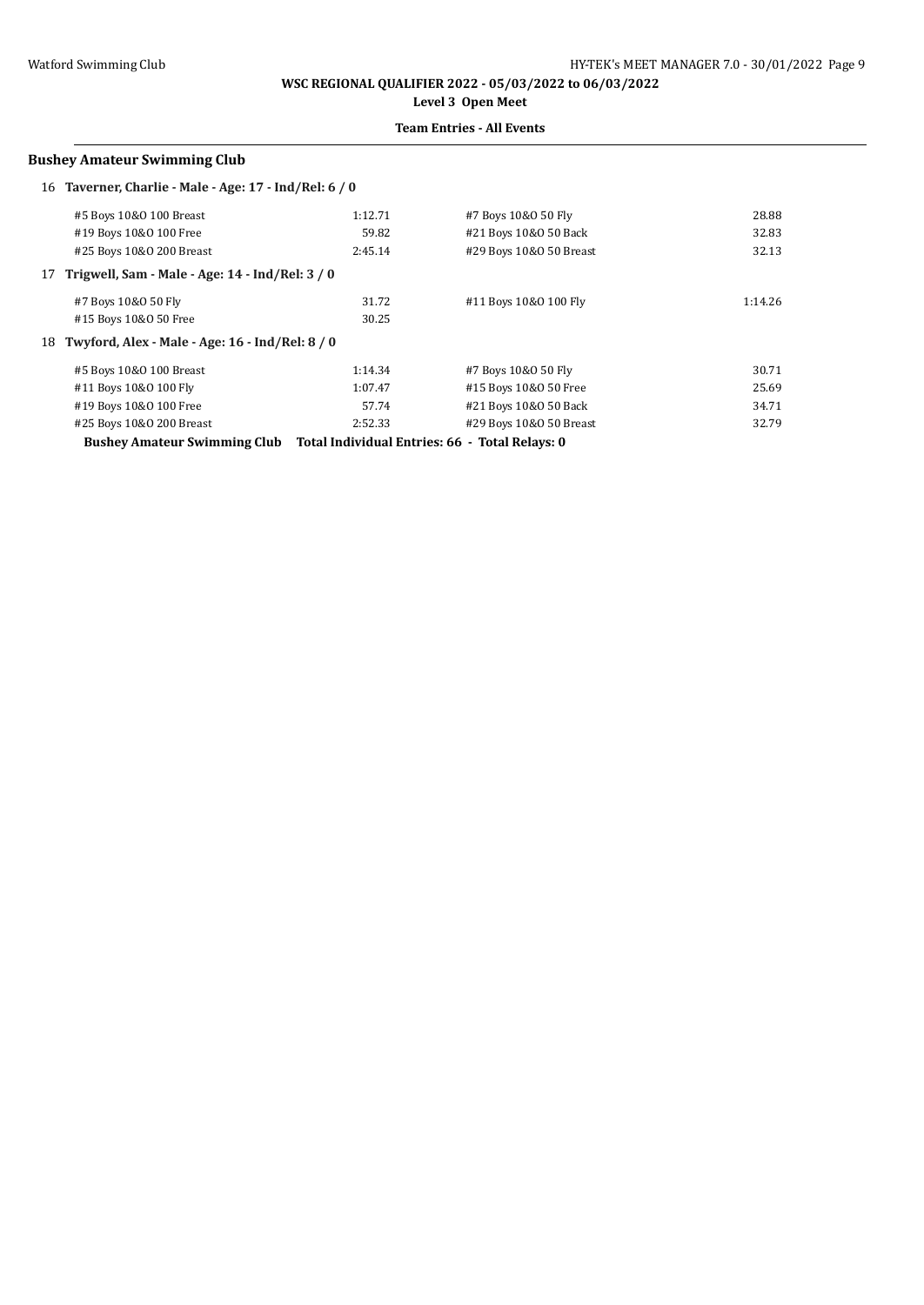**Level 3 Open Meet**

|    | <b>Chesham Swimming Club-SE</b>                                         |                    |                                                 |                  |
|----|-------------------------------------------------------------------------|--------------------|-------------------------------------------------|------------------|
|    | 1 Foreman, Iris - Female - Age: 14 - Ind/Rel: 1 / 0                     |                    |                                                 |                  |
|    | #30 Girls 10&0 50 Free                                                  | 30.14              |                                                 |                  |
|    | 2 Foreman, Tess - Female - Age: 16 - Ind/Rel: 1 / 0                     |                    |                                                 |                  |
|    | #6 Girls 10&0 50 Back                                                   | 32.80              |                                                 |                  |
|    | 3 Garaway, Arun - Male - Age: 15 - Ind/Rel: 2 / 0                       |                    |                                                 |                  |
|    | #15 Boys 10&0 50 Free                                                   | 30.86              | #21 Boys 10&0 50 Back                           | 38.08            |
|    | 4 Ibbeson, Grace - Female - Age: 16 - Ind/Rel: 3 / 0                    |                    |                                                 |                  |
|    | #10 Girls 10&0 200 Breast                                               | 3:01.47            | #14 Girls 10&0 50 Breast                        | 38.64            |
|    | #20 Girls 10&0 100 Breast                                               | 1:23.72            |                                                 |                  |
|    | 5 Kenward, Freddie - Male - Age: 15 - Ind/Rel: 2 / 0                    |                    |                                                 |                  |
|    | #7 Boys 10&0 50 Fly                                                     | 35.50              | #11 Boys 10&0 100 Fly                           | 1:16.98          |
|    | 6 Lovelace, Isabelle - Female - Age: 15 - Ind/Rel: 4 / 0                |                    |                                                 |                  |
|    | #4 Girls 10&0 100 Free                                                  | 1:05.06            | #6 Girls 10&0 50 Back                           | 35.04            |
|    | #28 Girls 10&0 200 Back                                                 | 2:37.65            | #30 Girls 10&0 50 Free                          | 30.30            |
|    | 7 Martin, Arthur - Male - Age: 12 - Ind/Rel: 4 / 0                      |                    |                                                 |                  |
|    | #1 Boys 10&0 400 Free                                                   | 5:38.90            | #5 Boys 10&0 100 Breast                         | 1:35.17          |
|    | #25 Boys 10&0 200 Breast                                                | 3:25.73            | #29 Boys 10&0 50 Breast                         | 46.06            |
|    | 8 Martin, Robyn - Female - Age: 15 - Ind/Rel: 4 / 0                     |                    |                                                 |                  |
|    | #2 Girls 10&0 200 IM                                                    | 2:43.46            | #4 Girls 10&0 100 Free                          | 1:06.23          |
|    | #26 Girls 10&0 100 Fly                                                  | 1:17.10            | #30 Girls 10&0 50 Free                          | 30.38            |
| 9. | Murray, Lochlann J - Male - Age: 12 - Ind/Rel: 6 / 0                    |                    |                                                 |                  |
|    | #7 Boys 10&0 50 Fly                                                     | 33.54              | #9 Boys 10&0 200 Free                           | 2:30.72          |
|    | #11 Boys 10&0 100 Fly<br>#17 Boys 10&0 200 IM                           | 1:19.40<br>2:50.67 | #15 Boys 10&0 50 Free<br>#19 Boys 10&0 100 Free | 32.00<br>1:09.34 |
|    | 10 Nickless, Elizabeth - Female - Age: 15 - Ind/Rel: 3 / 0              |                    |                                                 |                  |
|    | #4 Girls 10&0 100 Free                                                  | 1:09.53            | #14 Girls 10&0 50 Breast                        | 42.60            |
|    | #30 Girls 10&0 50 Free                                                  | 31.30              |                                                 |                  |
|    | 11 Pestell, Oscar - Male - Age: 14 - Ind/Rel: 1 / 0                     |                    |                                                 |                  |
|    | #15 Boys 10&0 50 Free                                                   | 34.62              |                                                 |                  |
|    | 12 Powell-Tuck, Tilly - Female - Age: 17 - Ind/Rel: 3 / 0               |                    |                                                 |                  |
|    | #4 Girls 10&0 100 Free                                                  | 1:01.18            | #6 Girls 10&0 50 Back                           | 32.22            |
|    | #30 Girls 10&0 50 Free                                                  | 27.89              |                                                 |                  |
|    | 13 Riley, Gabi - Female - Age: 16 - Ind/Rel: 4 / 0                      |                    |                                                 |                  |
|    | #20 Girls 10&0 100 Breast                                               | 1:26.11            | #22 Girls 10&0 50 Fly                           | 31.50            |
|    | #26 Girls 10&0 100 Fly                                                  | 1:10.40            | #30 Girls 10&0 50 Free                          | 29.20            |
|    | 14 Smith, Sebastien - Male - Age: 15 - Ind/Rel: 3 / 0                   |                    |                                                 |                  |
|    | #5 Boys 10&0 100 Breast                                                 | 1:22.72            | #25 Boys 10&0 200 Breast                        | 2:59.94          |
|    | #29 Boys 10&0 50 Breast                                                 | 37.04              |                                                 |                  |
|    | 15 Toppin, Siobhan - Female - Age: 18 - Ind/Rel: 3 / 0                  |                    |                                                 |                  |
|    | #14 Girls 10&0 50 Breast<br>#30 Girls 10&0 50 Free                      | 38.18<br>29.50     | #20 Girls 10&0 100 Breast                       | 1:23.70          |
|    | Chesham Swimming Club-SE Total Individual Entries: 44 - Total Relays: 0 |                    |                                                 |                  |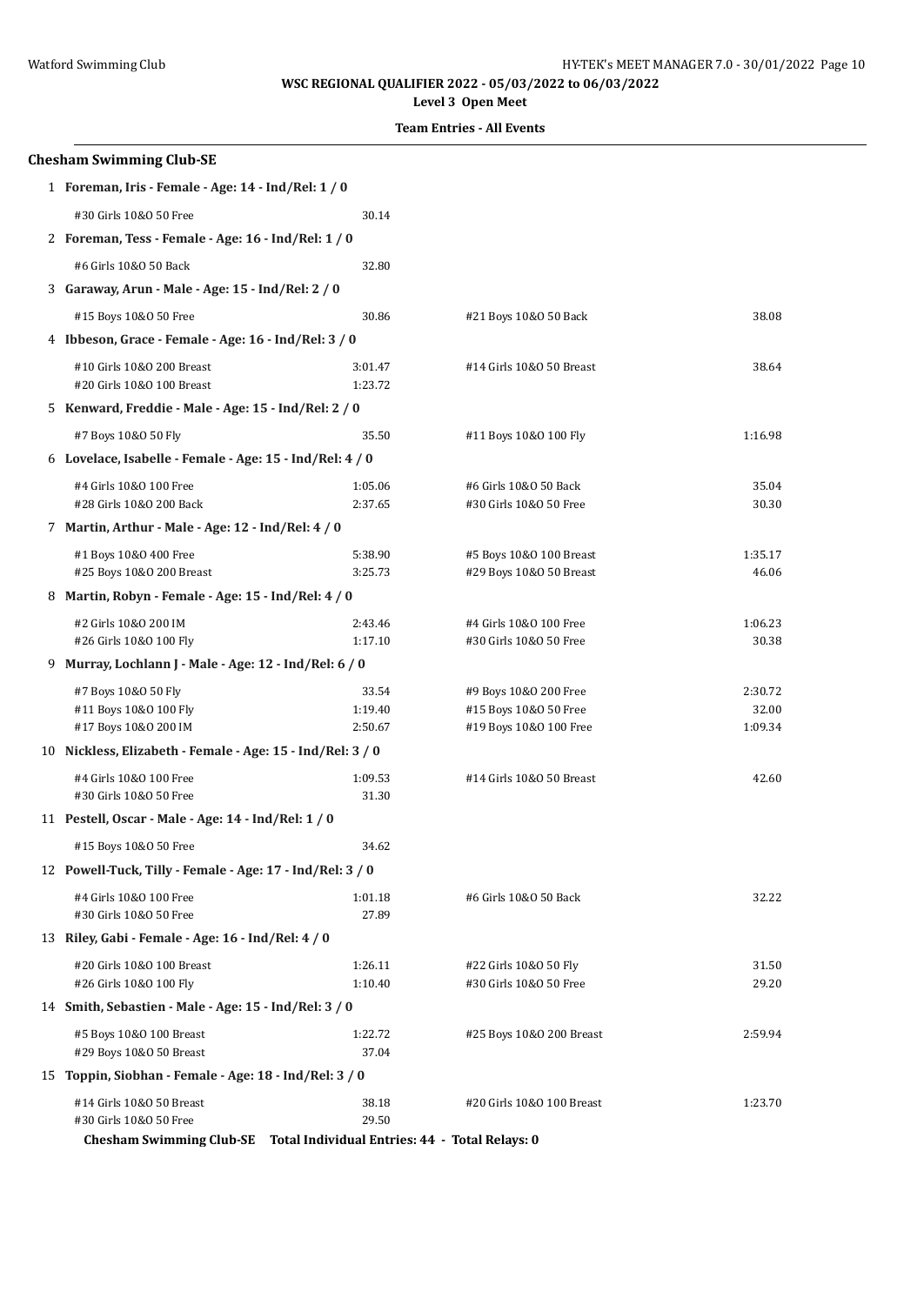# **Level 3 Open Meet**

| <b>City of St Albans Swim Club</b>                           |                                                       |                           |         |  |  |
|--------------------------------------------------------------|-------------------------------------------------------|---------------------------|---------|--|--|
| 1 Azzopardi, Alice - Female - Age: 13 - Ind/Rel: 1 / 0       |                                                       |                           |         |  |  |
| #20 Girls 10&0 100 Breast                                    | 1:30.31                                               |                           |         |  |  |
| 2 Bahl, Anaya - Female - Age: 11 - Ind/Rel: 2 / 0            |                                                       |                           |         |  |  |
| #6 Girls 10&0 50 Back                                        | 51.97                                                 | #14 Girls 10&0 50 Breast  | 54.81   |  |  |
| 3 Basantes Campos, Freddie - Male - Age: 15 - Ind/Rel: 4 / 0 |                                                       |                           |         |  |  |
| #5 Boys 10&0 100 Breast                                      | 1:22.99                                               | #7 Boys 10&0 50 Fly       | 33.86   |  |  |
| #25 Boys 10&0 200 Breast                                     | 3:04.46                                               | #29 Boys 10&0 50 Breast   | 37.39   |  |  |
| 4 Baylis, Tabitha - Female - Age: 12 - Ind/Rel: 5 / 0        |                                                       |                           |         |  |  |
| #4 Girls 10&0 100 Free                                       | 1:24.91                                               | #6 Girls 10&0 50 Back     | 46.27   |  |  |
| #22 Girls 10&0 50 Fly                                        | 44.55                                                 | #26 Girls 10&0 100 Fly    | 1:39.62 |  |  |
| #30 Girls 10&0 50 Free                                       | 37.27                                                 |                           |         |  |  |
| 5 Birkett, Kieran - Male - Age: 17 - Ind/Rel: 4 / 0          |                                                       |                           |         |  |  |
| #7 Boys 10&0 50 Fly                                          | 29.11                                                 | #11 Boys 10&0 100 Fly     | 1:03.96 |  |  |
| #13 Boys 10&0 200 Back                                       | 2:15.23                                               | #15 Boys 10&0 50 Free     | 26.13   |  |  |
| 6 Black, Ava - Female - Age: 15 - Ind/Rel: 7 / 0             |                                                       |                           |         |  |  |
| #2 Girls 10&0 200 IM                                         | 2:46.74                                               | #4 Girls 10&0 100 Free    | 1:08.38 |  |  |
| #8 Girls 11&0 400 IM                                         | 6:10.97                                               | #10 Girls 10&0 200 Breast | 3:09.58 |  |  |
| #12 Girls 10&0 100 Back<br>#20 Girls 10&0 100 Breast         | 1:18.05<br>1:27.85                                    | #16 Girls 10&0 400 Free   | 5:27.36 |  |  |
| 7 Black, Isla - Female - Age: 13 - Ind/Rel: 5 / 0            |                                                       |                           |         |  |  |
| #2 Girls 10&0 200 IM                                         | 3:09.03                                               | #4 Girls 10&0 100 Free    | 1:15.63 |  |  |
| #10 Girls 10&0 200 Breast                                    | 3:24.14                                               | #12 Girls 10&0 100 Back   | 1:22.01 |  |  |
| #20 Girls 10&0 100 Breast                                    | 1:34.54                                               |                           |         |  |  |
| 8 Brice, Oscar - Male - Age: 18 - Ind/Rel: 8 / 0             |                                                       |                           |         |  |  |
| #7 Boys 10&0 50 Fly                                          | 28.62                                                 | #9 Boys 10&0 200 Free     | 2:06.07 |  |  |
| #13 Boys 10&0 200 Back                                       | 2:14.94                                               | #15 Boys 10&0 50 Free     | 26.64   |  |  |
| #17 Boys 10&0 200 IM                                         | 2:20.93                                               | #19 Boys 10&0 100 Free    | 57.98   |  |  |
| #21 Boys 10&0 50 Back                                        | 28.57                                                 | #27 Boys 10&0 100 Back    | 1:01.35 |  |  |
| 9 Brooke, Charlie - Male - Age: 15 - Ind/Rel: 1 / 0          |                                                       |                           |         |  |  |
| #7 Boys 10&0 50 Fly                                          | 30.50                                                 |                           |         |  |  |
|                                                              | 10 Brooke, Hannah - Female - Age: 17 - Ind/Rel: 4 / 0 |                           |         |  |  |
| #2 Girls 10&0 200 IM                                         | 2:35.18                                               | #4 Girls 10&0 100 Free    | 1:02.76 |  |  |
| #24 Girls 10&0 200 Free                                      | 2:19.32                                               | #30 Girls 10&0 50 Free    | 27.70   |  |  |
| 11 Burnard, Luke - Male - Age: 13 - Ind/Rel: 4 / 0           |                                                       |                           |         |  |  |
| #15 Boys 10&0 50 Free                                        | 31.00                                                 | #19 Boys 10&0 100 Free    | 1:07.03 |  |  |
| #21 Boys 10&0 50 Back                                        | 35.94                                                 | #27 Boys 10&0 100 Back    | 1:18.21 |  |  |
| 12 Butt, Amelia - Female - Age: 14 - Ind/Rel: 7 / 0          |                                                       |                           |         |  |  |
| #2 Girls 10&0 200 IM                                         | 3:08.78                                               | #4 Girls 10&0 100 Free    | 1:14.22 |  |  |
| #6 Girls 10&0 50 Back                                        | 39.05                                                 | #14 Girls 10&0 50 Breast  | 45.92   |  |  |
| #22 Girls 10&0 50 Fly<br>#30 Girls 10&0 50 Free              | 36.17<br>33.41                                        | #24 Girls 10&0 200 Free   | 2:44.38 |  |  |
| 13 Butt, Sophia - Female - Age: 11 - Ind/Rel: 4 / 0          |                                                       |                           |         |  |  |
| #6 Girls 10&0 50 Back                                        | 51.46                                                 | #14 Girls 10&0 50 Breast  | 50.29   |  |  |
| #22 Girls 10&0 50 Fly                                        | 50.48                                                 | #30 Girls 10&0 50 Free    | 44.57   |  |  |
| 14 Chan, Ian - Male - Age: 12 - Ind/Rel: 2 / 0               |                                                       |                           |         |  |  |
| #25 Boys 10&0 200 Breast                                     | 3:46.75                                               | #29 Boys 10&0 50 Breast   | 46.16   |  |  |
|                                                              |                                                       |                           |         |  |  |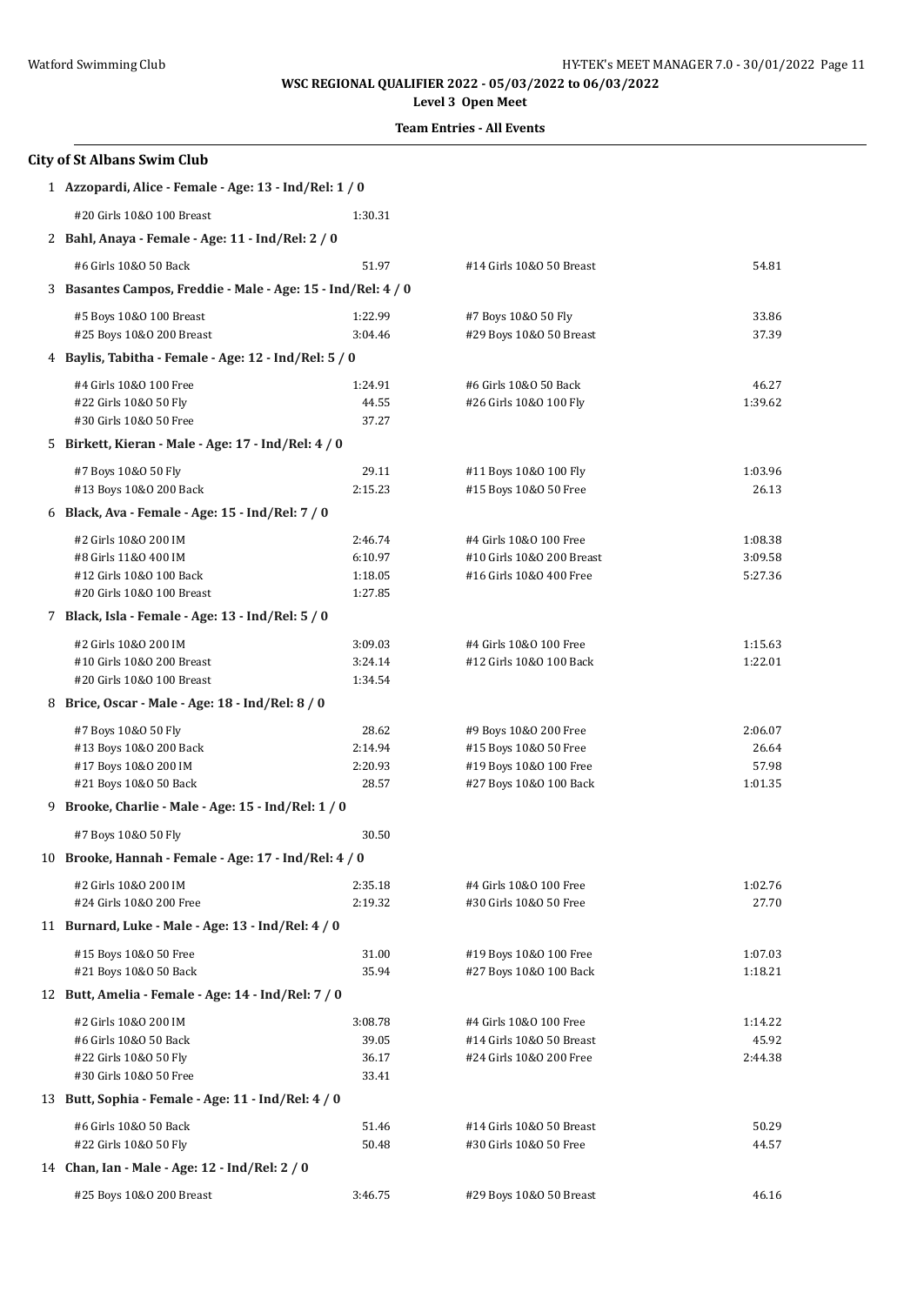# **Level 3 Open Meet**

## **Team Entries - All Events**

### **City of St Albans Swim Club**

| 15 Chaplin, Bel - Female - Age: 17 - Ind/Rel: 5 / 0        |         |                           |         |
|------------------------------------------------------------|---------|---------------------------|---------|
| #4 Girls 10&0 100 Free                                     | 1:08.65 | #6 Girls 10&0 50 Back     | 34.98   |
| #12 Girls 10&0 100 Back                                    | 1:14.96 | #28 Girls 10&0 200 Back   | 2:36.62 |
| #30 Girls 10&0 50 Free                                     | 31.12   |                           |         |
| 16 Chaplin, Oscar - Male - Age: 14 - Ind/Rel: 8 / 0        |         |                           |         |
| #5 Boys 10&0 100 Breast                                    | 1:20.10 | #7 Boys 10&0 50 Fly       | 35.66   |
| #9 Boys 10&0 200 Free                                      | 2:21.50 | #15 Boys 10&0 50 Free     | 29.25   |
| #17 Boys 10&0 200 IM                                       | 2:37.30 | #19 Boys 10&0 100 Free    | 1:03.87 |
| #27 Boys 10&0 100 Back                                     | 1:16.18 | #29 Boys 10&0 50 Breast   | 36.17   |
| 17 Cheng, Ki - Male - Age: 11 - Ind/Rel: 4 / 0             |         |                           |         |
| #3 Boys 10&0 200 Fly                                       | 3:12.71 | #7 Boys 10&0 50 Fly       | 36.37   |
| #25 Boys 10&0 200 Breast                                   | 3:32.95 | #29 Boys 10&0 50 Breast   | 42.67   |
| 18 Claudius, Isabella - Female - Age: 12 - Ind/Rel: 5 / 0  |         |                           |         |
| #6 Girls 10&0 50 Back                                      | 47.95   | #14 Girls 10&0 50 Breast  | 48.73   |
| #20 Girls 10&0 100 Breast                                  | 1:49.41 | #22 Girls 10&0 50 Fly     | 44.65   |
| #30 Girls 10&0 50 Free                                     | 38.78   |                           |         |
| 19 Clinch, Martha - Female - Age: 14 - Ind/Rel: 2 / 0      |         |                           |         |
| #6 Girls 10&0 50 Back                                      | 40.72   | #30 Girls 10&0 50 Free    | 34.67   |
| 20 Clinch, Mimi - Female - Age: 12 - Ind/Rel: 5 / 0        |         |                           |         |
| #6 Girls 10&0 50 Back                                      | 41.92   | #10 Girls 10&0 200 Breast | 3:41.72 |
| #12 Girls 10&0 100 Back                                    | 1:31.45 | #14 Girls 10&0 50 Breast  | 46.96   |
| #20 Girls 10&0 100 Breast                                  | 1:41.20 |                           |         |
| 21 Coleman, James - Male - Age: 17 - Ind/Rel: 1 / 0        |         |                           |         |
| #15 Boys 10&0 50 Free                                      | 26.21   |                           |         |
| 22 Coleman, Sophie - Female - Age: 14 - Ind/Rel: 4 / 0     |         |                           |         |
| #4 Girls 10&0 100 Free                                     | 1:08.59 | #6 Girls 10&0 50 Back     | 35.17   |
| #12 Girls 10&0 100 Back                                    | 1:15.59 | #30 Girls 10&0 50 Free    | 31.17   |
| 23 Douglas, Charlotte - Female - Age: 10 - Ind/Rel: 1 / 0  |         |                           |         |
| #14 Girls 10&0 50 Breast                                   | 58.81   |                           |         |
| 24 Georgiou, Alexandra - Female - Age: 13 - Ind/Rel: 2 / 0 |         |                           |         |
| #24 Girls 10&0 200 Free                                    | 2:43.84 | #30 Girls 10&0 50 Free    | 34.73   |
| 25 Gill, Alban - Male - Age: 14 - Ind/Rel: 3 / 0           |         |                           |         |
| #5 Boys 10&0 100 Breast                                    | 1:27.70 | #25 Boys 10&0 200 Breast  | 3:06.83 |
| #29 Boys 10&0 50 Breast                                    | 40.03   |                           |         |
| 26 Gill, Ramsey - Male - Age: 13 - Ind/Rel: 4 / 0          |         |                           |         |
| #7 Boys 10&0 50 Fly                                        | 36.09   | #11 Boys 10&0 100 Fly     | 1:23.51 |
| #21 Boys 10&0 50 Back                                      | 41.44   | #29 Boys 10&0 50 Breast   | 42.91   |
| 27 Goose, Amelie - Female - Age: 14 - Ind/Rel: 10 / 0      |         |                           |         |
| #2 Girls 10&0 200 IM                                       | 2:58.39 | #4 Girls 10&0 100 Free    | 1:12.55 |
| #6 Girls 10&0 50 Back                                      | 38.29   | #12 Girls 10&0 100 Back   | 1:21.65 |
| #14 Girls 10&0 50 Breast                                   | 43.51   | #16 Girls 10&0 400 Free   | 5:45.38 |
| #22 Girls 10&0 50 Fly                                      | 39.86   | #24 Girls 10&0 200 Free   | 2:40.59 |
| #28 Girls 10&0 200 Back                                    | 2:53.27 | #30 Girls 10&0 50 Free    | 32.88   |
| 28 Hamilton, Georgina - Female - Age: 14 - Ind/Rel: 8 / 0  |         |                           |         |
| #2 Girls 10&0 200 IM                                       | 2:44.35 | #6 Girls 10&0 50 Back     | 38.45   |
| #10 Girls 10&0 200 Breast                                  | 3:06.85 | #14 Girls 10&0 50 Breast  | 39.55   |
| #18 Girls 10&0 200 Fly                                     | 3:00.79 | #20 Girls 10&0 100 Breast | 1:25.29 |
| #24 Girls 10&0 200 Free                                    | 2:25.50 | #26 Girls 10&0 100 Fly    | 1:18.48 |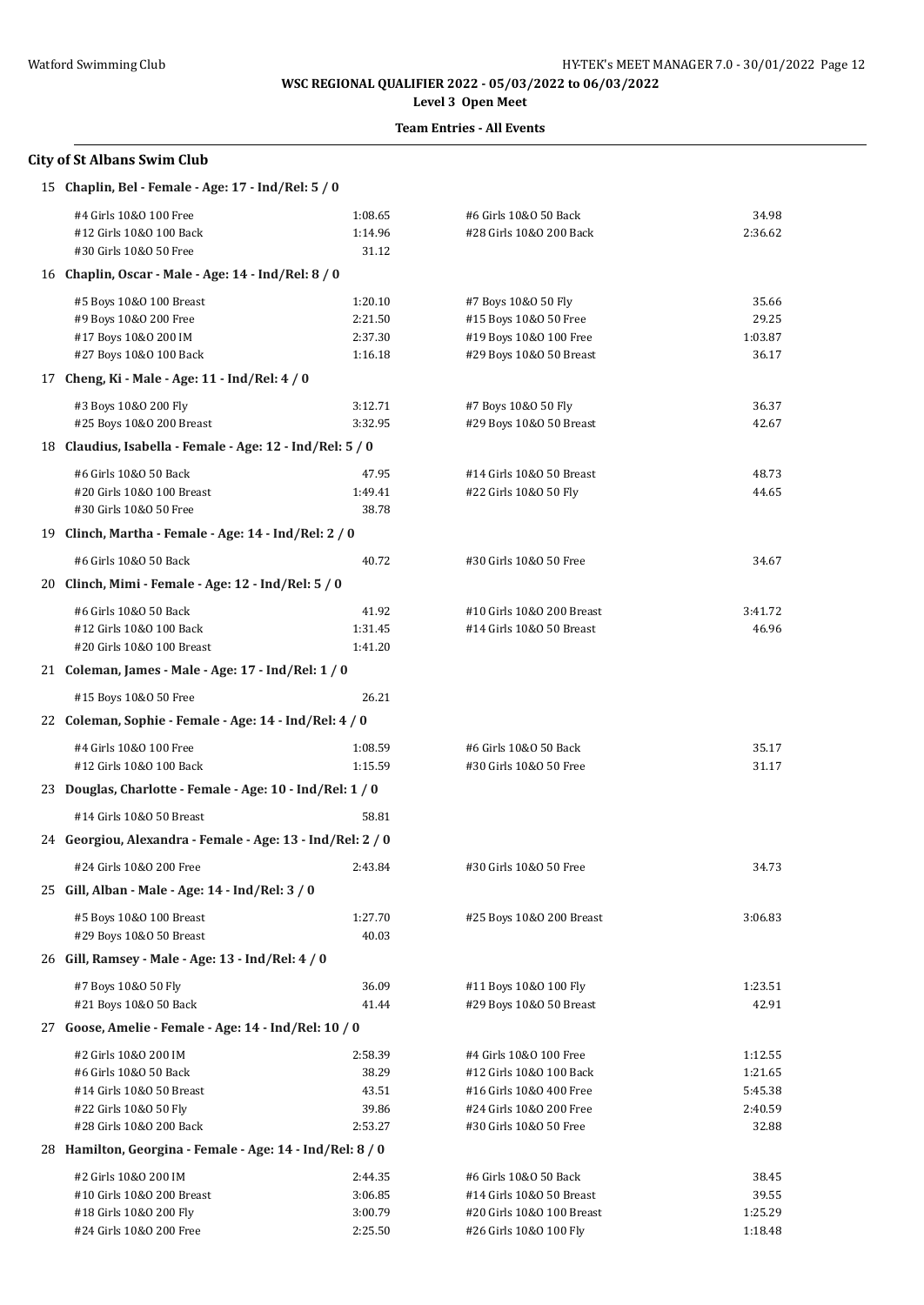### **Level 3 Open Meet**

### **Team Entries - All Events**

# **City of St Albans Swim Club** 29 **Herbst, Natalie - Female - Age: 11 - Ind/Rel: 4 / 0** #14 Girls 10&O 50 Breast 48.57 #20 Girls 10&O 100 Breast 1:44.72 #22 Girls 10&O 50 Fly 47.28 #30 Girls 10&O 50 Free 37.76 30 **Holliss, Daniel - Male - Age: 16 - Ind/Rel: 5 / 0** #11 Boys 10&O 100 Fly 1:05.51 #15 Boys 10&O 50 Free 26.59 #19 Boys 10&O 100 Free 58.57 #23 Boys 11&O 400 IM 5:29.19 #29 Boys 10&O 50 Breast 31.69 31 **Holliss, Ellie F - Female - Age: 18 - Ind/Rel: 2 / 0** #24 Girls 10&O 200 Free 2:10.49 #30 Girls 10&O 50 Free 27.30 32 **Holliss, Sophie - Female - Age: 14 - Ind/Rel: 6 / 0** #4 Girls 10&O 100 Free 1:05.58 #10 Girls 10&O 200 Breast 3:24.94 #14 Girls 10&O 50 Breast 38.73 #22 Girls 10&O 50 Fly 34.36 #24 Girls 10&O 200 Free 2:26.44 #30 Girls 10&O 50 Free 29.78 33 **Hooper, Emily - Female - Age: 12 - Ind/Rel: 1 / 0** #6 Girls 10&O 50 Back 48.09 34 **Hooper, George - Male - Age: 15 - Ind/Rel: 7 / 0** #1 Boys 10&O 400 Free 4:45.37 #7 Boys 10&O 50 Fly 32.92 #9 Boys 10&O 200 Free 2:14.18 #13 Boys 10&O 200 Back 2:36.64 #19 Boys 10&O 100 Free 1:03.20 #21 Boys 10&O 50 Back 33.21 #27 Boys 10&O 100 Back 1:10.75 35 **Hooper, Thomas - Male - Age: 17 - Ind/Rel: 6 / 0** #1 Boys 10&O 400 Free 4:34.89 #5 Boys 10&O 100 Breast 1:15.50 #9 Boys 10&O 200 Free 2:06.65 #15 Boys 10&O 50 Free 26.36 #25 Boys 10&O 200 Breast 2:44.98 #29 Boys 10&O 50 Breast 34.84 36 **Horrocks, Ryan - Male - Age: 10 - Ind/Rel: 2 / 0** #15 Boys 10&O 50 Free 45.91 #21 Boys 10&O 50 Back 51.33 37 **Ivelaw-Chapman, Ethan - Male - Age: 17 - Ind/Rel: 4 / 0** #1 Boys 10&O 400 Free 4:30.84 #7 Boys 10&O 50 Fly 30.62 #9 Boys 10&O 200 Free 2:04.31 #15 Boys 10&O 50 Free 25.98 38 **Johnson, Matthew - Male - Age: 12 - Ind/Rel: 3 / 0** #5 Boys 10&O 100 Breast 1:50.10 #7 Boys 10&O 50 Fly 47.13 #15 Boys 10&O 50 Free 40.56 39 **Jubb, Daisy - Female - Age: 12 - Ind/Rel: 8 / 0** #4 Girls 10&O 100 Free 1:16.38 #6 Girls 10&O 50 Back 41.35 #12 Girls 10&O 100 Back 1:25.87 #14 Girls 10&O 50 Breast 47.35 #16 Girls 10&O 400 Free 5:49.06 #20 Girls 10&O 100 Breast 1:46.44 #24 Girls 10&O 200 Free 2:41.68 #30 Girls 10&O 50 Free 34.06 40 **Kalverboer, Alexander - Male - Age: 16 - Ind/Rel: 3 / 0** #17 Boys 10&O 200 IM 2:23.39 #19 Boys 10&O 100 Free 57.62 #21 Boys 10&O 50 Back 30.14 41 **Knight, Charlie - Male - Age: 16 - Ind/Rel: 2 / 0** #15 Boys 10&O 50 Free 28.59 #19 Boys 10&O 100 Free 1:05.73 42 **Kukulka, Erika T - Female - Age: 11 - Ind/Rel: 4 / 0** #4 Girls 10&O 100 Free 1:32.59 #14 Girls 10&O 50 Breast 49.23 #20 Girls 10&O 100 Breast 1:46.45 #30 Girls 10&O 50 Free 40.04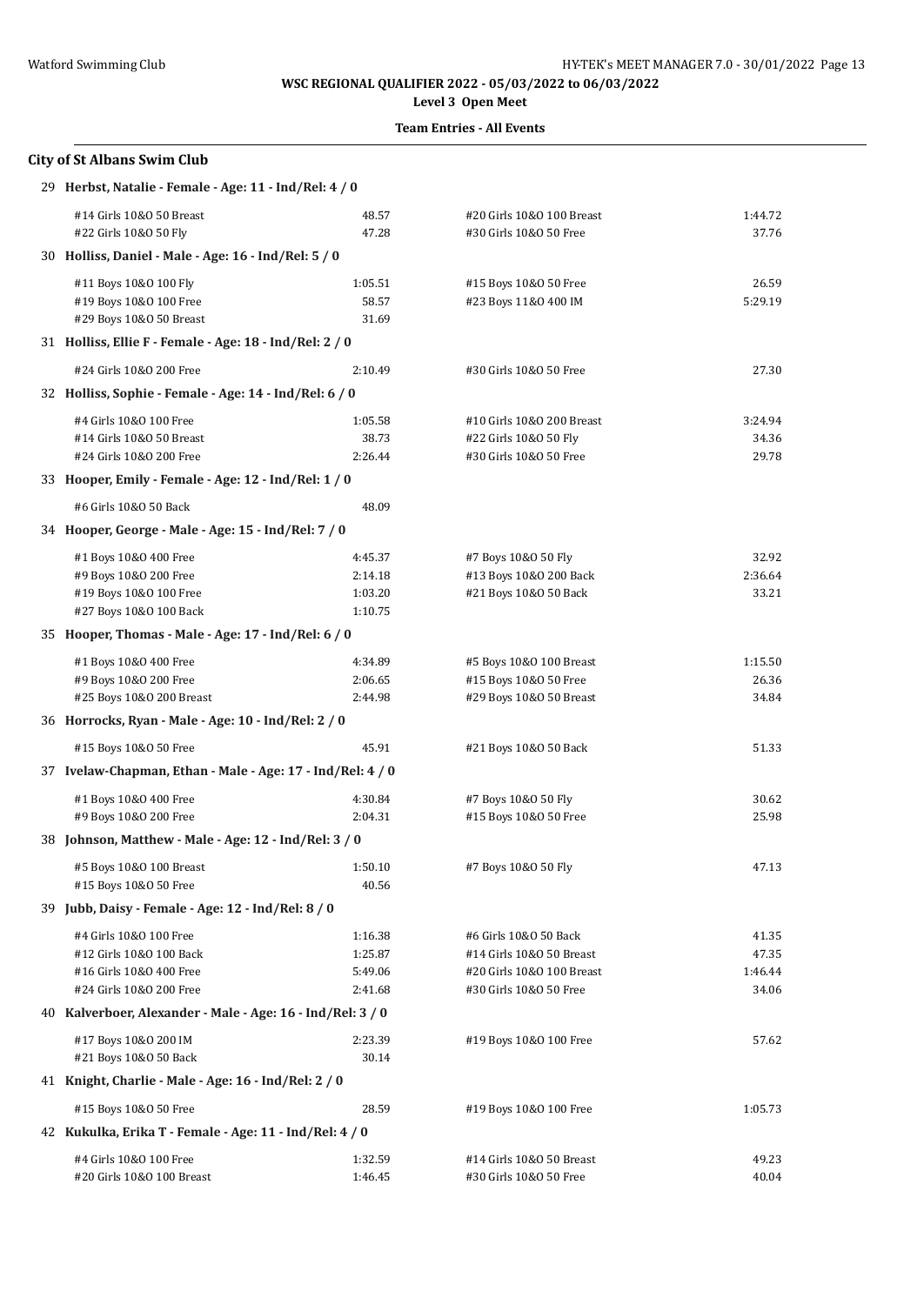**Level 3 Open Meet**

### **Team Entries - All Events**

### **City of St Albans Swim Club**

| #9 Boys 10&0 200 Free    | 2:32.35                                                                                                                                                                                                                           | #15 Boys 10&0 50 Free                                                                                                                                                                                                                                                                                                                                                                                                                                                                                                                                                                                                                                                                                                                                                                                                                                                                                                                   | 31.81                                                                                                                                                   |
|--------------------------|-----------------------------------------------------------------------------------------------------------------------------------------------------------------------------------------------------------------------------------|-----------------------------------------------------------------------------------------------------------------------------------------------------------------------------------------------------------------------------------------------------------------------------------------------------------------------------------------------------------------------------------------------------------------------------------------------------------------------------------------------------------------------------------------------------------------------------------------------------------------------------------------------------------------------------------------------------------------------------------------------------------------------------------------------------------------------------------------------------------------------------------------------------------------------------------------|---------------------------------------------------------------------------------------------------------------------------------------------------------|
| #19 Boys 10&0 100 Free   | 1:09.04                                                                                                                                                                                                                           | #21 Boys 10&0 50 Back                                                                                                                                                                                                                                                                                                                                                                                                                                                                                                                                                                                                                                                                                                                                                                                                                                                                                                                   | 37.28                                                                                                                                                   |
|                          |                                                                                                                                                                                                                                   |                                                                                                                                                                                                                                                                                                                                                                                                                                                                                                                                                                                                                                                                                                                                                                                                                                                                                                                                         |                                                                                                                                                         |
| #30 Girls 10&0 50 Free   | 37.16                                                                                                                                                                                                                             |                                                                                                                                                                                                                                                                                                                                                                                                                                                                                                                                                                                                                                                                                                                                                                                                                                                                                                                                         |                                                                                                                                                         |
|                          |                                                                                                                                                                                                                                   |                                                                                                                                                                                                                                                                                                                                                                                                                                                                                                                                                                                                                                                                                                                                                                                                                                                                                                                                         |                                                                                                                                                         |
| #5 Boys 10&0 100 Breast  | 1:25.73                                                                                                                                                                                                                           | #7 Boys 10&0 50 Fly                                                                                                                                                                                                                                                                                                                                                                                                                                                                                                                                                                                                                                                                                                                                                                                                                                                                                                                     | 32.78                                                                                                                                                   |
| #15 Boys 10&0 50 Free    | 29.57                                                                                                                                                                                                                             | #19 Boys 10&0 100 Free                                                                                                                                                                                                                                                                                                                                                                                                                                                                                                                                                                                                                                                                                                                                                                                                                                                                                                                  | 1:07.29                                                                                                                                                 |
|                          |                                                                                                                                                                                                                                   |                                                                                                                                                                                                                                                                                                                                                                                                                                                                                                                                                                                                                                                                                                                                                                                                                                                                                                                                         | 38.63                                                                                                                                                   |
|                          |                                                                                                                                                                                                                                   |                                                                                                                                                                                                                                                                                                                                                                                                                                                                                                                                                                                                                                                                                                                                                                                                                                                                                                                                         |                                                                                                                                                         |
| #6 Girls 10&0 50 Back    | 43.13                                                                                                                                                                                                                             | #14 Girls 10&0 50 Breast                                                                                                                                                                                                                                                                                                                                                                                                                                                                                                                                                                                                                                                                                                                                                                                                                                                                                                                | 49.19                                                                                                                                                   |
|                          |                                                                                                                                                                                                                                   |                                                                                                                                                                                                                                                                                                                                                                                                                                                                                                                                                                                                                                                                                                                                                                                                                                                                                                                                         | 37.35                                                                                                                                                   |
|                          |                                                                                                                                                                                                                                   |                                                                                                                                                                                                                                                                                                                                                                                                                                                                                                                                                                                                                                                                                                                                                                                                                                                                                                                                         |                                                                                                                                                         |
| #19 Boys 10&0 100 Free   | 1:02.71                                                                                                                                                                                                                           | #21 Boys 10&0 50 Back                                                                                                                                                                                                                                                                                                                                                                                                                                                                                                                                                                                                                                                                                                                                                                                                                                                                                                                   | 33.62                                                                                                                                                   |
|                          |                                                                                                                                                                                                                                   |                                                                                                                                                                                                                                                                                                                                                                                                                                                                                                                                                                                                                                                                                                                                                                                                                                                                                                                                         |                                                                                                                                                         |
| #11 Boys 10&0 100 Fly    | 1:01.67                                                                                                                                                                                                                           | #15 Boys 10&0 50 Free                                                                                                                                                                                                                                                                                                                                                                                                                                                                                                                                                                                                                                                                                                                                                                                                                                                                                                                   | 24.77                                                                                                                                                   |
| #17 Boys 10&0 200 IM     | 2:16.65                                                                                                                                                                                                                           | #19 Boys 10&0 100 Free                                                                                                                                                                                                                                                                                                                                                                                                                                                                                                                                                                                                                                                                                                                                                                                                                                                                                                                  | 55.25                                                                                                                                                   |
|                          |                                                                                                                                                                                                                                   |                                                                                                                                                                                                                                                                                                                                                                                                                                                                                                                                                                                                                                                                                                                                                                                                                                                                                                                                         |                                                                                                                                                         |
| #2 Girls 10&0 200 IM     | 2:37.73                                                                                                                                                                                                                           | #10 Girls 10&0 200 Breast                                                                                                                                                                                                                                                                                                                                                                                                                                                                                                                                                                                                                                                                                                                                                                                                                                                                                                               | 2:44.18                                                                                                                                                 |
| #14 Girls 10&0 50 Breast | 35.58                                                                                                                                                                                                                             | #20 Girls 10&0 100 Breast                                                                                                                                                                                                                                                                                                                                                                                                                                                                                                                                                                                                                                                                                                                                                                                                                                                                                                               | 1:16.00                                                                                                                                                 |
|                          |                                                                                                                                                                                                                                   |                                                                                                                                                                                                                                                                                                                                                                                                                                                                                                                                                                                                                                                                                                                                                                                                                                                                                                                                         |                                                                                                                                                         |
|                          |                                                                                                                                                                                                                                   |                                                                                                                                                                                                                                                                                                                                                                                                                                                                                                                                                                                                                                                                                                                                                                                                                                                                                                                                         |                                                                                                                                                         |
| #22 Girls 10&0 50 Fly    | 51.11                                                                                                                                                                                                                             | #30 Girls 10&0 50 Free                                                                                                                                                                                                                                                                                                                                                                                                                                                                                                                                                                                                                                                                                                                                                                                                                                                                                                                  | 44.07                                                                                                                                                   |
|                          |                                                                                                                                                                                                                                   |                                                                                                                                                                                                                                                                                                                                                                                                                                                                                                                                                                                                                                                                                                                                                                                                                                                                                                                                         |                                                                                                                                                         |
| #6 Girls 10&0 50 Back    | 44.75                                                                                                                                                                                                                             | #12 Girls 10&0 100 Back                                                                                                                                                                                                                                                                                                                                                                                                                                                                                                                                                                                                                                                                                                                                                                                                                                                                                                                 | 1:33.67                                                                                                                                                 |
| #14 Girls 10&0 50 Breast | 52.95                                                                                                                                                                                                                             | #22 Girls 10&0 50 Fly                                                                                                                                                                                                                                                                                                                                                                                                                                                                                                                                                                                                                                                                                                                                                                                                                                                                                                                   | 46.65                                                                                                                                                   |
|                          |                                                                                                                                                                                                                                   |                                                                                                                                                                                                                                                                                                                                                                                                                                                                                                                                                                                                                                                                                                                                                                                                                                                                                                                                         |                                                                                                                                                         |
|                          |                                                                                                                                                                                                                                   |                                                                                                                                                                                                                                                                                                                                                                                                                                                                                                                                                                                                                                                                                                                                                                                                                                                                                                                                         |                                                                                                                                                         |
| #1 Boys 10&0 400 Free    | 5:04.35                                                                                                                                                                                                                           | #7 Boys 10&0 50 Fly                                                                                                                                                                                                                                                                                                                                                                                                                                                                                                                                                                                                                                                                                                                                                                                                                                                                                                                     | 33.84                                                                                                                                                   |
|                          |                                                                                                                                                                                                                                   |                                                                                                                                                                                                                                                                                                                                                                                                                                                                                                                                                                                                                                                                                                                                                                                                                                                                                                                                         | 1:15.93<br>1:04.26                                                                                                                                      |
|                          |                                                                                                                                                                                                                                   |                                                                                                                                                                                                                                                                                                                                                                                                                                                                                                                                                                                                                                                                                                                                                                                                                                                                                                                                         | 1:12.14                                                                                                                                                 |
|                          |                                                                                                                                                                                                                                   |                                                                                                                                                                                                                                                                                                                                                                                                                                                                                                                                                                                                                                                                                                                                                                                                                                                                                                                                         |                                                                                                                                                         |
|                          |                                                                                                                                                                                                                                   |                                                                                                                                                                                                                                                                                                                                                                                                                                                                                                                                                                                                                                                                                                                                                                                                                                                                                                                                         | 53.59                                                                                                                                                   |
| #29 Boys 10&0 50 Breast  | 54.87                                                                                                                                                                                                                             |                                                                                                                                                                                                                                                                                                                                                                                                                                                                                                                                                                                                                                                                                                                                                                                                                                                                                                                                         |                                                                                                                                                         |
|                          |                                                                                                                                                                                                                                   |                                                                                                                                                                                                                                                                                                                                                                                                                                                                                                                                                                                                                                                                                                                                                                                                                                                                                                                                         |                                                                                                                                                         |
|                          | 47.05                                                                                                                                                                                                                             | #20 Girls 10&0 100 Breast                                                                                                                                                                                                                                                                                                                                                                                                                                                                                                                                                                                                                                                                                                                                                                                                                                                                                                               | 1:44.81                                                                                                                                                 |
| #30 Girls 10&0 50 Free   | 37.62                                                                                                                                                                                                                             |                                                                                                                                                                                                                                                                                                                                                                                                                                                                                                                                                                                                                                                                                                                                                                                                                                                                                                                                         |                                                                                                                                                         |
|                          |                                                                                                                                                                                                                                   |                                                                                                                                                                                                                                                                                                                                                                                                                                                                                                                                                                                                                                                                                                                                                                                                                                                                                                                                         |                                                                                                                                                         |
| #21 Boys 10&0 50 Back    | 46.24                                                                                                                                                                                                                             |                                                                                                                                                                                                                                                                                                                                                                                                                                                                                                                                                                                                                                                                                                                                                                                                                                                                                                                                         |                                                                                                                                                         |
|                          |                                                                                                                                                                                                                                   |                                                                                                                                                                                                                                                                                                                                                                                                                                                                                                                                                                                                                                                                                                                                                                                                                                                                                                                                         |                                                                                                                                                         |
| #6 Girls 10&0 50 Back    | 46.90                                                                                                                                                                                                                             | #14 Girls 10&0 50 Breast                                                                                                                                                                                                                                                                                                                                                                                                                                                                                                                                                                                                                                                                                                                                                                                                                                                                                                                | 55.25                                                                                                                                                   |
| #22 Girls 10&0 50 Fly    | 48.22                                                                                                                                                                                                                             | #30 Girls 10&0 50 Free                                                                                                                                                                                                                                                                                                                                                                                                                                                                                                                                                                                                                                                                                                                                                                                                                                                                                                                  | 39.18                                                                                                                                                   |
|                          |                                                                                                                                                                                                                                   |                                                                                                                                                                                                                                                                                                                                                                                                                                                                                                                                                                                                                                                                                                                                                                                                                                                                                                                                         |                                                                                                                                                         |
| #4 Girls 10&0 100 Free   | 1:14.87                                                                                                                                                                                                                           | #6 Girls 10&0 50 Back                                                                                                                                                                                                                                                                                                                                                                                                                                                                                                                                                                                                                                                                                                                                                                                                                                                                                                                   | 39.26                                                                                                                                                   |
|                          | #21 Boys 10&0 50 Back<br>#22 Girls 10&0 50 Fly<br>#22 Girls 10&0 50 Fly<br>#30 Girls 10&0 50 Free<br>#9 Boys 10&0 200 Free<br>#15 Boys 10&0 50 Free<br>#21 Boys 10&0 50 Back<br>#15 Boys 10&0 50 Free<br>#14 Girls 10&0 50 Breast | 43 Lau, Brad - Male - Age: 12 - Ind/Rel: 4 / 0<br>44 Lee, Paloma S - Female - Age: 14 - Ind/Rel: 1 / 0<br>45 Maher, Thomas - Male - Age: 15 - Ind/Rel: 6 / 0<br>33.17<br>46 Malfroy, Holly - Female - Age: 13 - Ind/Rel: 4 / 0<br>43.39<br>47 Mann, Oliver - Male - Age: 16 - Ind/Rel: 2 / 0<br>48 Mapley, Nathanial - Male - Age: 16 - Ind/Rel: 4 / 0<br>49 Meadows, Yasmin - Female - Age: 16 - Ind/Rel: 5 / 0<br>32.86<br>50 Rebaudengo, Leia - Female - Age: 11 - Ind/Rel: 2 / 0<br>51 Roberton, Tehya - Female - Age: 12 - Ind/Rel: 5 / 0<br>37.03<br>52 Robson, Louis - Male - Age: 13 - Ind/Rel: 8 / 0<br>2:18.22<br>29.85<br>33.62<br>53 Robson, Riley - Male - Age: 10 - Ind/Rel: 3 / 0<br>41.75<br>54 Robson, Talia - Female - Age: 12 - Ind/Rel: 3 / 0<br>55 Saujani, Kian - Male - Age: 12 - Ind/Rel: 1 / 0<br>56 Scott, Jasmine - Female - Age: 11 - Ind/Rel: 4 / 0<br>57 Sharp, Emily - Female - Age: 14 - Ind/Rel: 2 / 0 | #29 Boys 10&0 50 Breast<br>#30 Girls 10&0 50 Free<br>#11 Boys 10&0 100 Fly<br>#19 Boys 10&0 100 Free<br>#27 Boys 10&0 100 Back<br>#21 Boys 10&0 50 Back |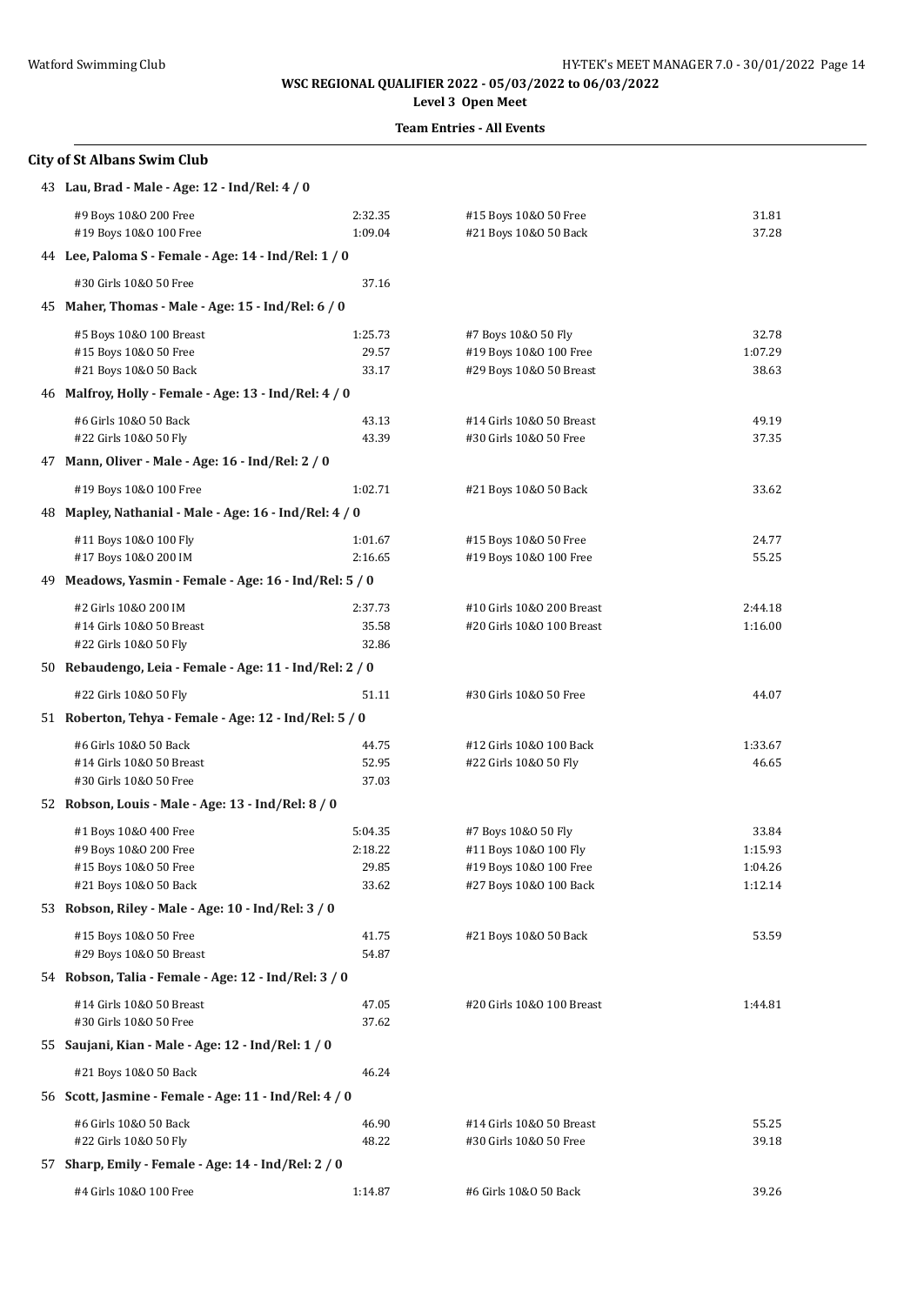# **Level 3 Open Meet**

### **Team Entries - All Events**

### **City of St Albans Swim Club**

| 58 Standen, Elizabeth - Female - Age: 16 - Ind/Rel: 6 / 0 |                                                                             |                          |         |
|-----------------------------------------------------------|-----------------------------------------------------------------------------|--------------------------|---------|
| #4 Girls 10&0 100 Free                                    | 1:04.41                                                                     | #6 Girls 10&0 50 Back    | 31.50   |
| #12 Girls 10&0 100 Back                                   | 1:10.02                                                                     | #14 Girls 10&0 50 Breast | 37.96   |
| #28 Girls 10&0 200 Back                                   | 2:33.04                                                                     | #30 Girls 10&0 50 Free   | 28.81   |
| 59 Stewart, Charlotte - Female - Age: 10 - Ind/Rel: 3 / 0 |                                                                             |                          |         |
| #6 Girls 10&0 50 Back                                     | 50.74                                                                       | #22 Girls 10&0 50 Fly    | 52.06   |
| #30 Girls 10&0 50 Free                                    | 46.85                                                                       |                          |         |
| 60 Stott, Charlie - Male - Age: 13 - Ind/Rel: 6 / 0       |                                                                             |                          |         |
| #1 Boys 10&0 400 Free                                     | 5:44.39                                                                     | #13 Boys 10&0 200 Back   | 2:56.50 |
| #15 Boys 10&0 50 Free                                     | 34.67                                                                       | #19 Boys 10&0 100 Free   | 1:14.95 |
| #21 Boys 10&0 50 Back                                     | 40.56                                                                       | #27 Boys 10&0 100 Back   | 1:23.07 |
| 61 Tembra, Andrew - Male - Age: 16 - Ind/Rel: 3 / 0       |                                                                             |                          |         |
| #5 Boys 10&0 100 Breast                                   | 1:12.74                                                                     | #9 Boys 10&0 200 Free    | 2:04.03 |
| #15 Boys 10&0 50 Free                                     | 26.36                                                                       |                          |         |
| 62 Toland, Carys - Female - Age: 16 - Ind/Rel: 3 / 0      |                                                                             |                          |         |
| #24 Girls 10&0 200 Free                                   | 2:27.51                                                                     | #28 Girls 10&0 200 Back  | 2:38.14 |
| #30 Girls 10&0 50 Free                                    | 30.92                                                                       |                          |         |
| 63 Wenn, Rosie - Female - Age: 14 - Ind/Rel: 4 / 0        |                                                                             |                          |         |
| #6 Girls 10&0 50 Back                                     | 38.18                                                                       | #12 Girls 10&0 100 Back  | 1:22.41 |
| #24 Girls 10&0 200 Free                                   | 2:44.80                                                                     | #28 Girls 10&0 200 Back  | 2:55.02 |
| 64 Whiting, Violet - Female - Age: 11 - Ind/Rel: 3 / 0    |                                                                             |                          |         |
| #4 Girls 10&0 100 Free                                    | 1:33.38                                                                     | #6 Girls 10&0 50 Back    | 48.21   |
| #14 Girls 10&0 50 Breast                                  | 53.57                                                                       |                          |         |
| 65 Younger, Erin - Female - Age: 15 - Ind/Rel: 5 / 0      |                                                                             |                          |         |
| #4 Girls 10&0 100 Free                                    | 1:08.37                                                                     | #6 Girls 10&0 50 Back    | 36.14   |
| #16 Girls 10&0 400 Free                                   | 4:59.84                                                                     | #24 Girls 10&0 200 Free  | 2:23.13 |
| #30 Girls 10&0 50 Free                                    | 30.06                                                                       |                          |         |
|                                                           | City of St Albans Swim Club Total Individual Entries: 264 - Total Relays: 0 |                          |         |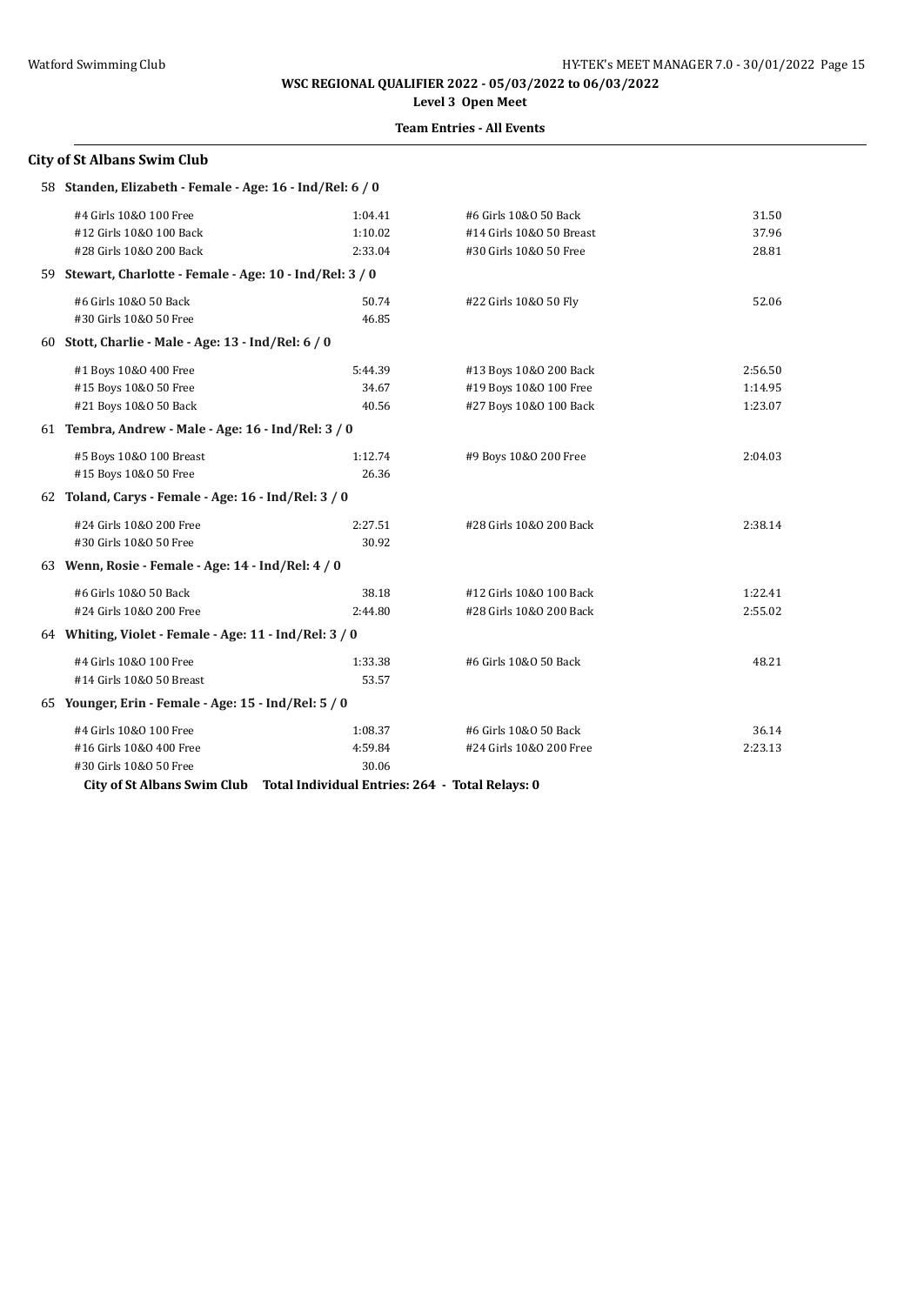# **Level 3 Open Meet**

### **Team Entries - All Events**

### **Dunstable Swimming Club**

| 1 Alderson, Skylar - Female - Age: 16 - Ind/Rel: 4 / 0    |         |                          |         |  |  |
|-----------------------------------------------------------|---------|--------------------------|---------|--|--|
| #4 Girls 10&0 100 Free                                    | 1:12.80 | #6 Girls 10&0 50 Back    | 37.66   |  |  |
| #14 Girls 10&0 50 Breast                                  | 40.93   | #30 Girls 10&0 50 Free   | 31.90   |  |  |
| 2 Armstrong, Grace - Female - Age: 13 - Ind/Rel: 6 / 0    |         |                          |         |  |  |
| #4 Girls 10&0 100 Free                                    | 1:13.38 | #6 Girls 10&0 50 Back    | 39.02   |  |  |
| #12 Girls 10&0 100 Back                                   | 1:28.45 | #22 Girls 10&0 50 Fly    | 37.08   |  |  |
| #26 Girls 10&0 100 Fly                                    | 1:29.38 | #30 Girls 10&0 50 Free   | 34.35   |  |  |
| 3 Butler, Stewart - Male - Age: 12 - Ind/Rel: 6 / 0       |         |                          |         |  |  |
| #7 Boys 10&0 50 Fly                                       | 43.03   | #9 Boys 10&0 200 Free    | 2:57.18 |  |  |
| #15 Boys 10&0 50 Free                                     | 36.61   | #19 Boys 10&0 100 Free   | 1:26.51 |  |  |
| #21 Boys 10&0 50 Back                                     | 41.78   | #27 Boys 10&0 100 Back   | 1:32.94 |  |  |
| 4 Carrick, Rhianne - Female - Age: 18 - Ind/Rel: 2 / 0    |         |                          |         |  |  |
| #22 Girls 10&0 50 Fly                                     | 30.60   | #30 Girls 10&0 50 Free   | 29.20   |  |  |
| 5 Davis, Jennifer - Female - Age: 15 - Ind/Rel: 8 / 0     |         |                          |         |  |  |
| #2 Girls 10&0 200 IM                                      | 2:43.32 | #6 Girls 10&0 50 Back    | 34.32   |  |  |
| #8 Girls 11&0 400 IM                                      | 5:41.03 | #14 Girls 10&0 50 Breast | 38.38   |  |  |
| #20 Girls 10&0 100 Breast                                 | 1:23.13 | #22 Girls 10&0 50 Fly    | 32.50   |  |  |
| #28 Girls 10&0 200 Back                                   | 2:38.19 | #30 Girls 10&0 50 Free   | 30.43   |  |  |
| 6 Davis, Mia - Female - Age: 16 - Ind/Rel: 2 / 0          |         |                          |         |  |  |
| #26 Girls 10&0 100 Fly                                    | 1:13.94 | #30 Girls 10&0 50 Free   | 29.37   |  |  |
| 7 Flitton, Amber - Female - Age: 13 - Ind/Rel: 9 / 0      |         |                          |         |  |  |
| #4 Girls 10&0 100 Free                                    | 1:13.39 | #6 Girls 10&0 50 Back    | 38.00   |  |  |
| #12 Girls 10&0 100 Back                                   | 1:21.63 | #14 Girls 10&0 50 Breast | 45.65   |  |  |
| #20 Girls 10&0 100 Breast                                 | 1:40.36 | #22 Girls 10&0 50 Fly    | 36.37   |  |  |
| #26 Girls 10&0 100 Fly                                    | 1:28.15 | #28 Girls 10&0 200 Back  | 2:58.33 |  |  |
| #30 Girls 10&0 50 Free                                    | 33.03   |                          |         |  |  |
| 8 Fowler, Libby - Female - Age: 14 - Ind/Rel: 4 / 0       |         |                          |         |  |  |
| #10 Girls 10&0 200 Breast                                 | 3:24.55 | #14 Girls 10&0 50 Breast | 40.62   |  |  |
| #20 Girls 10&0 100 Breast                                 | 1:31.82 | #30 Girls 10&0 50 Free   | 33.01   |  |  |
| 9 Hearn, George - Male - Age: 12 - Ind/Rel: 1 / 0         |         |                          |         |  |  |
| #15 Boys 10&0 50 Free                                     | 37.50   |                          |         |  |  |
| 10 Kefford, Jessica - Female - Age: 18 - Ind/Rel: 2 / 0   |         |                          |         |  |  |
| #28 Girls 10&0 200 Back                                   | 2:26.80 | #30 Girls 10&0 50 Free   | 28.90   |  |  |
| 11 Mathias, Bryony - Female - Age: 15 - Ind/Rel: 6 / 0    |         |                          |         |  |  |
| #4 Girls 10&0 100 Free                                    | 1:05.87 | #6 Girls 10&0 50 Back    | 36.09   |  |  |
| #16 Girls 10&0 400 Free                                   | 5:20.05 | #22 Girls 10&0 50 Fly    | 34.63   |  |  |
| #24 Girls 10&0 200 Free                                   | 2:25.48 | #30 Girls 10&0 50 Free   | 30.61   |  |  |
| 12 Medlicott, Chloe - Female - Age: 17 - Ind/Rel: 5 / 0   |         |                          |         |  |  |
| #4 Girls 10&0 100 Free                                    | 1:07.70 | #6 Girls 10&0 50 Back    | 37.63   |  |  |
| #12 Girls 10&0 100 Back                                   | 1:20.30 | #24 Girls 10&0 200 Free  | 2:30.17 |  |  |
| #30 Girls 10&0 50 Free                                    | 31.70   |                          |         |  |  |
| 13 Medlicott, Jessica - Female - Age: 15 - Ind/Rel: 7 / 0 |         |                          |         |  |  |
| #2 Girls 10&0 200 IM                                      | 2:37.59 | #4 Girls 10&0 100 Free   | 1:04.45 |  |  |
| #6 Girls 10&0 50 Back                                     | 34.07   | #12 Girls 10&0 100 Back  | 1:13.88 |  |  |
| #22 Girls 10&0 50 Fly                                     | 33.12   | #24 Girls 10&0 200 Free  | 2:21.77 |  |  |
| #28 Girls 10&0 200 Back                                   | 2:36.35 |                          |         |  |  |
|                                                           |         |                          |         |  |  |

## 14 **Pantazi, Isabella - Female - Age: 12 - Ind/Rel: 1 / 0**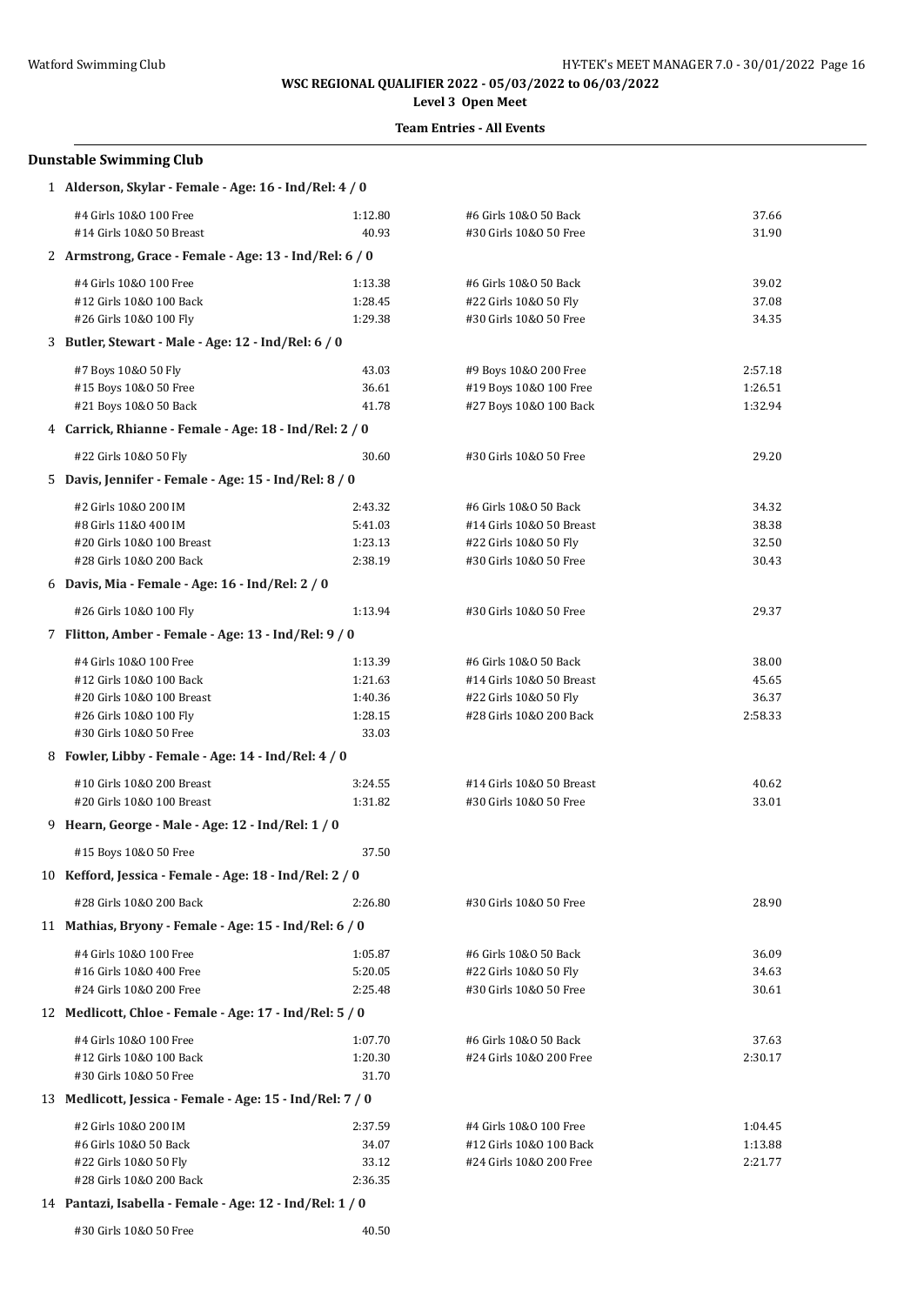**Level 3 Open Meet**

### **Team Entries - All Events**

#### **Dunstable Swimming Club**

15 **Wallis-Smith, George - Male - Age: 17 - Ind/Rel: 2 / 0**

#15 Boys 10&O 50 Free 29.39 #21 Boys 10&O 50 Back 33.89

**Dunstable Swimming Club Total Individual Entries: 65 - Total Relays: 0**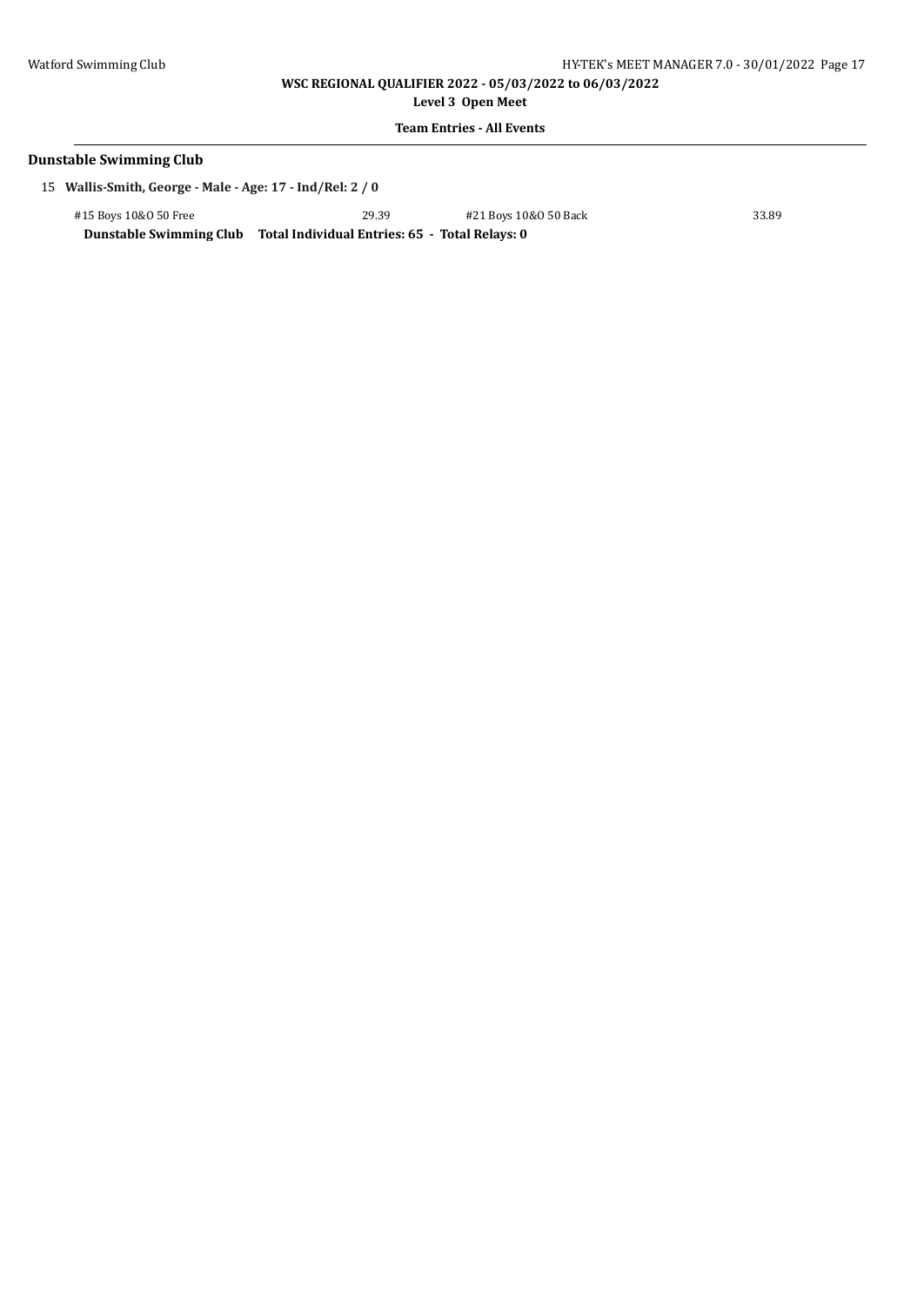# **Level 3 Open Meet**

### **Team Entries - All Events**

# **Harpenden Swimming Club**

| 1 Atwell, James T - Male - Age: 17 - Ind/Rel: 6 / 0      |         |     |                          |         |     |
|----------------------------------------------------------|---------|-----|--------------------------|---------|-----|
| #7 Boys 10&0 50 Fly                                      | 27.67   |     | #11 Boys 10&0 100 Fly    | 1:02.80 |     |
| #15 Boys 10&0 50 Free                                    | 25.32   |     | #19 Boys 10&0 100 Free   | 55.65   |     |
| #21 Boys 10&0 50 Back                                    | 28.40   |     | #27 Boys 10&0 100 Back   | 1:01.77 |     |
| 2 Barker, Kiran P - Female - Age: 14 - Ind/Rel: 2 / 0    |         |     |                          |         |     |
| #22 Girls 10&0 50 Fly                                    | 37.14   |     | #30 Girls 10&0 50 Free   | 34.39   |     |
| 3 Cook, Millan J - Male - Age: 12 - Ind/Rel: 3 / 0       |         |     |                          |         |     |
| #5 Boys 10&0 100 Breast                                  | 1:41.50 |     | #7 Boys 10&0 50 Fly      | 48.38   |     |
| #15 Boys 10&0 50 Free                                    | 37.43   |     |                          |         |     |
| 4 Cook, Sara M - Female - Age: 14 - Ind/Rel: 2 / 0       |         |     |                          |         |     |
| #6 Girls 10&0 50 Back                                    | 40.22   |     | #14 Girls 10&0 50 Breast | 46.65   |     |
| 5 Finan, Louie F - Male - Age: 12 - Ind/Rel: 3 / 0       |         |     |                          |         |     |
| #7 Boys 10&0 50 Fly                                      | 48.94   |     | #15 Boys 10&0 50 Free    | 39.51   |     |
| #21 Boys 10&0 50 Back                                    | 45.25   |     |                          |         |     |
| 6 Hallam, James A - Male - Age: 12 - Ind/Rel: 9 / 0      |         |     |                          |         |     |
| #5 Boys 10&0 100 Breast                                  | 1:44.26 |     | #7 Boys 10&0 50 Fly      | 45.47   |     |
| #13 Boys 10&0 200 Back                                   | 3:10.24 |     | #15 Boys 10&0 50 Free    | 34.51   |     |
| #19 Boys 10&0 100 Free                                   | 1:19.03 |     | #21 Boys 10&0 50 Back    | 39.30   |     |
| #25 Boys 10&0 200 Breast                                 | 3:45.66 |     | #27 Boys 10&0 100 Back   | 1:27.66 |     |
| #29 Boys 10&0 50 Breast                                  | 45.63   |     |                          |         |     |
| 7 Hopkins, Bethany S - Female - Age: 12 - Ind/Rel: 5 / 0 |         |     |                          |         |     |
| #4 Girls 10&0 100 Free                                   | 1:26.82 |     | #6 Girls 10&0 50 Back    | 42.57   |     |
| #10 Girls 10&0 200 Breast                                | 3:35.49 |     | #12 Girls 10&0 100 Back  | 1:32.50 |     |
| #14 Girls 10&0 50 Breast                                 | 46.03   |     |                          |         |     |
| 8 Imondi, Luca A - Male - Age: 16 - Ind/Rel: 4 / 0       |         |     |                          |         |     |
| #15 Boys 10&0 50 Free                                    | 29.10   |     | #19 Boys 10&0 100 Free   | 1:07.13 |     |
| #21 Boys 10&0 50 Back                                    | 36.15   |     | #29 Boys 10&0 50 Breast  | 38.38   |     |
| 9 James, Isabel E - Female - Age: 11 - Ind/Rel: 3 / 0    |         |     |                          |         |     |
| #4 Girls 10&0 100 Free                                   | 1:34.10 |     | #6 Girls 10&0 50 Back    | 51.66   |     |
| #30 Girls 10&0 50 Free                                   | 43.38   |     |                          |         |     |
| 10 James, Lucy C - Female - Age: 13 - Ind/Rel: 1 / 0     |         |     |                          |         |     |
| #30 Girls 10&0 50 Free                                   | 38.61   |     |                          |         |     |
| 11 Jennings, Matthew E - Male - Age: 14 - Ind/Rel: 3 / 0 |         |     |                          |         |     |
| #5 Boys 10&0 100 Breast                                  | 1:30.55 |     | #7 Boys 10&0 50 Fly      | 39.31   |     |
| #15 Boys 10&0 50 Free                                    | 31.57   |     |                          |         |     |
| 12 Letasi, Ethan T - Male - Age: 16 - Ind/Rel: 3 / 0     |         |     |                          |         |     |
| #7 Boys 10&0 50 Fly                                      | 32.75   |     | #11 Boys 10&0 100 Fly    | 1:13.52 |     |
| #15 Boys 10&0 50 Free                                    | 30.69   |     |                          |         |     |
| 13 Martin, Toby A - Male - Age: 15 - Ind/Rel: 9 / 0      |         |     |                          |         |     |
| #3 Boys 10&0 200 Fly                                     | 2:28.24 |     | #7 Boys 10&0 50 Fly      | 28.71   |     |
| #9 Boys 10&0 200 Free                                    | 2:12.62 |     | #11 Boys 10&0 100 Fly    | 1:04.07 |     |
| #15 Boys 10&0 50 Free                                    | 26.14   |     | #17 Boys 10&0 200 IM     | 2:30.07 |     |
| #19 Boys 10&0 100 Free                                   | 59.26   |     | #21 Boys 10&0 50 Back    | 31.53   |     |
| #23 Boys 11&0 400 IM                                     | 5:21.66 |     |                          |         |     |
| 14 McDonnell, Isla S - Female - Age: 13 - Ind/Rel: 3 / 0 |         |     |                          |         |     |
| #6 Girls 10&0 50 Back                                    | 42.88   | SCR | #14 Girls 10&0 50 Breast | 49.15   | SCR |
| #30 Girls 10&0 50 Free                                   | 35.79   | SCR |                          |         |     |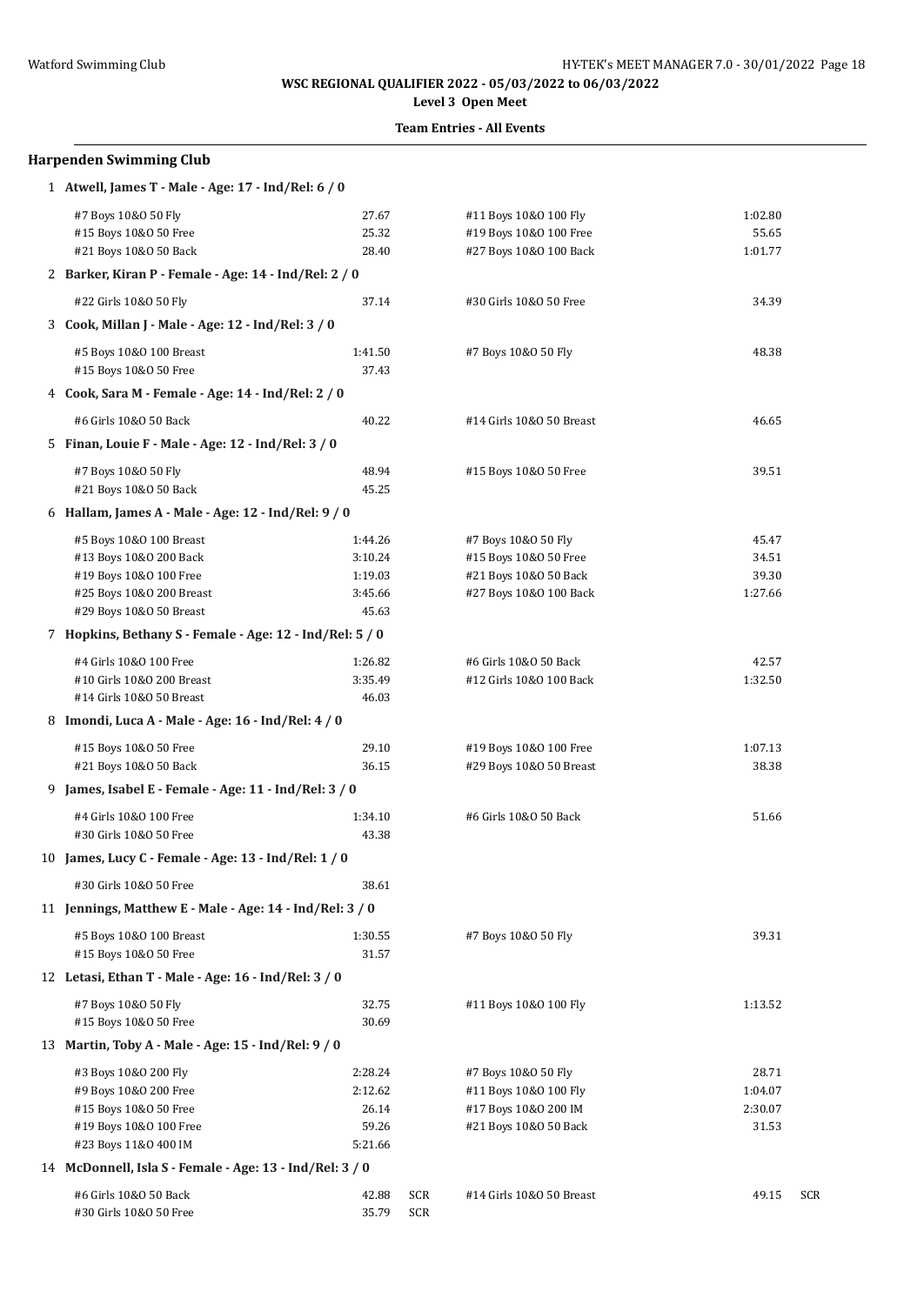# **Level 3 Open Meet**

## **Team Entries - All Events**

### **Harpenden Swimming Club**

|    | 15 Sanders, Eloise S - Female - Age: 12 - Ind/Rel: 6 / 0    |                                                |                          |         |
|----|-------------------------------------------------------------|------------------------------------------------|--------------------------|---------|
|    | #4 Girls 10&0 100 Free                                      | 1:24.01                                        | #6 Girls 10&0 50 Back    | 46.94   |
|    | #10 Girls 10&0 200 Breast                                   | 3:48.78                                        | #14 Girls 10&0 50 Breast | 48.70   |
|    | #20 Girls 10&0 100 Breast                                   | 1:47.85                                        | #30 Girls 10&0 50 Free   | 36.93   |
|    | 16 Sedgwick, Caroline J - Female - Age: 13 - Ind/Rel: 3 / 0 |                                                |                          |         |
|    | #4 Girls 10&0 100 Free                                      | 1:20.11                                        | #6 Girls 10&0 50 Back    | 41.00   |
|    | #14 Girls 10&0 50 Breast                                    | 46.11                                          |                          |         |
| 17 | Smith, Rebecca E - Female - Age: 13 - Ind/Rel: 2 / 0        |                                                |                          |         |
|    | #20 Girls 10&0 100 Breast                                   | 1:36.34                                        | #22 Girls 10&0 50 Fly    | 42.26   |
|    | 18 Smotlak, Dimitri A - Male - Age: 14 - Ind/Rel: 2 / 0     |                                                |                          |         |
|    | #7 Boys 10&0 50 Fly                                         | 36.50                                          | #15 Boys 10&0 50 Free    | 34.03   |
| 19 | Stanley, Lucinda M - Female - Age: 18 - Ind/Rel: 4 / 0      |                                                |                          |         |
|    | #2 Girls 10&0 200 IM                                        | 2:41.54                                        | #18 Girls 10&0 200 Fly   | 2:33.83 |
|    | #22 Girls 10&0 50 Fly                                       | 32.24                                          | #26 Girls 10&0 100 Fly   | 1:10.63 |
| 20 | Tang, Nathan K - Male - Age: 14 - Ind/Rel: 2 / 0            |                                                |                          |         |
|    | #5 Boys 10&0 100 Breast                                     | 1:29.19                                        | #29 Boys 10&0 50 Breast  | 40.13   |
|    | Harpenden Swimming Club                                     | Total Individual Entries: 75 - Total Relays: 0 |                          |         |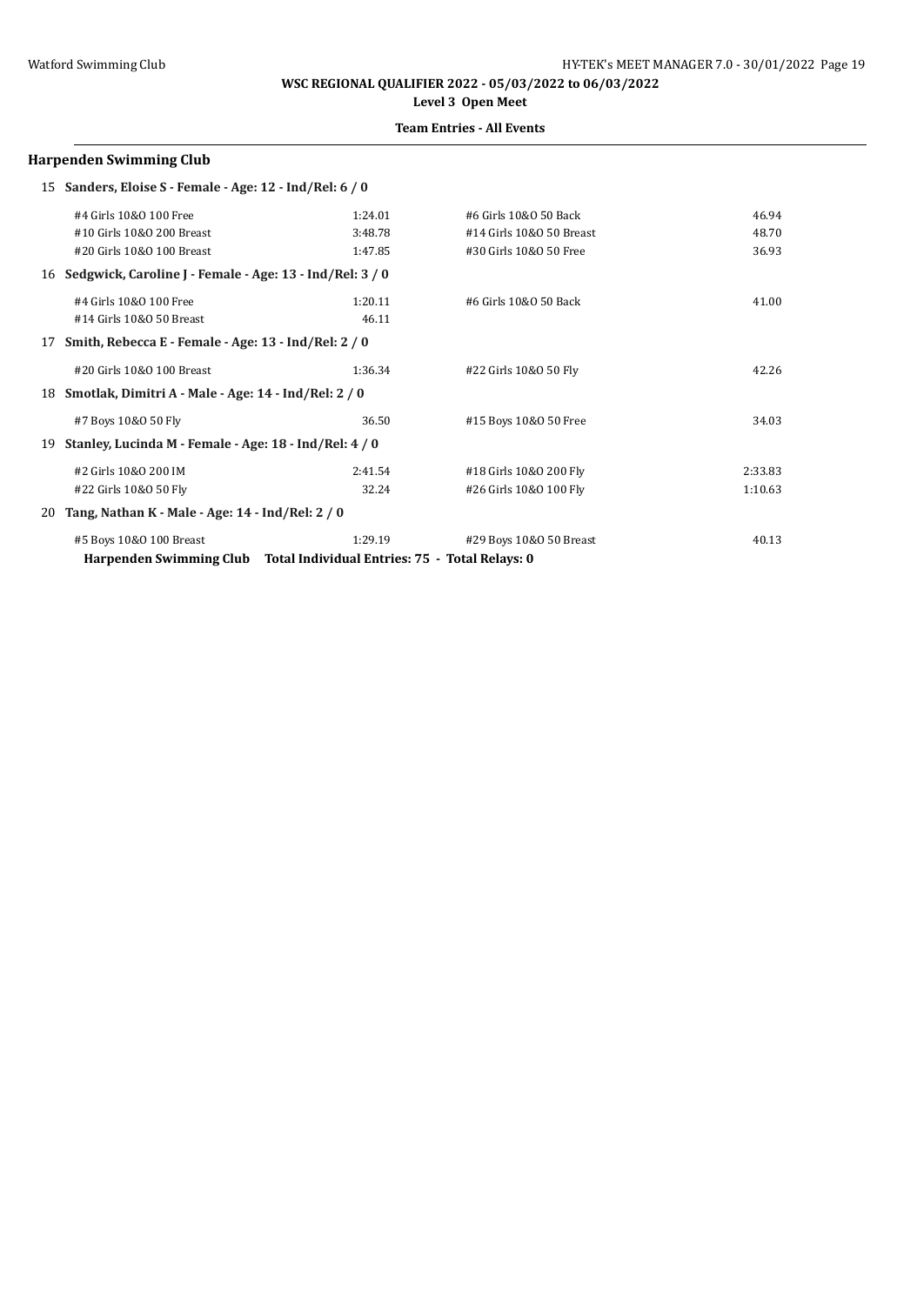# **Level 3 Open Meet**

### **Team Entries - All Events**

# **Hemel Hempstead SC**

| 1 Ball, George - Male - Age: 15 - Ind/Rel: 2 / 0          |         |                          |         |
|-----------------------------------------------------------|---------|--------------------------|---------|
| #15 Boys 10&0 50 Free                                     | 27.48   | #29 Boys 10&0 50 Breast  | 34.86   |
| 2 Bosianu, Calin - Male - Age: 14 - Ind/Rel: 8 / 0        |         |                          |         |
| #5 Boys 10&0 100 Breast                                   | 1:15.17 | #7 Boys 10&0 50 Fly      | 29.40   |
| #11 Boys 10&0 100 Fly                                     | 1:05.22 | #15 Boys 10&0 50 Free    | 28.06   |
| #17 Boys 10&0 200 IM                                      | 2:31.19 | #19 Boys 10&0 100 Free   | 1:01.26 |
| #27 Boys 10&0 100 Back                                    | 1:07.88 | #29 Boys 10&0 50 Breast  | 34.29   |
| 3 Gibson, James - Male - Age: 14 - Ind/Rel: 8 / 0         |         |                          |         |
| #5 Boys 10&0 100 Breast                                   | 1:21.85 | #7 Boys 10&0 50 Fly      | 38.35   |
| #13 Boys 10&0 200 Back                                    | 2:41.60 | #15 Boys 10&0 50 Free    | 28.54   |
| #19 Boys 10&0 100 Free                                    | 1:02.01 | #21 Boys 10&0 50 Back    | 32.60   |
| #25 Boys 10&0 200 Breast                                  | 3:00.53 | #29 Boys 10&0 50 Breast  | 37.70   |
| 4 Highsted, Charlie - Male - Age: 12 - Ind/Rel: 4 / 0     |         |                          |         |
| #5 Boys 10&0 100 Breast                                   | 1:39.51 | #15 Boys 10&0 50 Free    | 38.63   |
| #25 Boys 10&0 200 Breast                                  | 3:41.38 | #29 Boys 10&0 50 Breast  | 44.87   |
| 5 Ingram, Keira-Mae - Female - Age: 15 - Ind/Rel: 11 / 0  |         |                          |         |
| #2 Girls 10&0 200 IM                                      | 2:55.20 | #4 Girls 10&0 100 Free   | 1:07.91 |
| #8 Girls 11&0 400 IM                                      | 6:00.95 | #14 Girls 10&0 50 Breast | 43.72   |
| #16 Girls 10&0 400 Free                                   | 5:18.58 | #18 Girls 10&0 200 Fly   | 2:49.16 |
| #20 Girls 10&0 100 Breast                                 | 1:31.51 | #22 Girls 10&0 50 Fly    | 33.04   |
| #24 Girls 10&0 200 Free                                   | 2:29.21 | #26 Girls 10&0 100 Fly   | 1:14.72 |
| #30 Girls 10&0 50 Free                                    | 30.82   |                          |         |
| 6 Ingram, Ryan - Male - Age: 14 - Ind/Rel: 11 / 0         |         |                          |         |
| #5 Boys 10&0 100 Breast                                   | 1:24.61 | #7 Boys 10&0 50 Fly      | 32.90   |
| #9 Boys 10&0 200 Free                                     | 2:38.19 | #11 Boys 10&0 100 Fly    | 1:15.26 |
| #13 Boys 10&0 200 Back                                    | 2:41.07 | #15 Boys 10&0 50 Free    | 29.92   |
| #17 Boys 10&0 200 IM                                      | 2:21.28 | #19 Boys 10&0 100 Free   | 1:05.85 |
| #21 Boys 10&0 50 Back                                     | 34.32   | #25 Boys 10&0 200 Breast | 3:10.78 |
| #27 Boys 10&0 100 Back                                    | 1:10.28 |                          |         |
| 7 Kapoor, Janvi - Female - Age: 12 - Ind/Rel: 2 / 0       |         |                          |         |
| #26 Girls 10&0 100 Fly                                    | 1:27.42 | #30 Girls 10&0 50 Free   | 38.05   |
| 8 Kelly, Maja - Female - Age: 12 - Ind/Rel: 2 / 0         |         |                          |         |
| #6 Girls 10&0 50 Back                                     | 41.89   | #14 Girls 10&0 50 Breast | 49.04   |
| 9 King, Heidi - Female - Age: 11 - Ind/Rel: 2 / 0         |         |                          |         |
| #6 Girls 10&0 50 Back                                     | 47.48   | #30 Girls 10&0 50 Free   | 44.11   |
| 10 Makarewicz, Alanna - Female - Age: 11 - Ind/Rel: 1 / 0 |         |                          |         |
| #6 Girls 10&0 50 Back                                     | 50.83   |                          |         |
| 11 Newman, Madeline - Female - Age: 14 - Ind/Rel: 2 / 0   |         |                          |         |
| #22 Girls 10&0 50 Fly                                     | 38.63   | #30 Girls 10&0 50 Free   | 36.80   |
| 12 Pears, Charlotte - Female - Age: 14 - Ind/Rel: 1 / 0   |         |                          |         |
| #22 Girls 10&0 50 Fly                                     | 37.60   |                          |         |
| 13 Perry, Lewis - Male - Age: 13 - Ind/Rel: 4 / 0         |         |                          |         |
| #7 Boys 10&0 50 Fly                                       | 36.95   | #9 Boys 10&0 200 Free    | 2:29.08 |
| #15 Boys 10&0 50 Free                                     | 31.08   | #19 Boys 10&0 100 Free   | 1:07.62 |
| 14 Read, Susannah - Female - Age: 13 - Ind/Rel: 4 / 0     |         |                          |         |
| #10 Girls 10&0 200 Breast                                 | 3:21.15 | #14 Girls 10&0 50 Breast | 42.89   |
| #20 Girls 10&0 100 Breast                                 | 1:33.44 | #22 Girls 10&0 50 Fly    | 40.13   |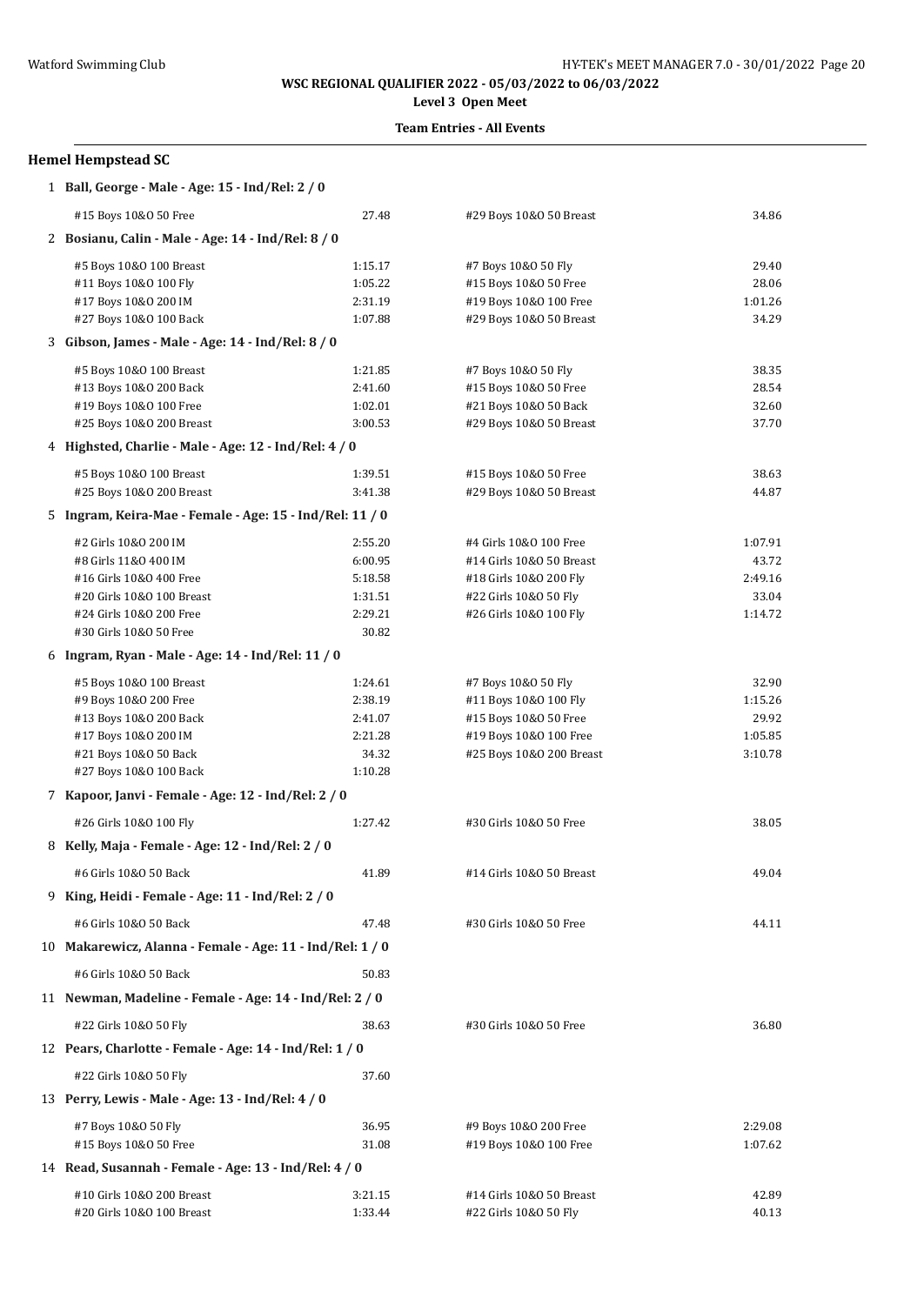**WSC REGIONAL QUALIFIER 2022 - 05/03/2022 to 06/03/2022 Level 3 Open Meet**

## **Team Entries - All Events**

### **Hemel Hempstead SC**

|    | 15 Rogers, William - Male - Age: 12 - Ind/Rel: 5 / 0 |                                                                   |                         |         |
|----|------------------------------------------------------|-------------------------------------------------------------------|-------------------------|---------|
|    | #5 Boys 10&0 100 Breast                              | 1:37.29                                                           | #15 Boys 10&0 50 Free   | 32.56   |
|    | #19 Boys 10&0 100 Free                               | 1:13.16                                                           | #21 Boys 10&0 50 Back   | 40.81   |
|    | #29 Boys 10&0 50 Breast                              | 45.42                                                             |                         |         |
|    | 16 Walters, Max - Male - Age: 13 - Ind/Rel: 6 / 0    |                                                                   |                         |         |
|    | #5 Boys 10&0 100 Breast                              | 1:24.70                                                           | #9 Boys 10&0 200 Free   | 2:25.99 |
|    | #15 Boys 10&0 50 Free                                | 28.66                                                             | #19 Boys 10&0 100 Free  | 1:02.46 |
|    | #25 Boys 10&0 200 Breast                             | 3:03.26                                                           | #29 Boys 10&0 50 Breast | 38.93   |
| 17 |                                                      | Whittaker, Liberty - Female - Age: 14 - Ind/Rel: 1 / 0            |                         |         |
|    | #30 Girls 10&0 50 Free                               | 32.24                                                             |                         |         |
| 18 | Young, Emily - Female - Age: 18 - Ind/Rel: 4 / 0     |                                                                   |                         |         |
|    | #4 Girls 10&0 100 Free                               | 1:04.63                                                           | #6 Girls 10&0 50 Back   | 33.37   |
|    | #12 Girls 10&0 100 Back                              | 1:13.56                                                           | #30 Girls 10&0 50 Free  | 29.12   |
|    |                                                      | Hemel Hempstead SC Total Individual Entries: 78 - Total Relays: 0 |                         |         |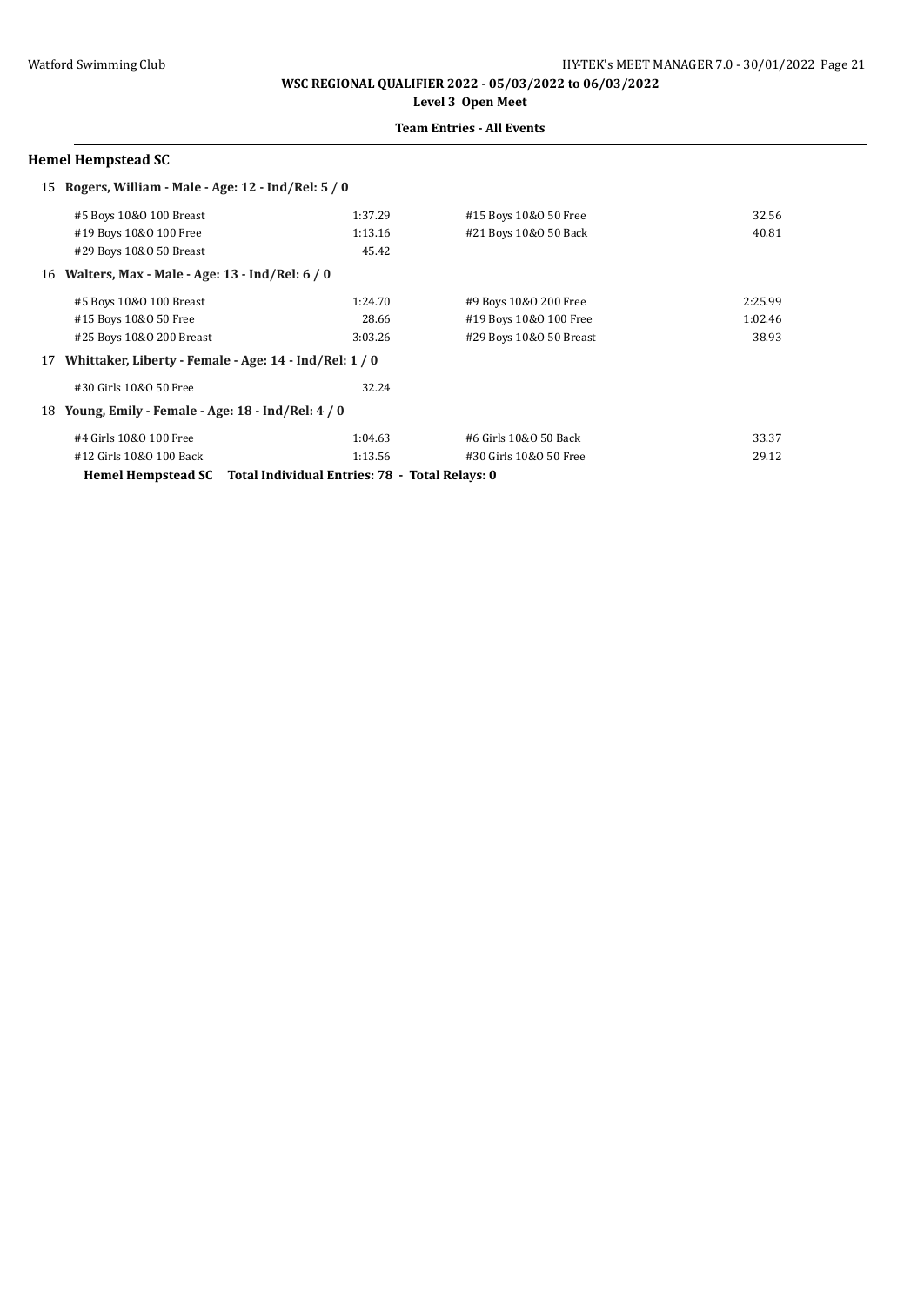**Level 3 Open Meet**

| <b>Hitchin Swimming Club-EA</b>                                                   |                               |                                                                          |                         |  |  |
|-----------------------------------------------------------------------------------|-------------------------------|--------------------------------------------------------------------------|-------------------------|--|--|
| 1 Brakenbury, Charlotte P - Female - Age: 15 - Ind/Rel: 3 / 0                     |                               |                                                                          |                         |  |  |
| #14 Girls 10&0 50 Breast<br>#22 Girls 10&0 50 Fly                                 | 41.65<br>35.25                | #20 Girls 10&0 100 Breast                                                | 1:30.38                 |  |  |
| 2 Brakenbury, Jasmine - Female - Age: 17 - Ind/Rel: 3 / 0                         |                               |                                                                          |                         |  |  |
| #10 Girls 10&0 200 Breast<br>#20 Girls 10&0 100 Breast                            | 2:55.27<br>1:22.70            | #14 Girls 10&0 50 Breast                                                 | 36.44                   |  |  |
| 3 Brett, Milo W - Male - Age: 13 - Ind/Rel: 2 / 0                                 |                               |                                                                          |                         |  |  |
| #15 Boys 10&0 50 Free                                                             | 35.61                         | #21 Boys 10&0 50 Back                                                    | 42.42                   |  |  |
| 4 Buckland, Lydia G - Female - Age: 12 - Ind/Rel: 4 / 0                           |                               |                                                                          |                         |  |  |
| #4 Girls 10&0 100 Free<br>#20 Girls 10&0 100 Breast                               | 1:16.26<br>1:34.46            | #14 Girls 10&0 50 Breast<br>#30 Girls 10&0 50 Free                       | 42.02<br>34.65          |  |  |
| 5 Cairncross, Emily - Female - Age: 16 - Ind/Rel: 5 / 0                           |                               |                                                                          |                         |  |  |
| #10 Girls 10&0 200 Breast<br>#20 Girls 10&0 100 Breast<br>#24 Girls 10&0 200 Free | 2:59.56<br>1:23.06<br>2:27.59 | #14 Girls 10&0 50 Breast<br>#22 Girls 10&0 50 Fly                        | 38.23<br>37.64          |  |  |
| 6 Clark, Charlotte L - Female - Age: $18$ - Ind/Rel: $4/0$                        |                               |                                                                          |                         |  |  |
| #6 Girls 10&0 50 Back<br>#22 Girls 10&0 50 Fly                                    | 33.51<br>33.44                | #12 Girls 10&0 100 Back<br>#30 Girls 10&0 50 Free                        | 1:13.31<br>30.88        |  |  |
| 7 Clark, Sophie E - Female - Age: 18 - Ind/Rel: 5 / 0                             |                               |                                                                          |                         |  |  |
| #4 Girls 10&0 100 Free<br>#22 Girls 10&0 50 Fly<br>#30 Girls 10&0 50 Free         | 1:04.23<br>33.15<br>29.83     | #16 Girls 10&0 400 Free<br>#24 Girls 10&0 200 Free                       | 4:51.11<br>2:18.05      |  |  |
| 8 Cropley, Charlie E - Male - Age: 16 - Ind/Rel: 3 / 0                            |                               |                                                                          |                         |  |  |
| #9 Boys 10&0 200 Free<br>#19 Boys 10&0 100 Free                                   | 2:22.85<br>1:06.21            | #15 Boys 10&0 50 Free                                                    | 30.44                   |  |  |
| 9 Cross, Jemima - Female - Age: 14 - Ind/Rel: 6 / 0                               |                               |                                                                          |                         |  |  |
| #4 Girls 10&0 100 Free<br>#20 Girls 10&0 100 Breast<br>#26 Girls 10&0 100 Fly     | 1:04.95<br>1:24.91<br>1:14.56 | #6 Girls 10&0 50 Back<br>#22 Girls 10&0 50 Fly<br>#30 Girls 10&0 50 Free | 35.40<br>33.30<br>29.80 |  |  |
| 10 Eva, Chloe - Female - Age: 14 - Ind/Rel: 2 / 0                                 |                               |                                                                          |                         |  |  |
| #4 Girls 10&0 100 Free                                                            | 1:12.24                       | #30 Girls 10&0 50 Free                                                   | 32.50                   |  |  |
| 11 Eva, Ellie - Female - Age: 18 - Ind/Rel: 5 / 0                                 |                               |                                                                          |                         |  |  |
| #4 Girls 10&0 100 Free<br>#22 Girls 10&0 50 Fly<br>#30 Girls 10&0 50 Free         | 1:05.65<br>35.52<br>30.34     | #16 Girls 10&0 400 Free<br>#24 Girls 10&0 200 Free                       | 5:01.47<br>2:22.20      |  |  |
| 12 Eva, Sophie C - Female - Age: 15 - Ind/Rel: 2 / 0                              |                               |                                                                          |                         |  |  |
| #4 Girls 10&0 100 Free                                                            | 1:12.31                       | #30 Girls 10&0 50 Free                                                   | 32.56                   |  |  |
| 13 Evens, Mark R - Male - Age: 26 - Ind/Rel: 2 / 0                                |                               |                                                                          |                         |  |  |
| #7 Boys 10&0 50 Fly                                                               | 35.26                         | #19 Boys 10&0 100 Free                                                   | 1:13.40                 |  |  |
| 14 Fausset, Florence I - Female - Age: 12 - Ind/Rel: 2 / 0                        |                               |                                                                          |                         |  |  |
| #14 Girls 10&0 50 Breast                                                          | 48.86                         | #30 Girls 10&0 50 Free                                                   | 37.04                   |  |  |
| 15 Fausset, Rose - Female - Age: 14 - Ind/Rel: 4 / 0                              |                               |                                                                          |                         |  |  |
| #4 Girls 10&0 100 Free<br>#20 Girls 10&0 100 Breast                               | 1:15.16<br>1:33.19            | #14 Girls 10&0 50 Breast<br>#30 Girls 10&0 50 Free                       | 43.85<br>33.91          |  |  |
| 16 Grinnall, Joe F - Male - Age: 14 - Ind/Rel: 2 / 0                              |                               |                                                                          |                         |  |  |
| #19 Boys 10&0 100 Free                                                            | 1:08.06                       | #21 Boys 10&0 50 Back                                                    | 40.25                   |  |  |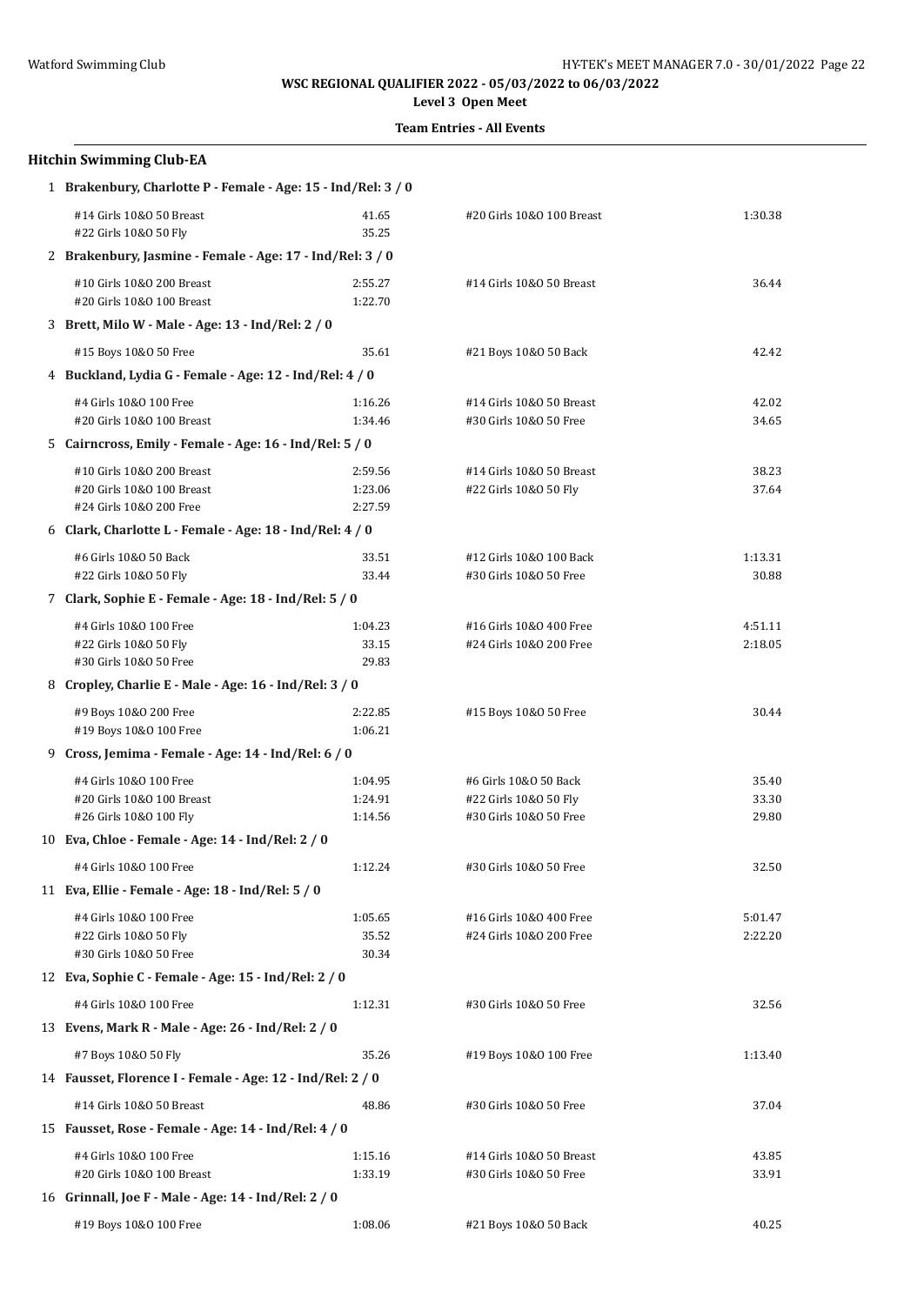**Level 3 Open Meet**

### **Team Entries - All Events**

|    | 17 Holland, ?????                                                           | FF S - Female - Age: 11 - Ind/Rel: 3 / 0 |                                                                                   |                               |
|----|-----------------------------------------------------------------------------|------------------------------------------|-----------------------------------------------------------------------------------|-------------------------------|
|    | #6 Girls 10&0 50 Back<br>#30 Girls 10&0 50 Free                             | 45.17<br>40.55                           | #22 Girls 10&0 50 Fly                                                             | 42.14                         |
|    | 18 King, Lucy M - Female - Age: 19 - Ind/Rel: 3 / 0                         |                                          |                                                                                   |                               |
|    | #4 Girls 10&0 100 Free<br>#10 Girls 10&0 200 Breast                         | 1:01.84<br>2:47.68                       | #6 Girls 10&0 50 Back                                                             | 34.55                         |
|    | 19 Lovelock, George - Male - Age: 17 - Ind/Rel: 4 / 0                       |                                          |                                                                                   |                               |
|    | #5 Boys 10&0 100 Breast<br>#25 Boys 10&0 200 Breast                         | 1:11.78<br>2:35.89                       | #9 Boys 10&0 200 Free<br>#29 Boys 10&0 50 Breast                                  | 2:06.87<br>32.58              |
|    | 20 Lovelock, Hannah - Female - Age: 14 - Ind/Rel: 6 / 0                     |                                          |                                                                                   |                               |
|    | #2 Girls 10&0 200 IM<br>#14 Girls 10&0 50 Breast<br>#24 Girls 10&0 200 Free | 2:42.50<br>38.48<br>2:25.41              | #10 Girls 10&0 200 Breast<br>#20 Girls 10&0 100 Breast<br>#28 Girls 10&0 200 Back | 2:58.71<br>1:24.36<br>2:41.11 |
|    | 21 Mora, Guillermo - Male - Age: 12 - Ind/Rel: 1 / 0                        |                                          |                                                                                   |                               |
|    | #15 Boys 10&0 50 Free                                                       | 42.54                                    |                                                                                   |                               |
|    | 22 Morley, Luke - Male - Age: 15 - Ind/Rel: 5 / 0                           |                                          |                                                                                   |                               |
|    | #5 Boys 10&0 100 Breast<br>#9 Boys 10&0 200 Free<br>#19 Boys 10&0 100 Free  | 1:25.94<br>2:25.33<br>1:03.69            | #7 Boys 10&0 50 Fly<br>#15 Boys 10&0 50 Free                                      | 33.16<br>29.24                |
|    | 23 Pilch, Liv - Female - Age: 14 - Ind/Rel: 2 / 0                           |                                          |                                                                                   |                               |
|    | #4 Girls 10&0 100 Free                                                      | 1:15.31                                  | #30 Girls 10&0 50 Free                                                            | 34.57                         |
|    | 24 Robinson, India - Female - Age: 15 - Ind/Rel: 3 / 0                      |                                          |                                                                                   |                               |
|    | #4 Girls 10&0 100 Free<br>#30 Girls 10&0 50 Free                            | 1:13.99<br>34.51                         | #24 Girls 10&0 200 Free                                                           | 2:37.75                       |
|    | 25 Robinson, Regan - Female - Age: 12 - Ind/Rel: 2 / 0                      |                                          |                                                                                   |                               |
|    | #6 Girls 10&0 50 Back                                                       | 44.38                                    | #30 Girls 10&0 50 Free                                                            | 37.63                         |
|    | 26 So, Sarena - Female - Age: 12 - Ind/Rel: 2 / 0                           |                                          |                                                                                   |                               |
|    | #4 Girls 10&0 100 Free                                                      | 1:16.64                                  | #30 Girls 10&0 50 Free                                                            | 34.89                         |
|    | 27 Thompson, Evie - Female - Age: 17 - Ind/Rel: 6 / 0                       |                                          |                                                                                   |                               |
|    | #4 Girls 10&0 100 Free<br>#22 Girls 10&0 50 Fly<br>#26 Girls 10&0 100 Fly   | 1:02.85<br>31.50<br>1:11.36              | #16 Girls 10&0 400 Free<br>#24 Girls 10&0 200 Free<br>#30 Girls 10&0 50 Free      | 4:50.99<br>2:18.40<br>28.91   |
| 28 | Tuckey, Taiyon H - Female - Age: 13 - Ind/Rel: 2 / 0                        |                                          |                                                                                   |                               |
|    | #14 Girls 10&0 50 Breast                                                    | 48.54                                    | #30 Girls 10&0 50 Free                                                            | 35.09                         |
| 29 | Zharinov, Misha - Male - Age: 12 - Ind/Rel: 5 / 0                           |                                          |                                                                                   |                               |
|    | #7 Boys 10&0 50 Fly<br>#11 Boys 10&0 100 Fly<br>#19 Boys 10&0 100 Free      | 38.75<br>1:31.02<br>1:21.85              | #9 Boys 10&0 200 Free<br>#15 Boys 10&0 50 Free                                    | 2:56.22<br>33.65              |

**Hitchin Swimming Club-EA Total Individual Entries: 98 - Total Relays: 0**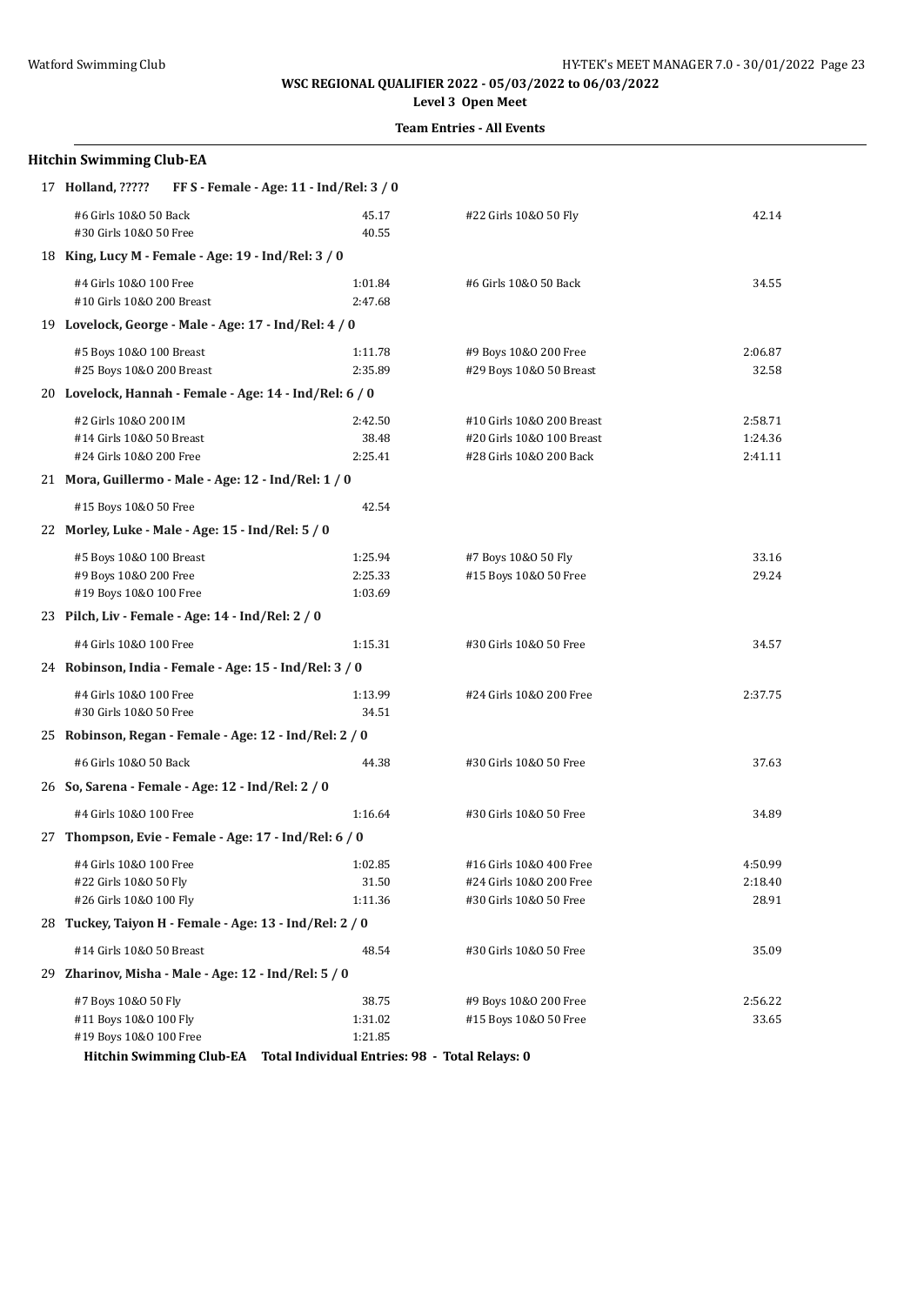# **Level 3 Open Meet**

| <b>Leighton Buzzard Swimming Club</b>                    |                    |                                                      |                    |  |  |
|----------------------------------------------------------|--------------------|------------------------------------------------------|--------------------|--|--|
| 1 Bright, Abigail - Female - Age: 17 - Ind/Rel: 4 / 0    |                    |                                                      |                    |  |  |
| #2 Girls 10&0 200 IM                                     | 2:33.51            | #6 Girls 10&0 50 Back                                | 32.12              |  |  |
| #12 Girls 10&0 100 Back                                  | 1:10.10            | #28 Girls 10&0 200 Back                              | 2:31.42            |  |  |
| 2 Cook, Eddie - Male - Age: 15 - Ind/Rel: 3 / 0          |                    |                                                      |                    |  |  |
| #13 Boys 10&0 200 Back                                   | 2:28.41            | #15 Boys 10&0 50 Free                                | 27.34              |  |  |
| #19 Boys 10&0 100 Free                                   | 1:00.25            |                                                      |                    |  |  |
| 3 Dagdelen, Melike - Female - Age: 13 - Ind/Rel: 6 / 0   |                    |                                                      |                    |  |  |
| #4 Girls 10&0 100 Free                                   | 1:09.20            | #6 Girls 10&0 50 Back                                | 38.57              |  |  |
| #12 Girls 10&0 100 Back                                  | 1:21.80            | #14 Girls 10&0 50 Breast                             | 44.49              |  |  |
| #28 Girls 10&0 200 Back                                  | 2:50.73            | #30 Girls 10&0 50 Free                               | 32.11              |  |  |
| 4 De Voogt, George - Male - Age: 16 - Ind/Rel: 3 / 0     |                    |                                                      |                    |  |  |
| #7 Boys 10&0 50 Fly                                      | 27.78              | #9 Boys 10&0 200 Free                                | 2:07.58            |  |  |
| #11 Boys 10&0 100 Fly                                    | 1:04.11            |                                                      |                    |  |  |
| 5 Evans, Charlotte - Female - Age: 14 - Ind/Rel: 4 / 0   |                    |                                                      |                    |  |  |
| #20 Girls 10&0 100 Breast<br>#26 Girls 10&0 100 Fly      | 1:37.28<br>1:22.85 | #22 Girls 10&0 50 Fly<br>#30 Girls 10&0 50 Free      | 35.28<br>31.57     |  |  |
| 6 Evans, Toby - Male - Age: 15 - Ind/Rel: 5 / 0          |                    |                                                      |                    |  |  |
|                                                          |                    |                                                      |                    |  |  |
| #17 Boys 10&0 200 IM<br>#21 Boys 10&0 50 Back            | 2:37.62<br>35.16   | #19 Boys 10&0 100 Free<br>#25 Boys 10&0 200 Breast   | 1:04.66<br>3:05.15 |  |  |
| #27 Boys 10&0 100 Back                                   | 1:13.13            |                                                      |                    |  |  |
| 7 Jones, Cameron - Male - Age: 16 - Ind/Rel: 5 / 0       |                    |                                                      |                    |  |  |
| #1 Boys 10&0 400 Free                                    | 4:48.84            | #9 Boys 10&0 200 Free                                | 2:15.38            |  |  |
| #13 Boys 10&0 200 Back                                   | 2:27.92            | #19 Boys 10&0 100 Free                               | 1:01.49            |  |  |
| #27 Boys 10&0 100 Back                                   | 1:09.28            |                                                      |                    |  |  |
| 8 Mason, Thaila-Jade - Female - Age: 15 - Ind/Rel: 3 / 0 |                    |                                                      |                    |  |  |
| #20 Girls 10&0 100 Breast                                | 1:29.60            | #22 Girls 10&0 50 Fly                                | 36.85              |  |  |
| #30 Girls 10&0 50 Free                                   | 31.46              |                                                      |                    |  |  |
| 9 McCusker, Sebastian - Male - Age: 11 - Ind/Rel: 1 / 0  |                    |                                                      |                    |  |  |
| #21 Boys 10&0 50 Back                                    | 50.77              |                                                      |                    |  |  |
| 10 Northey, Lucas - Male - Age: 12 - Ind/Rel: 1 / 0      |                    |                                                      |                    |  |  |
| #29 Boys 10&0 50 Breast                                  | 46.67              |                                                      |                    |  |  |
| 11 Northey, Toby - Male - Age: 15 - Ind/Rel: 1 / 0       |                    |                                                      |                    |  |  |
| #29 Boys 10&0 50 Breast                                  | 37.00              |                                                      |                    |  |  |
| 12 Oakes, Jos - Female - Age: 13 - Ind/Rel: 7 / 0        |                    |                                                      |                    |  |  |
| #2 Girls 10&0 200 IM                                     | 2:57.88            | #4 Girls 10&0 100 Free                               | 1:14.53            |  |  |
| #6 Girls 10&0 50 Back                                    | 37.93              | #12 Girls 10&0 100 Back                              | 1:21.77            |  |  |
| #22 Girls 10&0 50 Fly                                    | 38.02              | #28 Girls 10&0 200 Back                              | 2:50.18            |  |  |
| #30 Girls 10&0 50 Free                                   | 34.38              |                                                      |                    |  |  |
| 13 Quarman, Oliver - Male - Age: 13 - Ind/Rel: 2 / 0     |                    |                                                      |                    |  |  |
| #19 Boys 10&0 100 Free                                   | 1:21.00            | #21 Boys 10&0 50 Back                                | 42.87              |  |  |
| 14 Quarman, Zoe - Female - Age: 16 - Ind/Rel: 10 / 0     |                    |                                                      |                    |  |  |
| #2 Girls 10&0 200 IM                                     | 2:40.81            | #4 Girls 10&0 100 Free                               | 1:04.46            |  |  |
| #6 Girls 10&0 50 Back                                    | 33.65              | #12 Girls 10&0 100 Back                              | 1:13.91            |  |  |
| #14 Girls 10&0 50 Breast<br>#22 Girls 10&0 50 Fly        | 37.40<br>32.50     | #20 Girls 10&0 100 Breast<br>#24 Girls 10&0 200 Free | 1:22.40<br>2:24.50 |  |  |
| #28 Girls 10&0 200 Back                                  | 2:38.87            | #30 Girls 10&0 50 Free                               | 29.20              |  |  |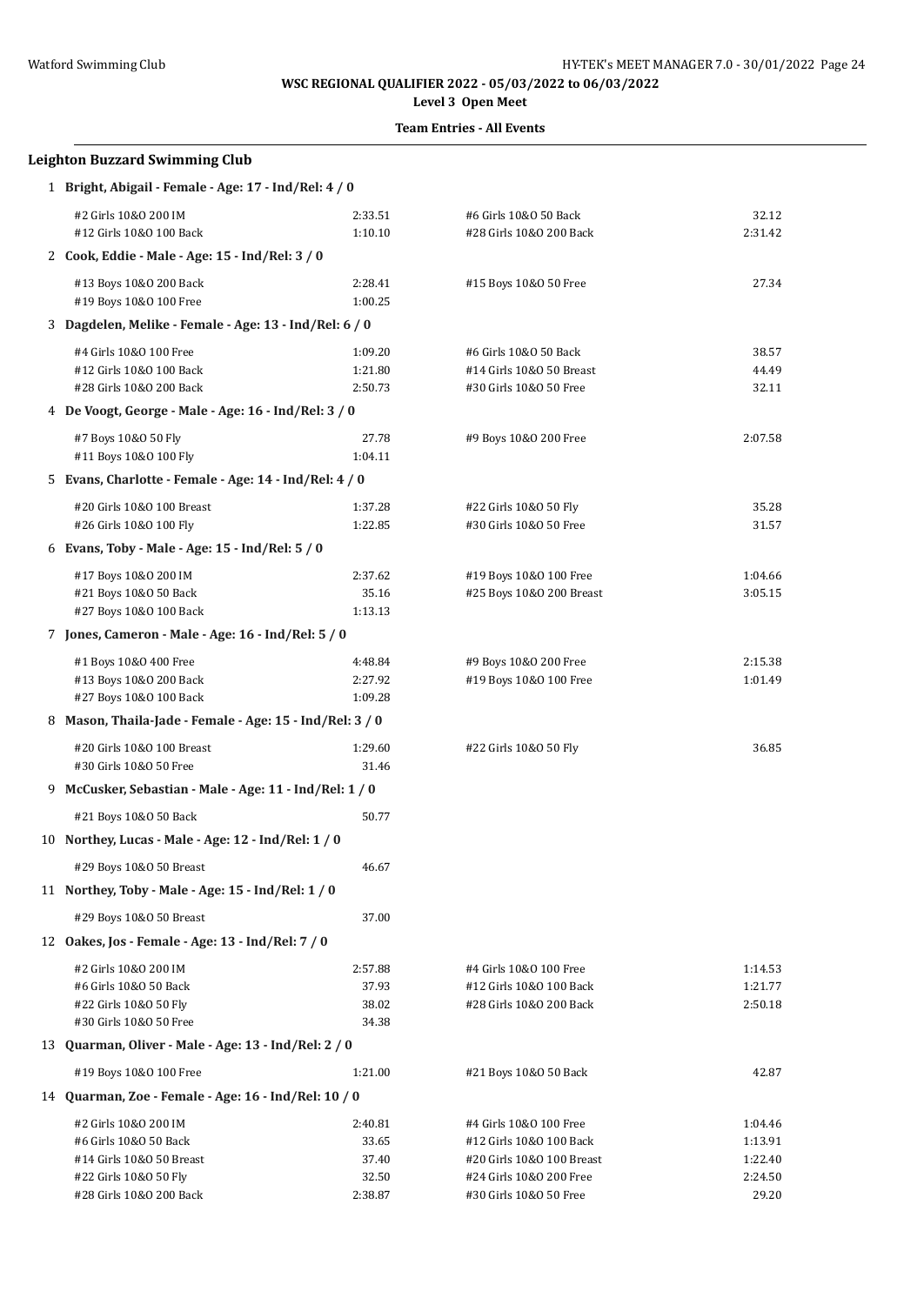**Level 3 Open Meet**

| <b>Leighton Buzzard Swimming Club</b>                                         |                                                         |                                                    |                    |
|-------------------------------------------------------------------------------|---------------------------------------------------------|----------------------------------------------------|--------------------|
| 15 Scoines, Harriet - Female - Age: 12 - Ind/Rel: 1 / 0                       |                                                         |                                                    |                    |
| #30 Girls 10&0 50 Free                                                        | 42.61                                                   |                                                    |                    |
| 16 Scoines, Jessica - Female - Age: 14 - Ind/Rel: 1 / 0                       |                                                         |                                                    |                    |
| #30 Girls 10&0 50 Free                                                        | 34.74                                                   |                                                    |                    |
| 17 Sellars, Charlie - Female - Age: 18 - Ind/Rel: 3 / 0                       |                                                         |                                                    |                    |
| #4 Girls 10&0 100 Free                                                        | 1:12.62                                                 | #6 Girls 10&0 50 Back                              | 37.73              |
| #22 Girls 10&0 50 Fly                                                         | 36.71                                                   |                                                    |                    |
| 18 Smith, Daniel - Male - Age: 13 - Ind/Rel: 3 / 0                            |                                                         |                                                    |                    |
| #15 Boys 10&0 50 Free                                                         | 32.90                                                   | #19 Boys 10&0 100 Free                             | 1:13.66            |
| #21 Boys 10&0 50 Back                                                         | 44.34                                                   |                                                    |                    |
| 19 Talbot, Daniel - Male - Age: 12 - Ind/Rel: 4 / 0                           |                                                         |                                                    |                    |
| #5 Boys 10&0 100 Breast                                                       | 1:37.57                                                 | #17 Boys 10&0 200 IM                               | 3:06.56            |
| #21 Boys 10&0 50 Back                                                         | 37.39                                                   | #25 Boys 10&0 200 Breast                           | 3:27.34            |
| 20 Wickert, Samantha - Female - Age: 17 - Ind/Rel: 1 / 0                      |                                                         |                                                    |                    |
| #14 Girls 10&0 50 Breast                                                      | 38.00                                                   |                                                    |                    |
| Leighton Buzzard Swimming Club Total Individual Entries: 68 - Total Relays: 0 |                                                         |                                                    |                    |
| <b>Linslade Crusaders SC</b>                                                  |                                                         |                                                    |                    |
| 1 Beer, Jack - Male - Age: 13 - Ind/Rel: 8 / 0                                |                                                         |                                                    |                    |
| #1 Boys 10&0 400 Free                                                         | 5:36.71                                                 | #7 Boys 10&0 50 Fly                                | 35.19              |
| #11 Boys 10&0 100 Fly                                                         | 1:23.98                                                 | #15 Boys 10&0 50 Free                              | 32.65              |
| #17 Boys 10&0 200 IM                                                          | 2:53.67<br>1:17.87                                      | #21 Boys 10&0 50 Back                              | 35.33<br>40.67     |
| #27 Boys 10&0 100 Back                                                        |                                                         | #29 Boys 10&0 50 Breast                            |                    |
| 2 Foster, Clara - Female - Age: 15 - Ind/Rel: 6 / 0                           |                                                         |                                                    |                    |
| #2 Girls 10&0 200 IM                                                          | 2:44.02                                                 | #6 Girls 10&0 50 Back                              | 34.55              |
| #12 Girls 10&0 100 Back<br>#22 Girls 10&0 50 Fly                              | 1:14.02<br>33.65                                        | #16 Girls 10&0 400 Free<br>#28 Girls 10&0 200 Back | 5:01.49<br>2:35.83 |
| 3 Gore, Jude - Male - Age: 19 - Ind/Rel: 3 / 0                                |                                                         |                                                    |                    |
| #19 Boys 10&0 100 Free                                                        | 58.33                                                   | #21 Boys 10&0 50 Back                              | 29.83              |
| #27 Boys 10&0 100 Back                                                        | 1:04.41                                                 |                                                    |                    |
| 4 Hamer, Bethany - Female - Age: 15 - Ind/Rel: 5 / 0                          |                                                         |                                                    |                    |
| #4 Girls 10&0 100 Free                                                        | 1:04.53                                                 | #6 Girls 10&0 50 Back                              | 33.61              |
| #12 Girls 10&0 100 Back                                                       | 1:12.42                                                 | #24 Girls 10&0 200 Free                            | 2:19.68            |
| #28 Girls 10&0 200 Back                                                       | 2:34.15                                                 |                                                    |                    |
| 5 Mead, Billy - Male - Age: 17 - Ind/Rel: 6 / 0                               |                                                         |                                                    |                    |
| #5 Boys 10&0 100 Breast                                                       | 1:13.20                                                 | #7 Boys 10&0 50 Fly                                | 28.00              |
| #11 Boys 10&0 100 Fly                                                         | 1:05.00                                                 | #15 Boys 10&0 50 Free                              | 25.60              |
| #25 Boys 10&0 200 Breast                                                      | 2:42.77                                                 | #29 Boys 10&0 50 Breast                            | 31.93              |
| 6 Mead, Sam - Male - Age: 20 - Ind/Rel: 4 / 0                                 |                                                         |                                                    |                    |
| #5 Boys 10&0 100 Breast                                                       | 1:10.10                                                 | #15 Boys 10&0 50 Free                              | 25.05              |
| #19 Boys 10&0 100 Free<br><b>Linslade Crusaders SC</b>                        | 55.93<br>Total Individual Entries: 32 - Total Relays: 0 | #29 Boys 10&0 50 Breast                            | 30.50              |
|                                                                               |                                                         |                                                    |                    |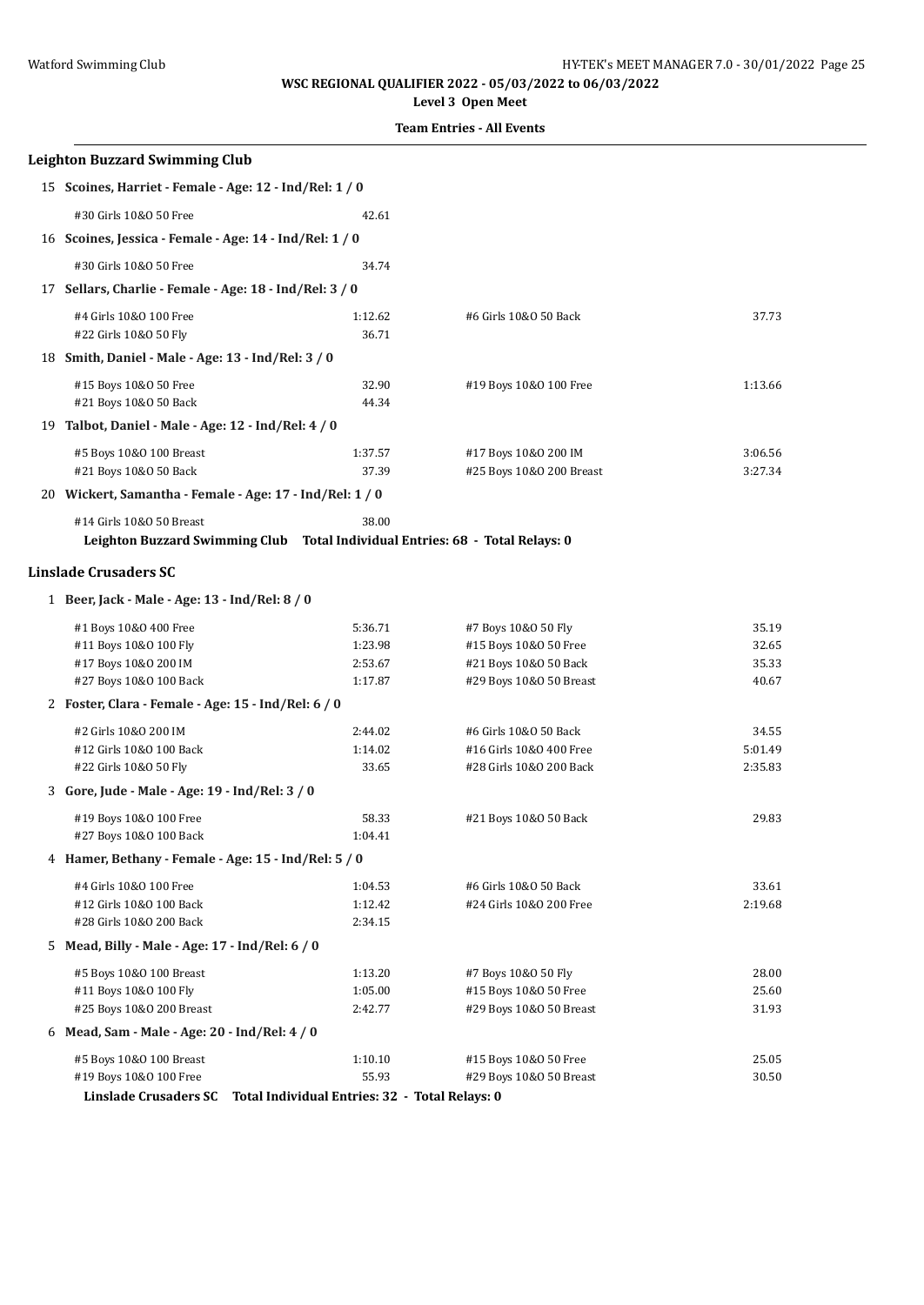# **Level 3 Open Meet**

## **Team Entries - All Events**

### **Newport Pagnell Swimming Club**

| 1 Alder, Alice - Female - Age: 14 - Ind/Rel: 11 / 0     |         |                           |         |  |
|---------------------------------------------------------|---------|---------------------------|---------|--|
| #2 Girls 10&0 200 IM                                    | 2:53.99 | #4 Girls 10&0 100 Free    | 1:11.09 |  |
| #6 Girls 10&0 50 Back                                   | 35.97   | #10 Girls 10&0 200 Breast | 3:13.84 |  |
| #12 Girls 10&0 100 Back                                 | 1:20.24 | #14 Girls 10&0 50 Breast  | 42.67   |  |
| #16 Girls 10&0 400 Free                                 | 5:20.23 | #20 Girls 10&0 100 Breast | 1:31.25 |  |
| #22 Girls 10&0 50 Fly                                   | 36.68   | #24 Girls 10&0 200 Free   | 2:33.54 |  |
| #30 Girls 10&0 50 Free                                  | 31.92   |                           |         |  |
| 2 Boakes, Lottie - Female - Age: 12 - Ind/Rel: 9 / 0    |         |                           |         |  |
| #2 Girls 10&0 200 IM                                    | 3:01.59 | #4 Girls 10&0 100 Free    | 1:15.16 |  |
| #8 Girls 11&0 400 IM                                    | 6:33.42 | #14 Girls 10&0 50 Breast  | 47.51   |  |
| #16 Girls 10&0 400 Free                                 | 5:37.51 | #18 Girls 10&0 200 Fly    | 3:20.85 |  |
| #22 Girls 10&0 50 Fly                                   | 39.43   | #24 Girls 10&0 200 Free   | 2:42.43 |  |
| #26 Girls 10&0 100 Fly                                  | 1:24.27 |                           |         |  |
| 3 Carvell, Myla - Female - Age: 14 - Ind/Rel: 3 / 0     |         |                           |         |  |
| #4 Girls 10&0 100 Free                                  | 1:12.70 | #6 Girls 10&0 50 Back     | 37.02   |  |
| #12 Girls 10&0 100 Back                                 | 1:19.20 |                           |         |  |
| 4 Dick, Daniel - Male - Age: 15 - Ind/Rel: 8 / 0        |         |                           |         |  |
| #1 Boys 10&0 400 Free                                   | 4:45.06 | #7 Boys 10&0 50 Fly       | 33.12   |  |
| #9 Boys 10&0 200 Free                                   | 2:17.55 | #13 Boys 10&0 200 Back    | 2:26.95 |  |
| #15 Boys 10&0 50 Free                                   | 29.49   | #19 Boys 10&0 100 Free    | 1:03.88 |  |
| #21 Boys 10&0 50 Back                                   | 33.15   | #27 Boys 10&0 100 Back    | 1:08.67 |  |
| 5 Dick, Ethan - Male - Age: 13 - Ind/Rel: 7 / 0         |         |                           |         |  |
| #7 Boys 10&0 50 Fly                                     | 42.09   | #9 Boys 10&0 200 Free     | 2:49.15 |  |
| #13 Boys 10&0 200 Back                                  | 2:56.64 | #15 Boys 10&0 50 Free     | 34.39   |  |
| #19 Boys 10&0 100 Free                                  | 1:17.90 | #21 Boys 10&0 50 Back     | 39.17   |  |
| #27 Boys 10&0 100 Back                                  | 1:21.26 |                           |         |  |
| 6 Elrick, Heather - Female - Age: 13 - Ind/Rel: 8 / 0   |         |                           |         |  |
| #2 Girls 10&0 200 IM                                    | 2:57.50 | #4 Girls 10&0 100 Free    | 1:11.73 |  |
| #10 Girls 10&0 200 Breast                               | 3:14.15 | #14 Girls 10&0 50 Breast  | 42.16   |  |
| #16 Girls 10&0 400 Free                                 | 5:21.58 | #20 Girls 10&0 100 Breast | 1:32.47 |  |
| #24 Girls 10&0 200 Free                                 | 2:35.38 | #30 Girls 10&0 50 Free    | 32.60   |  |
| 7 Gatehouse, Archie - Male - Age: 12 - Ind/Rel: 3 / 0   |         |                           |         |  |
| #5 Boys 10&0 100 Breast                                 | 1:50.54 | #25 Boys 10&0 200 Breast  | 3:51.19 |  |
| #29 Boys 10&0 50 Breast                                 | 50.06   |                           |         |  |
| 8 Gibb, Emma - Female - Age: 13 - Ind/Rel: 3 / 0        |         |                           |         |  |
| #4 Girls 10&0 100 Free                                  | 1:20.40 | #6 Girls 10&0 50 Back     | 40.91   |  |
| #12 Girls 10&0 100 Back                                 | 1:27.29 |                           |         |  |
| 9 Hannam, Matilda - Female - Age: 11 - Ind/Rel: 8 / 0   |         |                           |         |  |
| #2 Girls 10&0 200 IM                                    | 3:28.92 | #4 Girls 10&0 100 Free    | 1:23.04 |  |
| #6 Girls 10&0 50 Back                                   | 44.22   | #10 Girls 10&0 200 Breast | 3:36.86 |  |
| #14 Girls 10&0 50 Breast                                | 47.02   | #20 Girls 10&0 100 Breast | 1:42.48 |  |
| #22 Girls 10&0 50 Fly                                   | 45.15   | #30 Girls 10&0 50 Free    | 36.05   |  |
| 10 Hartono, Calista - Female - Age: 12 - Ind/Rel: 2 / 0 |         |                           |         |  |
| #6 Girls 10&0 50 Back                                   | 47.05   | #14 Girls 10&0 50 Breast  | 54.27   |  |
| 11 Higgs, Cameron - Male - Age: 12 - Ind/Rel: 9 / 0     |         |                           |         |  |
| #1 Boys 10&0 400 Free                                   | 5:31.90 | #7 Boys 10&0 50 Fly       | 42.04   |  |
| #9 Boys 10&0 200 Free                                   | 2:39.22 | #13 Boys 10&0 200 Back    | 2:50.44 |  |
| #15 Boys 10&0 50 Free                                   | 33.15   | #19 Boys 10&0 100 Free    | 1:11.76 |  |
| #21 Boys 10&0 50 Back                                   | 37.99   | #27 Boys 10&0 100 Back    | 1:21.85 |  |

#29 Boys 10&O 50 Breast 50.66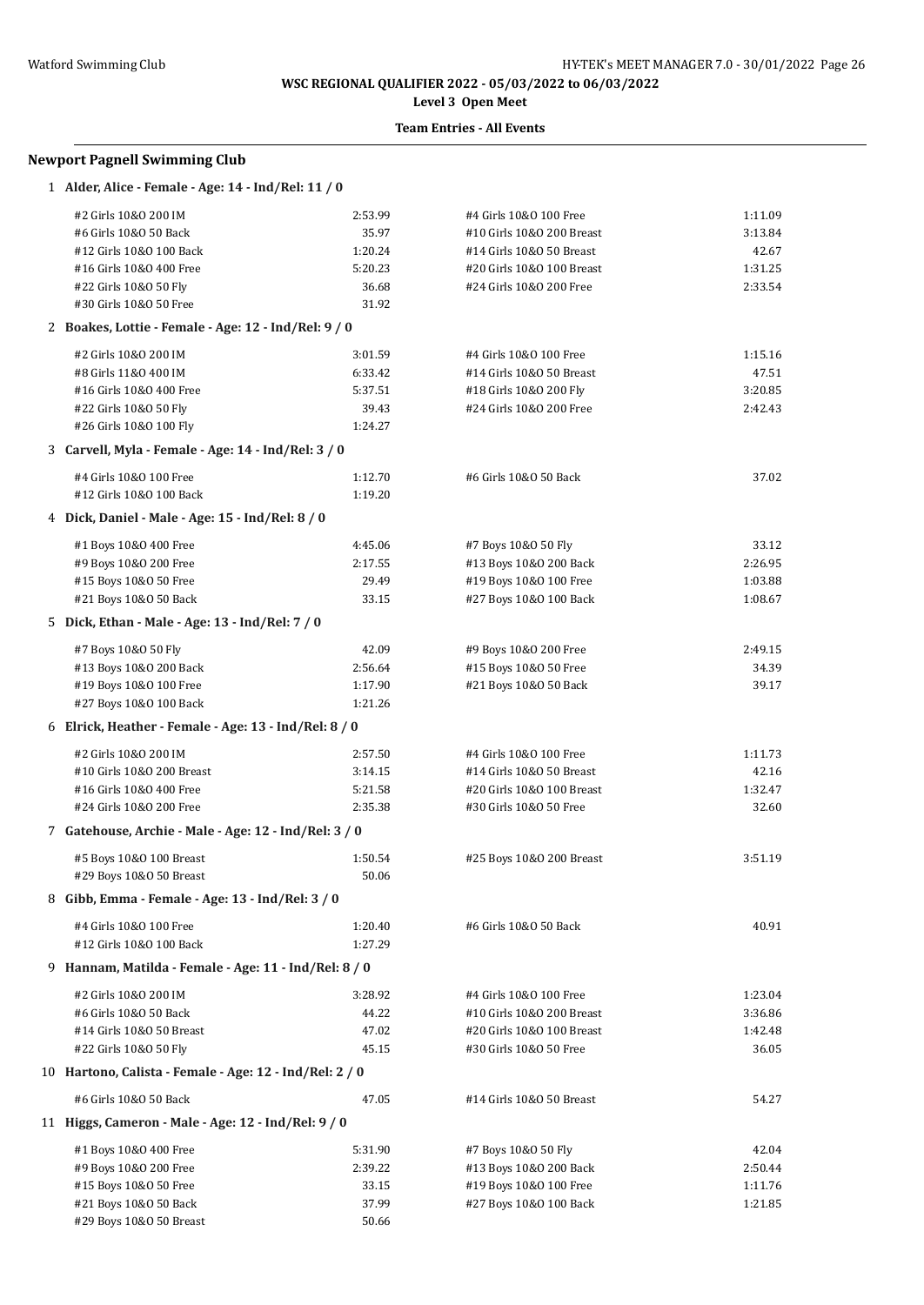# **Level 3 Open Meet**

## **Team Entries - All Events**

| <b>Newport Pagnell Swimming Club</b>                      |         |                          |         |
|-----------------------------------------------------------|---------|--------------------------|---------|
| 12 Kilby, Louisa - Female - Age: 15 - Ind/Rel: 8 / 0      |         |                          |         |
| #2 Girls 10&0 200 IM                                      | 2:49.57 | #4 Girls 10&0 100 Free   | 1:10.35 |
| #6 Girls 10&0 50 Back                                     | 37.97   | #12 Girls 10&0 100 Back  | 1:20.02 |
| #14 Girls 10&0 50 Breast                                  | 42.83   | #24 Girls 10&0 200 Free  | 2:32.51 |
| #28 Girls 10&0 200 Back                                   | 2:48.61 | #30 Girls 10&0 50 Free   | 33.12   |
| 13 Kirkman, Josh - Male - Age: 14 - Ind/Rel: 7 / 0        |         |                          |         |
| #1 Boys 10&0 400 Free                                     | 5:39.93 | #7 Boys 10&0 50 Fly      | 38.13   |
| #9 Boys 10&0 200 Free                                     | 2:41.15 | #13 Boys 10&0 200 Back   | 2:54.54 |
| #15 Boys 10&0 50 Free                                     | 33.10   | #19 Boys 10&0 100 Free   | 1:13.87 |
| #21 Boys 10&0 50 Back                                     | 38.07   |                          |         |
| 14 Lancaster, Frederick - Male - Age: 11 - Ind/Rel: 1 / 0 |         |                          |         |
| #29 Boys 10&0 50 Breast                                   | 53.34   |                          |         |
| 15 Selivanov, Ilya - Male - Age: 11 - Ind/Rel: 1 / 0      |         |                          |         |
| #25 Boys 10&0 200 Breast                                  | 4:05.55 |                          |         |
| 16 Selivanova, Lada - Female - Age: 12 - Ind/Rel: 2 / 0   |         |                          |         |
| #20 Girls 10&0 100 Breast                                 | 1:47.10 | #30 Girls 10&0 50 Free   | 41.16   |
| 17 Ward, Lydia - Female - Age: 13 - Ind/Rel: 3 / 0        |         |                          |         |
| #6 Girls 10&0 50 Back                                     | 44.29   | #14 Girls 10&0 50 Breast | 49.42   |
| #30 Girls 10&0 50 Free                                    | 36.29   |                          |         |
| 18 Wenham, Amelia - Female - Age: 13 - Ind/Rel: 3 / 0     |         |                          |         |
| #4 Girls 10&0 100 Free                                    | 1:21.54 | #14 Girls 10&0 50 Breast | 48.02   |
| #20 Girls 10&0 100 Breast                                 | 1:41.94 |                          |         |
| 19 Zolyan, David - Male - Age: 11 - Ind/Rel: 2 / 0        |         |                          |         |
| #15 Boys 10&0 50 Free                                     | 43.04   | #21 Boys 10&0 50 Back    | 49.84   |
| 20 Zolyan, Mika - Male - Age: 13 - Ind/Rel: 7 / 0         |         |                          |         |
| #1 Boys 10&0 400 Free                                     | 5:44.38 | #5 Boys 10&0 100 Breast  | 1:34.96 |
| #9 Boys 10&0 200 Free                                     | 2:39.17 | #15 Boys 10&0 50 Free    | 33.42   |
| #19 Boys 10&0 100 Free                                    | 1:13.17 | #25 Boys 10&0 200 Breast | 3:21.45 |
| #29 Boys 10&0 50 Breast                                   | 43.22   |                          |         |

**Newport Pagnell Swimming Club Total Individual Entries: 105 - Total Relays: 0**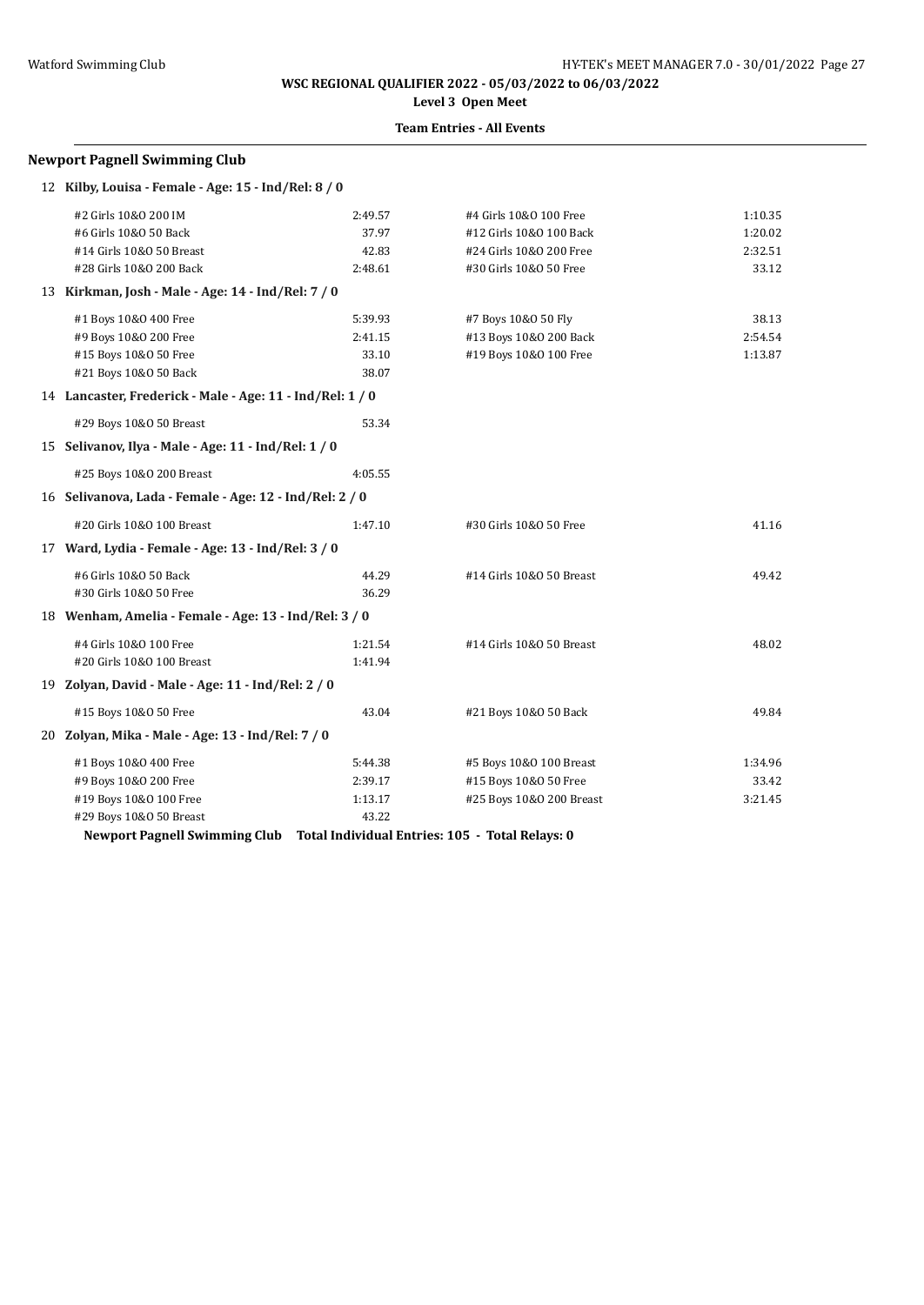# **Level 3 Open Meet**

# **Team Entries - All Events**

# **Potters Bar Swimming Club-EA**

| 1 Adams, Kai - Male - Age: 16 - Ind/Rel: 9 / 0           |         |                           |         |  |
|----------------------------------------------------------|---------|---------------------------|---------|--|
| #1 Boys 10&0 400 Free                                    | 4:34.69 | #3 Boys 10&0 200 Fly      | 2:22.04 |  |
| #5 Boys 10&0 100 Breast                                  | 1:15.11 | #7 Boys 10&0 50 Fly       | 28.45   |  |
| #9 Boys 10&0 200 Free                                    | 2:05.83 | #11 Boys 10&0 100 Fly     | 1:02.62 |  |
| #17 Boys 10&0 200 IM                                     | 2:23.28 | #19 Boys 10&0 100 Free    | 57.31   |  |
| #25 Boys 10&0 200 Breast                                 | 2:47.09 |                           |         |  |
| 2 Adams, Reena - Female - Age: 14 - Ind/Rel: 3 / 0       |         |                           |         |  |
| #4 Girls 10&0 100 Free                                   | 1:11.59 | #6 Girls 10&0 50 Back     | 37.33   |  |
| #12 Girls 10&0 100 Back                                  | 1:21.96 |                           |         |  |
| 3 Ball, Alexander - Male - Age: 15 - Ind/Rel: 5 / 0      |         |                           |         |  |
| #5 Boys 10&0 100 Breast                                  | 1:22.04 | #15 Boys 10&0 50 Free     | 30.03   |  |
| #17 Boys 10&0 200 IM                                     | 2:45.55 | #25 Boys 10&0 200 Breast  | 2:55.55 |  |
| #29 Boys 10&0 50 Breast                                  | 36.67   |                           |         |  |
| 4 Barnard, Jack - Male - Age: 17 - Ind/Rel: 9 / 0        |         |                           |         |  |
| #3 Boys 10&0 200 Fly                                     | 2:21.09 | #7 Boys 10&0 50 Fly       | 27.85   |  |
| #9 Boys 10&0 200 Free                                    | 2:05.85 | #11 Boys 10&0 100 Fly     | 1:01.63 |  |
| #15 Boys 10&0 50 Free                                    | 26.17   | #17 Boys 10&0 200 IM      | 2:22.73 |  |
| #19 Boys 10&0 100 Free                                   | 57.38   | #23 Boys 11&0 400 IM      | 5:00.76 |  |
| #27 Boys 10&0 100 Back                                   | 1:05.17 |                           |         |  |
| 5 Barnard, Lucy - Female - Age: 13 - Ind/Rel: 7 / 0      |         |                           |         |  |
| #4 Girls 10&0 100 Free                                   | 1:15.89 | #10 Girls 10&0 200 Breast | 3:32.86 |  |
| #14 Girls 10&0 50 Breast                                 | 46.49   | #20 Girls 10&0 100 Breast | 1:38.74 |  |
| #22 Girls 10&0 50 Fly                                    | 42.81   | #24 Girls 10&0 200 Free   | 2:46.54 |  |
| #30 Girls 10&0 50 Free                                   | 35.46   |                           |         |  |
| 6 Barnett, Sam - Male - Age: 15 - Ind/Rel: 5 / 0         |         |                           |         |  |
| #1 Boys 10&0 400 Free                                    | 5:05.92 | #9 Boys 10&0 200 Free     | 2:24.39 |  |
| #15 Boys 10&0 50 Free                                    | 30.32   | #17 Boys 10&0 200 IM      | 2:51.35 |  |
| #19 Boys 10&0 100 Free                                   | 1:03.37 |                           |         |  |
| 7 Bertossa Padin, Luca - Male - Age: 13 - Ind/Rel: 6 / 0 |         |                           |         |  |
| #9 Boys 10&0 200 Free                                    | 2:37.88 | #15 Boys 10&0 50 Free     | 31.41   |  |
| #17 Boys 10&0 200 IM                                     | 2:59.23 | #21 Boys 10&0 50 Back     | 37.79   |  |
| #25 Boys 10&0 200 Breast                                 | 3:18.54 | #29 Boys 10&0 50 Breast   | 43.77   |  |
| 8 Bloyce, George E - Male - Age: 14 - Ind/Rel: 2 / 0     |         |                           |         |  |
| #7 Boys 10&0 50 Fly                                      | 35.22   | #15 Boys 10&0 50 Free     | 30.35   |  |
| 9 Bright, Jess - Female - Age: 16 - Ind/Rel: 1 / 0       |         |                           |         |  |
| #30 Girls 10&0 50 Free                                   | 29.12   |                           |         |  |
| 10 Cornwell, Koby - Male - Age: 15 - Ind/Rel: 3 / 0      |         |                           |         |  |
| #7 Boys 10&0 50 Fly                                      | 31.53   | #15 Boys 10&0 50 Free     | 27.94   |  |
| #19 Boys 10&0 100 Free                                   | 1:00.96 |                           |         |  |
| 11 Cornwell, Noah - Male - Age: 18 - Ind/Rel: 4 / 0      |         |                           |         |  |
| #5 Boys 10&0 100 Breast                                  | 1:10.30 | #7 Boys 10&0 50 Fly       | 27.98   |  |
| #9 Boys 10&0 200 Free                                    | 2:06.77 | #15 Boys 10&0 50 Free     | 24.44   |  |
| 12 Czerwinska, Ola - Female - Age: 13 - Ind/Rel: 6 / 0   |         |                           |         |  |
| #2 Girls 10&0 200 IM                                     | 3:03.90 | #4 Girls 10&0 100 Free    | 1:11.30 |  |
| #14 Girls 10&0 50 Breast                                 | 45.72   | #22 Girls 10&0 50 Fly     | 37.88   |  |
| #24 Girls 10&0 200 Free                                  | 2:38.15 | #30 Girls 10&0 50 Free    | 32.30   |  |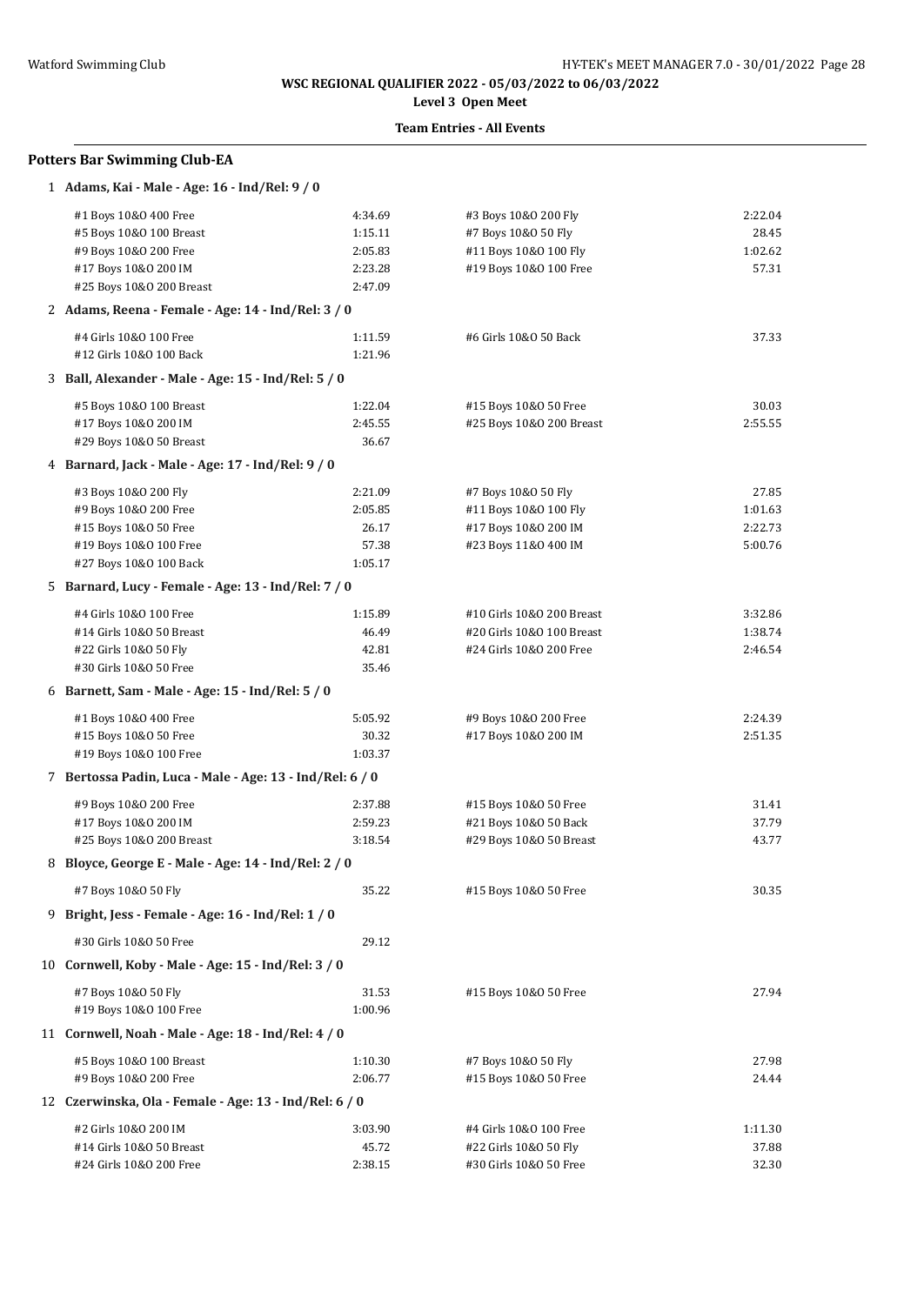**Level 3 Open Meet**

| <b>Potters Bar Swimming Club-EA</b>                                                |                  |                                                      |                    |  |  |
|------------------------------------------------------------------------------------|------------------|------------------------------------------------------|--------------------|--|--|
| 13 Czerwinska, Liliana - Female - Age: 12 - Ind/Rel: 5 / 0                         |                  |                                                      |                    |  |  |
| #4 Girls 10&0 100 Free<br>#22 Girls 10&0 50 Fly                                    | 1:14.11<br>41.90 | #10 Girls 10&0 200 Breast<br>#24 Girls 10&0 200 Free | 3:33.50<br>2:41.04 |  |  |
| #30 Girls 10&0 50 Free                                                             | 33.88            |                                                      |                    |  |  |
| 14 Elesin, Temi - Female - Age: 18 - Ind/Rel: 3 / 0                                |                  |                                                      |                    |  |  |
| #4 Girls 10&0 100 Free<br>#30 Girls 10&0 50 Free                                   | 1:05.04<br>30.29 | #24 Girls 10&0 200 Free                              | 2:26.33            |  |  |
| 15 Foreman, Danny - Male - Age: 15 - Ind/Rel: 8 / 0                                |                  |                                                      |                    |  |  |
| #1 Boys 10&0 400 Free                                                              | 4:57.32          | #7 Boys 10&0 50 Fly                                  | 32.67              |  |  |
| #9 Boys 10&0 200 Free                                                              | 2:19.95          | #11 Boys 10&0 100 Fly                                | 1:14.16            |  |  |
| #13 Boys 10&0 200 Back                                                             | 2:34.30          | #17 Boys 10&0 200 IM                                 | 2:40.44            |  |  |
| #19 Boys 10&0 100 Free                                                             | 1:03.19          | #21 Boys 10&0 50 Back                                | 37.81              |  |  |
| 16 Foster, Evita M - Female - Age: 15 - Ind/Rel: 4 / 0                             |                  |                                                      |                    |  |  |
| #4 Girls 10&0 100 Free                                                             | 1:08.59          | #6 Girls 10&0 50 Back                                | 35.51              |  |  |
| #12 Girls 10&0 100 Back                                                            | 1:17.26          | #30 Girls 10&0 50 Free                               | 30.83              |  |  |
| 17 Gomez Pavon, Gaby - Female - Age: 15 - Ind/Rel: 8 / 0                           |                  |                                                      |                    |  |  |
| #2 Girls 10&0 200 IM                                                               | 2:38.25          | #4 Girls 10&0 100 Free                               | 1:01.06            |  |  |
| #12 Girls 10&0 100 Back                                                            | 1:15.03          | #14 Girls 10&0 50 Breast                             | 39.25              |  |  |
| #16 Girls 10&0 400 Free                                                            | 4:38.83          | #22 Girls 10&0 50 Fly                                | 32.86              |  |  |
| #24 Girls 10&0 200 Free                                                            | 2:11.81          | #30 Girls 10&0 50 Free                               | 28.42              |  |  |
| 18 Grime, Amelie - Female - Age: 14 - Ind/Rel: 4 / 0                               |                  |                                                      |                    |  |  |
| #4 Girls 10&0 100 Free                                                             | 1:11.97          | #10 Girls 10&0 200 Breast                            | 3:19.27            |  |  |
| #20 Girls 10&0 100 Breast                                                          | 1:30.29          | #24 Girls 10&0 200 Free                              | 2:41.38            |  |  |
| 19 Heesom, Jess - Female - Age: 19 - Ind/Rel: 3 / 0                                |                  |                                                      |                    |  |  |
| #22 Girls 10&0 50 Fly                                                              | 30.72            | #26 Girls 10&0 100 Fly                               | 1:07.93            |  |  |
| #28 Girls 10&0 200 Back                                                            | 2:31.47          |                                                      |                    |  |  |
| 20 Howard, Ethan - Male - Age: 15 - Ind/Rel: 11 / 0                                |                  |                                                      |                    |  |  |
| #1 Boys 10&0 400 Free                                                              | 4:32.45          | #5 Boys 10&0 100 Breast                              | 1:11.50            |  |  |
| #7 Boys 10&0 50 Fly                                                                | 28.78            | #9 Boys 10&0 200 Free                                | 2:08.32            |  |  |
| #13 Boys 10&0 200 Back                                                             | 2:23.66          | #15 Boys 10&0 50 Free                                | 27.25              |  |  |
| #19 Boys 10&0 100 Free                                                             | 58.94            | #21 Boys 10&0 50 Back                                | 30.69              |  |  |
| #25 Boys 10&0 200 Breast                                                           | 2:36.36          | #27 Boys 10&0 100 Back                               | 1:05.22            |  |  |
| #29 Boys 10&0 50 Breast<br>21 Ivanova, Aksinia - Female - Age: 14 - Ind/Rel: 5 / 0 | 34.01            |                                                      |                    |  |  |
|                                                                                    |                  |                                                      |                    |  |  |
| #4 Girls 10&0 100 Free                                                             | 1:08.36          | #6 Girls 10&0 50 Back                                | 40.68              |  |  |
| #14 Girls 10&0 50 Breast<br>#30 Girls 10&0 50 Free                                 | 42.75<br>30.29   | #22 Girls 10&0 50 Fly                                | 37.62              |  |  |
|                                                                                    |                  |                                                      |                    |  |  |
| 22 Kavanagh, Liv - Female - Age: 17 - Ind/Rel: 2 / 0                               |                  |                                                      |                    |  |  |
| #4 Girls 10&0 100 Free                                                             | 1:08.19          | #24 Girls 10&0 200 Free                              | 2:24.84            |  |  |
| 23 Lasek, Wiktoria - Female - Age: 14 - Ind/Rel: 4 / 0                             |                  |                                                      |                    |  |  |
| #4 Girls 10&0 100 Free                                                             | 1:12.16          | #12 Girls 10&0 100 Back                              | 1:20.54            |  |  |
| #16 Girls 10&0 400 Free                                                            | 5:42.17          | #24 Girls 10&0 200 Free                              | 2:38.51            |  |  |
| 24 Lesner, Max R - Male - Age: 13 - Ind/Rel: 4 / 0                                 |                  |                                                      |                    |  |  |
| #1 Boys 10&0 400 Free                                                              | 5:31.30          | #13 Boys 10&0 200 Back                               | 2:56.46            |  |  |
| #17 Boys 10&0 200 IM                                                               | 3:00.73          | #23 Boys 11&0 400 IM                                 | 6:18.00            |  |  |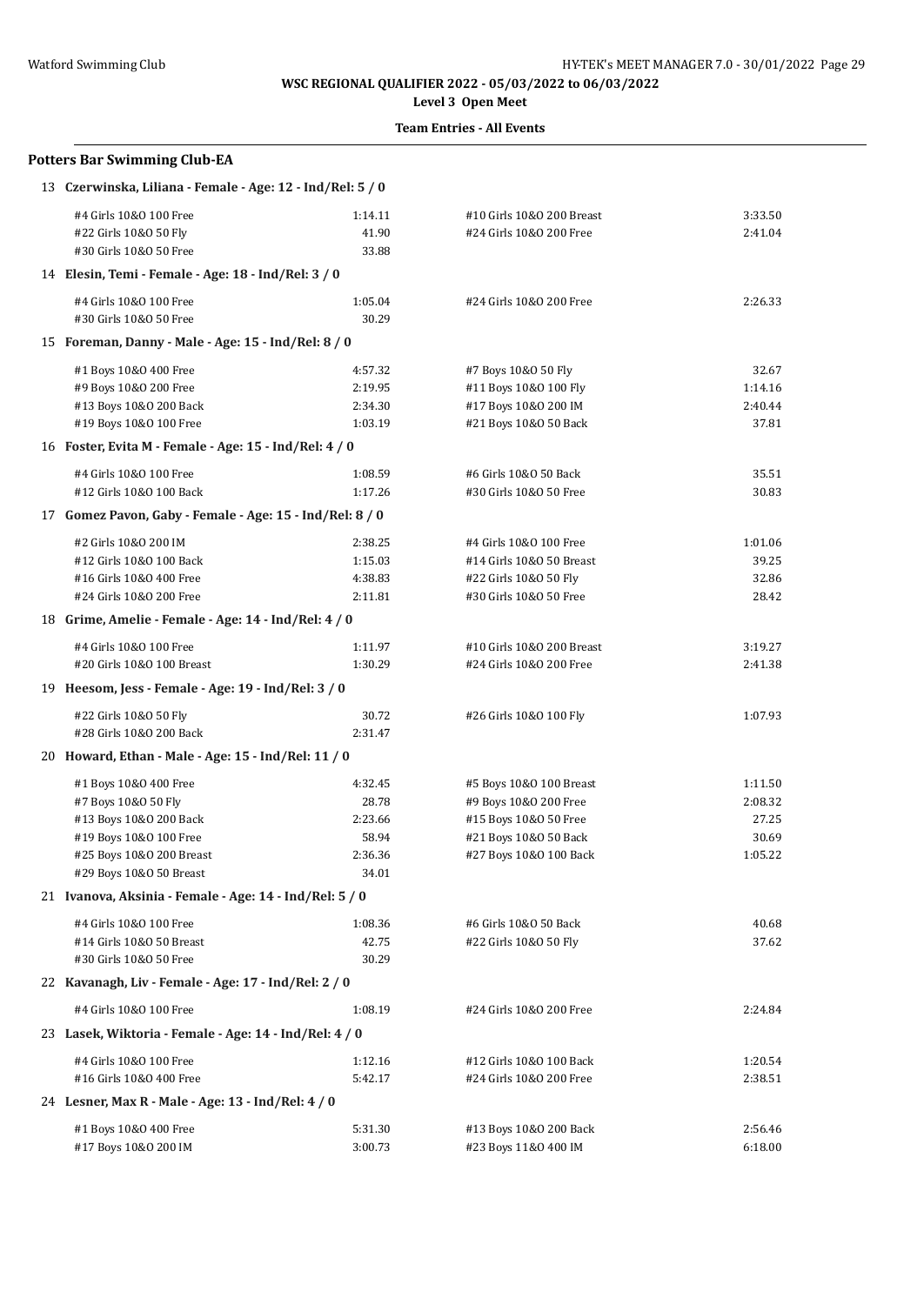# **Level 3 Open Meet**

## **Team Entries - All Events**

#### **Potters Bar Swimming Club-EA**

| 25 Martell, Luke - Male - Age: 16 - Ind/Rel: 8 / 0         |         |                           |         |
|------------------------------------------------------------|---------|---------------------------|---------|
| #1 Boys 10&0 400 Free                                      | 4:54.48 | #5 Boys 10&0 100 Breast   | 1:23.54 |
| #9 Boys 10&0 200 Free                                      | 2:16.42 | #15 Boys 10&0 50 Free     | 29.80   |
| #17 Boys 10&0 200 IM                                       | 2:37.50 | #19 Boys 10&0 100 Free    | 1:03.44 |
| #27 Boys 10&0 100 Back                                     | 1:11.57 | #29 Boys 10&0 50 Breast   | 38.53   |
| 26 McLoughlin, Cian - Male - Age: 16 - Ind/Rel: 5 / 0      |         |                           |         |
| #1 Boys 10&0 400 Free                                      | 4:57.75 | #7 Boys 10&0 50 Fly       | 33.04   |
| #9 Boys 10&0 200 Free                                      | 2:19.95 | #15 Boys 10&0 50 Free     | 29.52   |
| #19 Boys 10&0 100 Free                                     | 1:04.24 |                           |         |
| 27 McLoughlin, Ella - Female - Age: 12 - Ind/Rel: 5 / 0    |         |                           |         |
| #4 Girls 10&0 100 Free                                     | 1:24.17 | #6 Girls 10&0 50 Back     | 40.91   |
| #12 Girls 10&0 100 Back                                    | 1:30.70 | #22 Girls 10&0 50 Fly     | 41.32   |
| #30 Girls 10&0 50 Free                                     | 36.97   |                           |         |
| 28 Moore, Jake - Male - Age: 16 - Ind/Rel: 4 / 0           |         |                           |         |
| #19 Boys 10&0 100 Free                                     | 58.03   | #21 Boys 10&0 50 Back     | 29.62   |
| #27 Boys 10&0 100 Back                                     | 1:04.62 | #29 Boys 10&0 50 Breast   | 32.96   |
| 29 Mordenti, Alex - Male - Age: 13 - Ind/Rel: 4 / 0        |         |                           |         |
| #1 Boys 10&0 400 Free                                      | 5:29.84 | #9 Boys 10&0 200 Free     | 2:39.41 |
| #13 Boys 10&0 200 Back                                     | 2:57.86 | #15 Boys 10&0 50 Free     | 32.14   |
| 30 Odor, Sandra - Female - Age: 12 - Ind/Rel: 2 / 0        |         |                           |         |
| #6 Girls 10&0 50 Back                                      | 48.03   | #30 Girls 10&0 50 Free    | 39.77   |
| 31 Patel, Kabir - Male - Age: 13 - Ind/Rel: 9 / 0          |         |                           |         |
| #5 Boys 10&0 100 Breast                                    | 1:32.20 | #7 Boys 10&0 50 Fly       | 33.97   |
| #9 Boys 10&0 200 Free                                      | 2:45.38 | #11 Boys 10&0 100 Fly     | 1:20.39 |
| #15 Boys 10&0 50 Free                                      | 30.54   | #19 Boys 10&0 100 Free    | 1:09.39 |
| #21 Boys 10&0 50 Back                                      | 35.46   | #27 Boys 10&0 100 Back    | 1:18.74 |
| #29 Boys 10&0 50 Breast                                    | 43.18   |                           |         |
| 32 Patrick, Jack - Male - Age: 16 - Ind/Rel: 3 / 0         |         |                           |         |
| #5 Boys 10&0 100 Breast                                    | 1:21.18 | #15 Boys 10&0 50 Free     | 27.66   |
| #29 Boys 10&0 50 Breast                                    | 35.29   |                           |         |
| 33 Renton, James - Male - Age: 16 - Ind/Rel: 4 / 0         |         |                           |         |
| #5 Boys 10&0 100 Breast                                    | 1:16.57 | #9 Boys 10&0 200 Free     | 2:20.10 |
| #15 Boys 10&0 50 Free                                      | 26.19   | #29 Boys 10&0 50 Breast   | 33.85   |
| 34 Savage, Isabella - Female - Age: 13 - Ind/Rel: 5 / 0    |         |                           |         |
| #2 Girls 10&0 200 IM                                       | 2:52.66 | #6 Girls 10&0 50 Back     | 36.35   |
| #12 Girls 10&0 100 Back                                    | 1:16.95 | #26 Girls 10&0 100 Fly    | 1:19.81 |
| #30 Girls 10&0 50 Free                                     | 31.30   |                           |         |
| 35 Shepperson, Dayna L - Female - Age: 17 - Ind/Rel: 4 / 0 |         |                           |         |
| #10 Girls 10&0 200 Breast                                  | 2:56.32 | #14 Girls 10&0 50 Breast  | 36.93   |
| #16 Girls 10&0 400 Free                                    | 4:55.55 | #20 Girls 10&0 100 Breast | 1:20.10 |
| 36 Shine, Autumn R - Female - Age: 15 - Ind/Rel: 7 / 0     |         |                           |         |
| #4 Girls 10&0 100 Free                                     | 1:09.45 | #6 Girls 10&0 50 Back     | 39.64   |
| #16 Girls 10&0 400 Free                                    | 5:02.19 | #18 Girls 10&0 200 Fly    | 2:58.41 |
| #22 Girls 10&0 50 Fly                                      | 34.30   | #26 Girls 10&0 100 Fly    | 1:18.79 |
| #30 Girls 10&0 50 Free                                     | 31.51   |                           |         |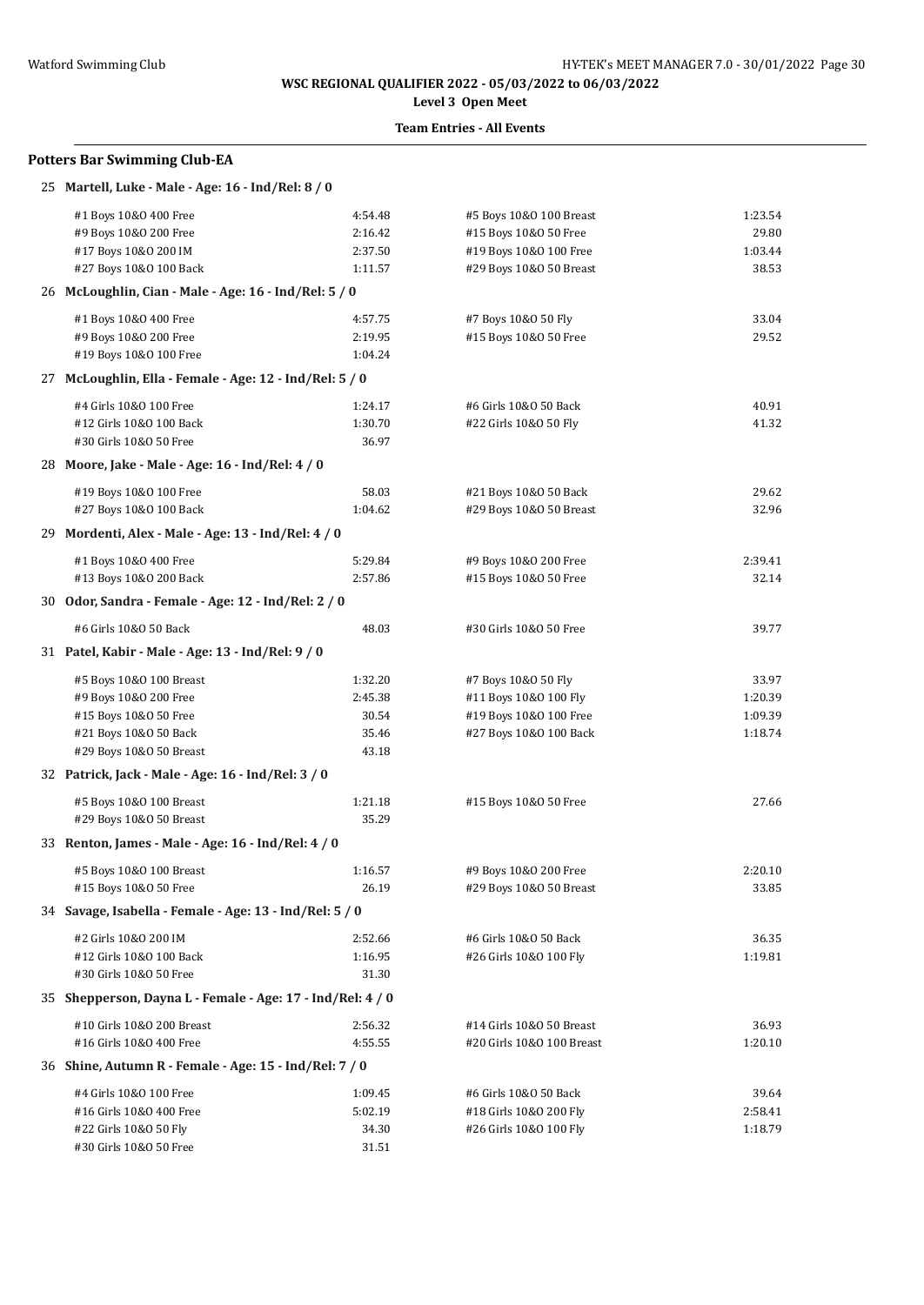**WSC REGIONAL QUALIFIER 2022 - 05/03/2022 to 06/03/2022 Level 3 Open Meet**

# **Team Entries - All Events**

#### **Potters Bar Swimming Club-EA**

| 37 | Stanbury, Charlie - Male - Age: 17 - Ind/Rel: 8 / 0          |         |                         |         |
|----|--------------------------------------------------------------|---------|-------------------------|---------|
|    | #5 Boys 10&0 100 Breast                                      | 1:14.15 | #7 Boys 10&0 50 Fly     | 28.55   |
|    | #11 Boys 10&0 100 Fly                                        | 1:06.37 | #15 Boys 10&0 50 Free   | 27.16   |
|    | #17 Boys 10&0 200 IM                                         | 2:32.95 | #21 Boys 10&0 50 Back   | 30.55   |
|    | #25 Boys 10&0 200 Breast                                     | 2:43.77 | #29 Boys 10&0 50 Breast | 33.30   |
|    | 38 Tinnirello, Rocco - Male - Age: 14 - Ind/Rel: 2 / 0       |         |                         |         |
|    | #7 Boys 10&0 50 Fly                                          | 37.64   | #15 Boys 10&0 50 Free   | 32.14   |
|    | 39 Tinnirello, Valentina - Female - Age: 12 - Ind/Rel: 2 / 0 |         |                         |         |
|    | #6 Girls 10&0 50 Back                                        | 38.55   | #12 Girls 10&0 100 Back | 1:30.15 |
| 40 | Todd, Ryan - Male - Age: 11 - Ind/Rel: 1 / 0                 |         |                         |         |
|    | #21 Boys 10&0 50 Back                                        | 50.23   |                         |         |
| 41 | White, Keely - Female - Age: 16 - Ind/Rel: 5 / 0             |         |                         |         |
|    | #16 Girls 10&0 400 Free                                      | 4:51.00 | #18 Girls 10&0 200 Fly  | 2:44.20 |
|    | #22 Girls 10&0 50 Fly                                        | 30.89   | #24 Girls 10&0 200 Free | 2:18.59 |
|    | #26 Girls 10&0 100 Fly                                       | 1:10.00 |                         |         |

**Potters Bar Swimming Club-EA Total Individual Entries: 199 - Total Relays: 0**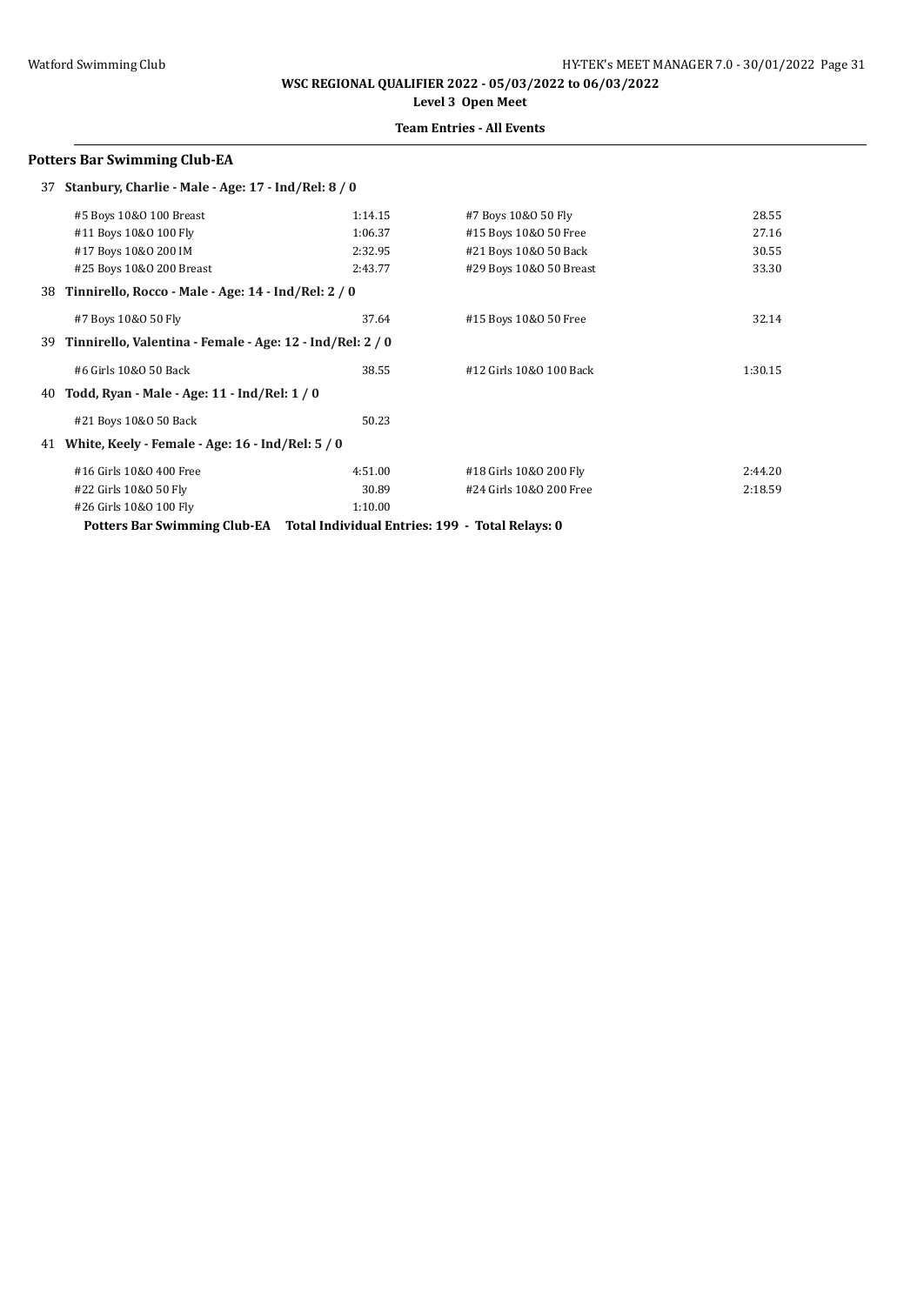**Level 3 Open Meet**

| <b>Thame Swimming Club</b>                               |         |                           |         |  |  |  |
|----------------------------------------------------------|---------|---------------------------|---------|--|--|--|
| 1 Birmingham, Louise - Female - Age: 16 - Ind/Rel: 5 / 0 |         |                           |         |  |  |  |
| #2 Girls 10&0 200 IM                                     | 2:46.59 | #6 Girls 10&0 50 Back     | 38.37   |  |  |  |
| #8 Girls 11&0 400 IM                                     | 5:56.18 | #10 Girls 10&0 200 Breast | 3:06.16 |  |  |  |
| #16 Girls 10&0 400 Free                                  | 5:11.40 |                           |         |  |  |  |
| 2 Boddy, Joshua - Male - Age: 16 - Ind/Rel: 5 / 0        |         |                           |         |  |  |  |
| #13 Boys 10&0 200 Back                                   | 2:33.16 | #15 Boys 10&0 50 Free     | 28.62   |  |  |  |
| #19 Boys 10&0 100 Free                                   | 1:03.82 | #21 Boys 10&0 50 Back     | 33.63   |  |  |  |
| #27 Boys 10&0 100 Back                                   | 1:13.52 |                           |         |  |  |  |
| 3 Dodd, Freya - Female - Age: 14 - Ind/Rel: 4 / 0        |         |                           |         |  |  |  |
| #2 Girls 10&0 200 IM                                     | 2:49.80 | #4 Girls 10&0 100 Free    | 1:08.23 |  |  |  |
| #24 Girls 10&0 200 Free                                  | 2:28.92 | #30 Girls 10&0 50 Free    | 31.71   |  |  |  |
| 4 Fox, Freya - Female - Age: 15 - Ind/Rel: 2 / 0         |         |                           |         |  |  |  |
| #22 Girls 10&0 50 Fly                                    | 35.96   | #30 Girls 10&0 50 Free    | 32.39   |  |  |  |
| 5 Galloway, Ruthie - Female - Age: 13 - Ind/Rel: 7 / 0   |         |                           |         |  |  |  |
| #4 Girls 10&0 100 Free                                   | 1:11.05 | #6 Girls 10&0 50 Back     | 38.20   |  |  |  |
| #16 Girls 10&0 400 Free                                  | 5:35.95 | #22 Girls 10&0 50 Fly     | 37.50   |  |  |  |
| #24 Girls 10&0 200 Free                                  | 2:35.01 | #26 Girls 10&0 100 Fly    | 1:23.22 |  |  |  |
| #30 Girls 10&0 50 Free                                   | 32.64   |                           |         |  |  |  |
| 6 Hepple, Freya - Female - Age: $13$ - Ind/Rel: $2/0$    |         |                           |         |  |  |  |
| #6 Girls 10&0 50 Back                                    | 45.46   | #30 Girls 10&0 50 Free    | 39.50   |  |  |  |
| 7 Hook, Isabella - Female - Age: 13 - Ind/Rel: 2 / 0     |         |                           |         |  |  |  |
| #6 Girls 10&0 50 Back                                    | 43.13   | #30 Girls 10&0 50 Free    | 37.52   |  |  |  |
| 8 Kidgell, Olivia - Female - Age: 16 - Ind/Rel: 1 / 0    |         |                           |         |  |  |  |
| #30 Girls 10&0 50 Free                                   | 34.65   |                           |         |  |  |  |
| 9 Lawrence, Eva - Female - Age: 13 - Ind/Rel: 4 / 0      |         |                           |         |  |  |  |
| #4 Girls 10&0 100 Free                                   | 1:17.47 | #6 Girls 10&0 50 Back     | 42.49   |  |  |  |
| #14 Girls 10&0 50 Breast                                 | 50.69   | #30 Girls 10&0 50 Free    | 33.31   |  |  |  |
| 10 Longwell, Sophie - Female - Age: 12 - Ind/Rel: 5 / 0  |         |                           |         |  |  |  |
| #4 Girls 10&0 100 Free                                   | 1:26.49 | #6 Girls 10&0 50 Back     | 48.13   |  |  |  |
| #14 Girls 10&0 50 Breast                                 | 54.07   | #22 Girls 10&0 50 Fly     | 43.25   |  |  |  |
| #30 Girls 10&0 50 Free                                   | 38.73   |                           |         |  |  |  |
| 11 Mould, Benjamin - Male - Age: 17 - Ind/Rel: 7 / 0     |         |                           |         |  |  |  |
| #1 Boys 10&0 400 Free                                    | 4:36.54 | #7 Boys 10&0 50 Fly       | 27.40   |  |  |  |
| #9 Boys 10&0 200 Free                                    | 2:04.50 | #11 Boys 10&0 100 Fly     | 1:03.20 |  |  |  |
| #15 Boys 10&0 50 Free                                    | 25.70   | #19 Boys 10&0 100 Free    | 55.41   |  |  |  |
| #21 Boys 10&0 50 Back                                    | 30.01   |                           |         |  |  |  |
| 12 Norman, Jack - Male - Age: 16 - Ind/Rel: 2 / 0        |         |                           |         |  |  |  |
| #1 Boys 10&0 400 Free                                    | 4:39.56 | #9 Boys 10&0 200 Free     | 2:11.77 |  |  |  |
| 13 Sackett, Thomas - Male - Age: 14 - Ind/Rel: 4 / 0     |         |                           |         |  |  |  |
| #9 Boys 10&0 200 Free                                    | 2:32.44 | #15 Boys 10&0 50 Free     | 30.51   |  |  |  |
| #19 Boys 10&0 100 Free                                   | 1:06.56 | #21 Boys 10&0 50 Back     | 36.57   |  |  |  |
| 14 Tuxworth, Emilia - Female - Age: 11 - Ind/Rel: 3 / 0  |         |                           |         |  |  |  |
| #10 Girls 10&0 200 Breast                                | 4:01.00 | #14 Girls 10&0 50 Breast  | 47.89   |  |  |  |
| #20 Girls 10&0 100 Breast                                | 1:51.01 |                           |         |  |  |  |
| 15 Tuxworth, Jemima - Female - Age: 13 - Ind/Rel: 3 / 0  |         |                           |         |  |  |  |
| #14 Girls 10&0 50 Breast                                 | 45.10   | #20 Girls 10&0 100 Breast | 1:41.19 |  |  |  |
| #22 Girls 10&0 50 Fly                                    | 41.44   |                           |         |  |  |  |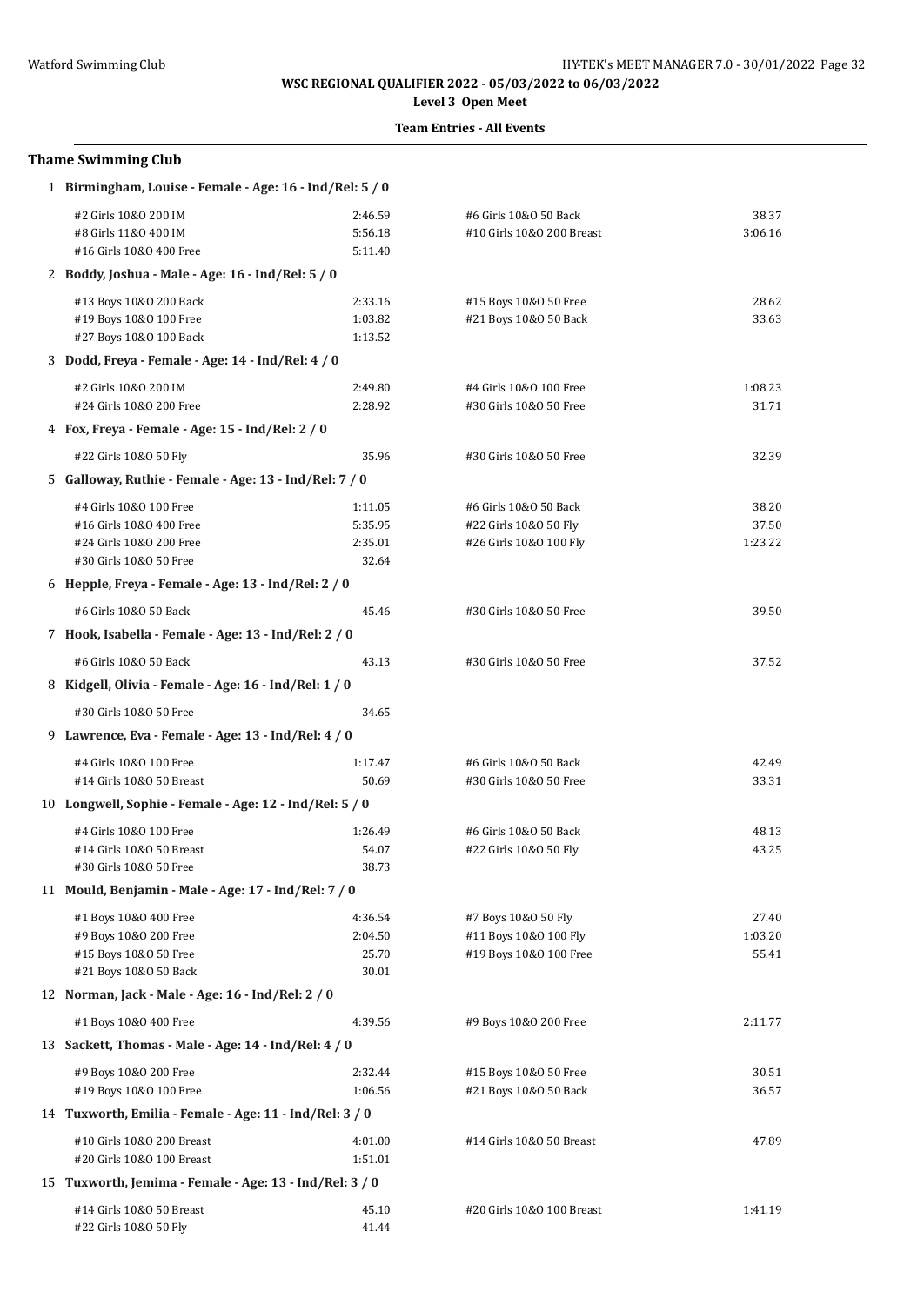**Level 3 Open Meet**

### **Team Entries - All Events**

# **Thame Swimming Club**

16 **Way, Caitlin - Female - Age: 13 - Ind/Rel: 4 / 0**

| Thame Swimming Club Total Individual Entries: 60 - Total Relays: 0 |         |                         |         |
|--------------------------------------------------------------------|---------|-------------------------|---------|
| #10 Girls 10&0 200 Breast                                          | 3:29.31 | #12 Girls 10&0 100 Back | 1:21.61 |
| #2 Girls 10&0 200 IM                                               | 3:01.68 | #6 Girls 10&0 50 Back   | 38.26   |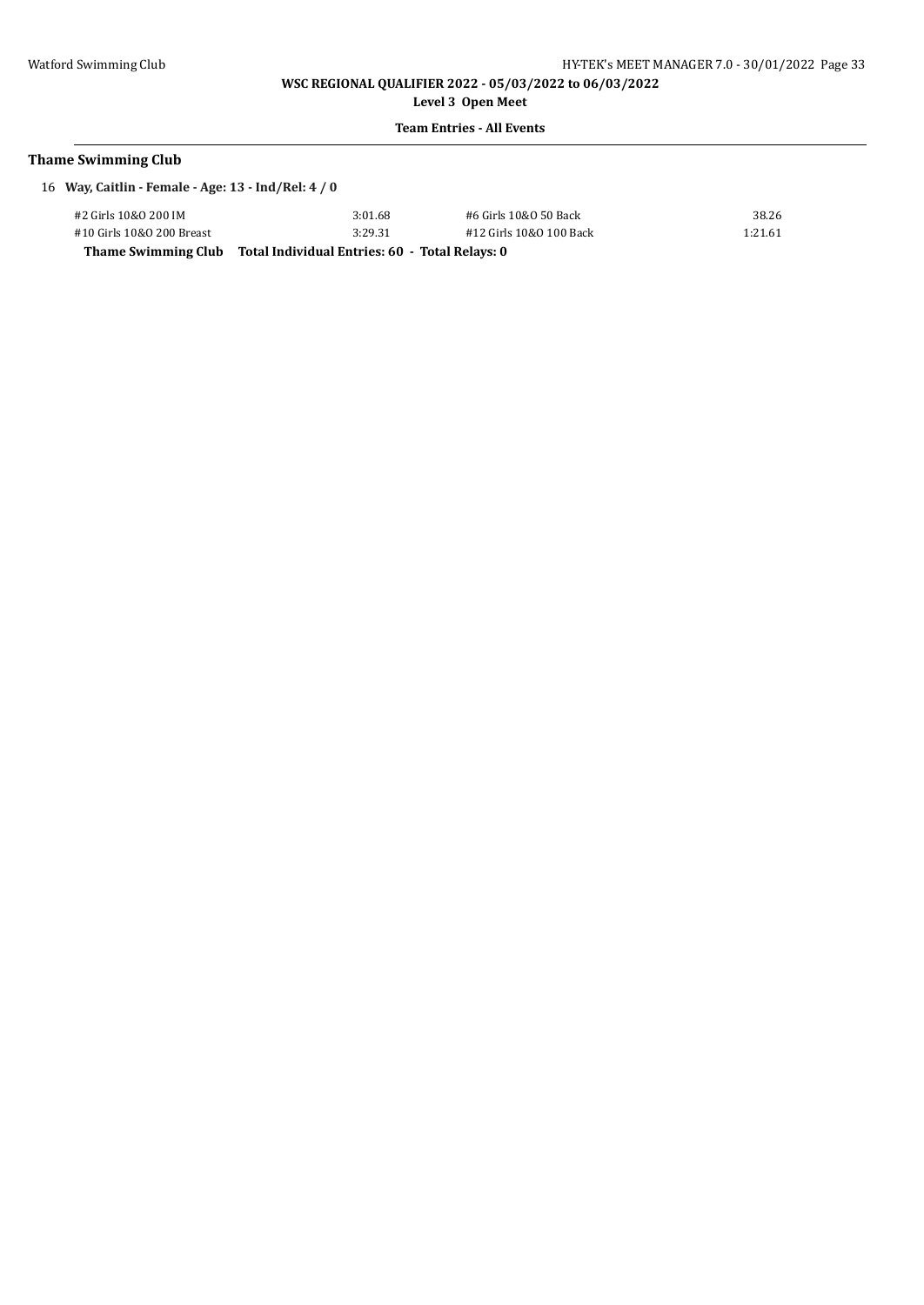## **Level 3 Open Meet**

### **Team Entries - All Events**

# **Tring Swimming Club-EA**

| 1 Ashwell, Florence - Female - Age: 16 - Ind/Rel: 2 / 0   |                    |                                                    |                  |  |  |  |  |
|-----------------------------------------------------------|--------------------|----------------------------------------------------|------------------|--|--|--|--|
| #22 Girls 10&0 50 Fly                                     | 37.60              | #30 Girls 10&0 50 Free                             | 34.34            |  |  |  |  |
| 2 Billingham, Verity - Female - Age: 15 - Ind/Rel: 6 / 0  |                    |                                                    |                  |  |  |  |  |
| #4 Girls 10&0 100 Free                                    | 1:07.50            | #6 Girls 10&0 50 Back                              | 35.10            |  |  |  |  |
| #12 Girls 10&0 100 Back                                   | 1:15.22            | #14 Girls 10&0 50 Breast                           | 41.83            |  |  |  |  |
| #22 Girls 10&0 50 Fly                                     | 35.15              | #30 Girls 10&0 50 Free                             | 30.49            |  |  |  |  |
| 3 Bradley, Sophie - Female - Age: 15 - Ind/Rel: 5 / 0     |                    |                                                    |                  |  |  |  |  |
| #4 Girls 10&0 100 Free                                    | 1:11.99            | #6 Girls 10&0 50 Back                              | 36.35            |  |  |  |  |
| #12 Girls 10&0 100 Back                                   | 1:17.42            | #28 Girls 10&0 200 Back                            | 2:47.33          |  |  |  |  |
| #30 Girls 10&0 50 Free                                    | 33.28              |                                                    |                  |  |  |  |  |
| 4 Butterworth, Evie R - Female - Age: 12 - Ind/Rel: 4 / 0 |                    |                                                    |                  |  |  |  |  |
| #4 Girls 10&0 100 Free                                    | 1:26.16            | #12 Girls 10&0 100 Back                            | 1:27.74          |  |  |  |  |
| #28 Girls 10&0 200 Back                                   | 3:06.35            | #30 Girls 10&0 50 Free                             | 36.14            |  |  |  |  |
| 5 Cave, Erin - Female - Age: 14 - Ind/Rel: 4 / 0          |                    |                                                    |                  |  |  |  |  |
| #12 Girls 10&0 100 Back                                   | 1:13.98            | #14 Girls 10&0 50 Breast                           | 44.80            |  |  |  |  |
| #28 Girls 10&0 200 Back                                   | 2:48.29            | #30 Girls 10&0 50 Free                             | 33.43            |  |  |  |  |
| 6 Coulston, Pippa - Female - Age: 13 - Ind/Rel: 1 / 0     |                    |                                                    |                  |  |  |  |  |
| #6 Girls 10&0 50 Back                                     | 45.95              |                                                    |                  |  |  |  |  |
| 7 Dolton, Isabella - Female - Age: 16 - Ind/Rel: 7 / 0    |                    |                                                    |                  |  |  |  |  |
| #4 Girls 10&0 100 Free                                    | 1:06.56            | #6 Girls 10&0 50 Back                              | 33.90            |  |  |  |  |
| #12 Girls 10&0 100 Back                                   | 1:13.19            | #14 Girls 10&0 50 Breast                           | 37.32            |  |  |  |  |
| #20 Girls 10&0 100 Breast                                 | 1:24.45            | #22 Girls 10&0 50 Fly                              | 33.76            |  |  |  |  |
| #30 Girls 10&0 50 Free                                    | 29.94              |                                                    |                  |  |  |  |  |
| 8 Dolton, Katrina - Female - Age: 15 - Ind/Rel: 7 / 0     |                    |                                                    |                  |  |  |  |  |
| #4 Girls 10&0 100 Free                                    | 1:10.35            | #6 Girls 10&0 50 Back                              | 35.53            |  |  |  |  |
| #10 Girls 10&0 200 Breast                                 | 3:04.25            | #14 Girls 10&0 50 Breast                           | 38.17            |  |  |  |  |
| #20 Girls 10&0 100 Breast<br>#30 Girls 10&0 50 Free       | 1:23.29<br>31.94   | #22 Girls 10&0 50 Fly                              | 34.45            |  |  |  |  |
| 9 Hawtin, Edie - Female - Age: 15 - Ind/Rel: 6 / 0        |                    |                                                    |                  |  |  |  |  |
|                                                           |                    |                                                    |                  |  |  |  |  |
| #2 Girls 10&0 200 IM<br>#10 Girls 10&0 200 Breast         | 2:53.27<br>3:11.64 | #4 Girls 10&0 100 Free<br>#14 Girls 10&0 50 Breast | 1:15.87<br>41.16 |  |  |  |  |
| #28 Girls 10&0 200 Back                                   | 2:51.12            | #30 Girls 10&0 50 Free                             | 33.65            |  |  |  |  |
| 10 MacGregor, Maya C - Female - Age: 13 - Ind/Rel: 3 / 0  |                    |                                                    |                  |  |  |  |  |
| #6 Girls 10&0 50 Back                                     | 45.91              | #22 Girls 10&0 50 Fly                              | 43.65            |  |  |  |  |
| #30 Girls 10&0 50 Free                                    | 38.40              |                                                    |                  |  |  |  |  |
| 11 Mailey, Charlie - Female - Age: 16 - Ind/Rel: 4 / 0    |                    |                                                    |                  |  |  |  |  |
| #12 Girls 10&0 100 Back                                   | 1:17.02            | #14 Girls 10&0 50 Breast                           | 40.29            |  |  |  |  |
| #26 Girls 10&0 100 Fly                                    | 1:15.25            | #30 Girls 10&0 50 Free                             | 31.26            |  |  |  |  |
| 12 Monks, James - Male - Age: 16 - Ind/Rel: 2 / 0         |                    |                                                    |                  |  |  |  |  |
| #5 Boys 10&0 100 Breast                                   | 1:23.19            | #7 Boys 10&0 50 Fly                                | 33.48            |  |  |  |  |
| 13 Slade, Morgan - Female - Age: 15 - Ind/Rel: 2 / 0      |                    |                                                    |                  |  |  |  |  |
| #28 Girls 10&0 200 Back                                   | 2:45.49            | #30 Girls 10&0 50 Free                             | 33.74            |  |  |  |  |
| 14 Soloman, Oliver - Male - Age: 16 - Ind/Rel: 3 / 0      |                    |                                                    |                  |  |  |  |  |
| #5 Boys 10&0 100 Breast<br>#29 Boys 10&0 50 Breast        | 1:15.96<br>35.11   | #25 Boys 10&0 200 Breast                           | 2:48.10          |  |  |  |  |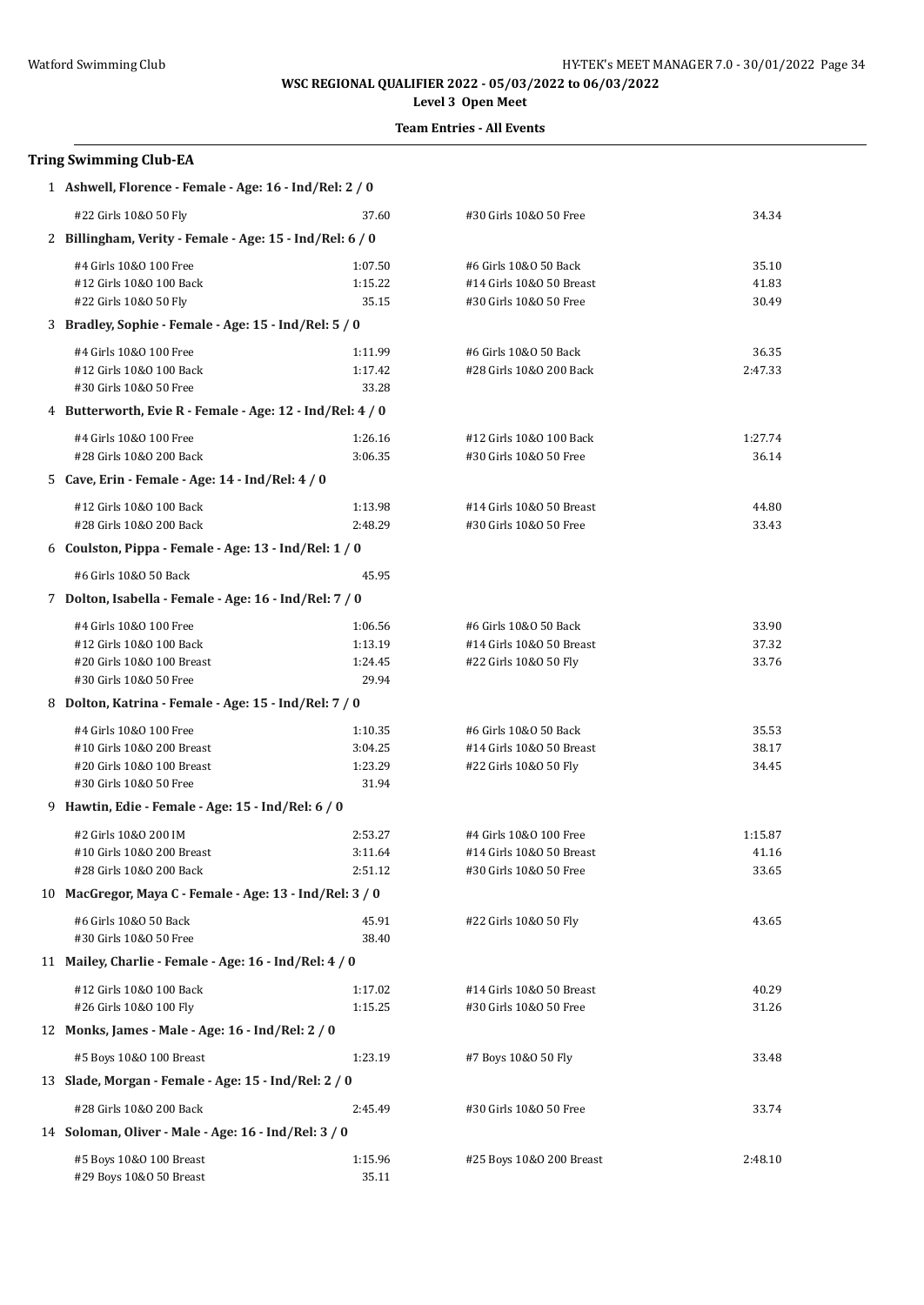**Level 3 Open Meet**

### **Team Entries - All Events**

### **Tring Swimming Club-EA**

| 15 Williams, Talia - Female - Age: 15 - Ind/Rel: 5 / 0 |                |                         |         |  |
|--------------------------------------------------------|----------------|-------------------------|---------|--|
| #4 Girls 10&0 100 Free                                 | 1:11.65        | #6 Girls 10&0 50 Back   | 36.04   |  |
| #12 Girls 10&0 100 Back                                | 1:17.29        | #28 Girls 10&0 200 Back | 2:47.42 |  |
| #30 Girls 10&0 50 Free                                 | 33.05          |                         |         |  |
|                                                        | ______________ |                         |         |  |

**Tring Swimming Club-EA Total Individual Entries: 61 - Total Relays: 0**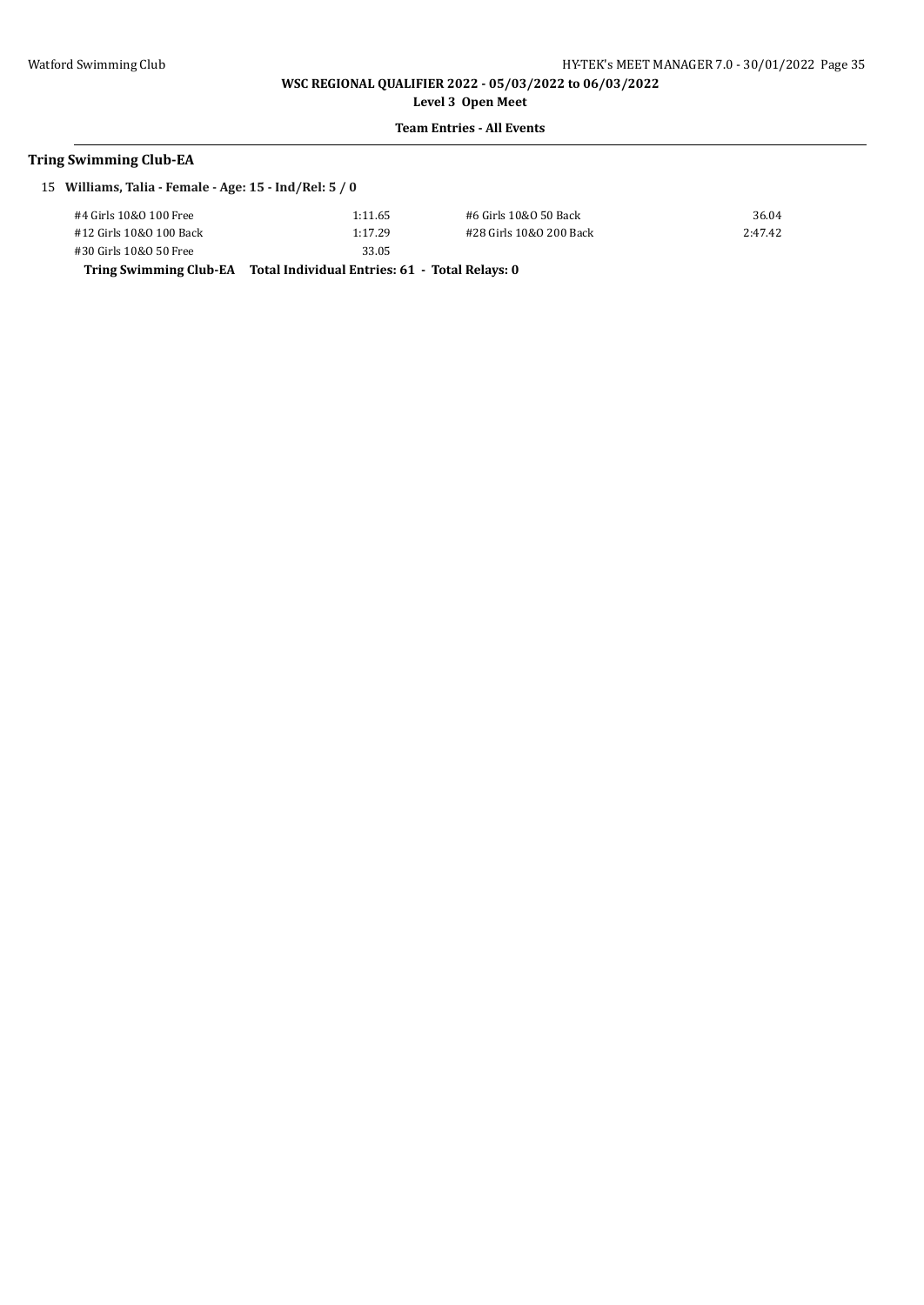### **Level 3 Open Meet**

| <b>Verulam Swim Club-EA</b>                                               |                           |                                                     |                    |  |  |
|---------------------------------------------------------------------------|---------------------------|-----------------------------------------------------|--------------------|--|--|
| 1 Beard, Eddie - Male - Age: 11 - Ind/Rel: 1 / 0                          |                           |                                                     |                    |  |  |
| #29 Boys 10&0 50 Breast                                                   | 51.00                     |                                                     |                    |  |  |
| 2 Chan, Karson - Male - Age: 13 - Ind/Rel: 2 / 0                          |                           |                                                     |                    |  |  |
| #5 Boys 10&0 100 Breast                                                   | 1:32.49                   | #29 Boys 10&0 50 Breast                             | 42.07              |  |  |
| 3 Condon, Zoe L - Female - Age: 16 - Ind/Rel: 5 / 0                       |                           |                                                     |                    |  |  |
| #4 Girls 10&0 100 Free<br>#22 Girls 10&0 50 Fly<br>#30 Girls 10&0 50 Free | 1:07.58<br>36.27<br>30.93 | #14 Girls 10&0 50 Breast<br>#24 Girls 10&0 200 Free | 43.06<br>2:34.39   |  |  |
| 4 Croft, Darcey - Female - Age: 15 - Ind/Rel: 1 / 0                       |                           |                                                     |                    |  |  |
| #22 Girls 10&0 50 Fly                                                     | 37.92                     |                                                     |                    |  |  |
| 5 Duncan, Alexander - Male - Age: 12 - Ind/Rel: 2 / 0                     |                           |                                                     |                    |  |  |
| #5 Boys 10&0 100 Breast                                                   | 1:50.87                   | #15 Boys 10&0 50 Free                               | 40.96              |  |  |
| 6 Duncan, Martha - Female - Age: 15 - Ind/Rel: 4 / 0                      |                           |                                                     |                    |  |  |
| #10 Girls 10&0 200 Breast<br>#20 Girls 10&0 100 Breast                    | 3:07.33<br>1:26.81        | #14 Girls 10&0 50 Breast<br>#22 Girls 10&0 50 Fly   | 39.78<br>34.92     |  |  |
| 7 Duncan, William - Male - Age: 16 - Ind/Rel: 2 / 0                       |                           |                                                     |                    |  |  |
| #7 Boys 10&0 50 Fly                                                       | 32.69                     | #15 Boys 10&0 50 Free                               | 28.39              |  |  |
| 8 Dye, Florence - Female - Age: 15 - Ind/Rel: 2 / 0                       |                           |                                                     |                    |  |  |
| #4 Girls 10&0 100 Free                                                    | 1:13.87                   | #6 Girls 10&0 50 Back                               | 37.46              |  |  |
| 9 Fenwick, Olly - Male - Age: 13 - Ind/Rel: 4 / 0                         |                           |                                                     |                    |  |  |
| #3 Boys 10&0 200 Fly<br>#17 Boys 10&0 200 IM                              | 3:01.40<br>2:44.82        | #11 Boys 10&0 100 Fly<br>#27 Boys 10&0 100 Back     | 1:15.96<br>1:17.75 |  |  |
| 10 Fenwick, Tommy - Male - Age: 11 - Ind/Rel: 4 / 0                       |                           |                                                     |                    |  |  |
| #5 Boys 10&0 100 Breast<br>#19 Boys 10&0 100 Free                         | 1:42.89<br>1:25.05        | #15 Boys 10&0 50 Free<br>#27 Boys 10&0 100 Back     | 35.57<br>1:26.41   |  |  |
| 11 Gentry, Kuba E - Male - Age: 11 - Ind/Rel: 1 / 0                       |                           |                                                     |                    |  |  |
| #15 Boys 10&0 50 Free                                                     | 44.31                     |                                                     |                    |  |  |
| 12 Gleeson, James - Male - Age: 17 - Ind/Rel: 4 / 0                       |                           |                                                     |                    |  |  |
| #9 Boys 10&0 200 Free<br>#19 Boys 10&0 100 Free                           | 2:24.63<br>1:03.23        | #15 Boys 10&0 50 Free<br>#21 Boys 10&0 50 Back      | 28.28<br>33.39     |  |  |
| 13 Hadfield, Rosie - Female - Age: 16 - Ind/Rel: 4 / 0                    |                           |                                                     |                    |  |  |
| #4 Girls 10&0 100 Free<br>#22 Girls 10&0 50 Fly                           | 1:07.71<br>33.44          | #6 Girls 10&0 50 Back<br>#30 Girls 10&0 50 Free     | 34.33<br>29.48     |  |  |
| 14 Harber, Amber - Female - Age: 16 - Ind/Rel: 3 / 0                      |                           |                                                     |                    |  |  |
| #6 Girls 10&0 50 Back<br>#20 Girls 10&0 100 Breast                        | 35.72<br>1:20.66          | #14 Girls 10&0 50 Breast                            | 36.36              |  |  |
| 15 Karkunaite, Perla - Female - Age: 14 - Ind/Rel: 2 / 0                  |                           |                                                     |                    |  |  |
| #20 Girls 10&0 100 Breast                                                 | 1:30.22                   | #22 Girls 10&0 50 Fly                               | 41.60              |  |  |
| 16 Kerry, Bella - Female - Age: 11 - Ind/Rel: 2 / 0                       |                           |                                                     |                    |  |  |
| #12 Girls 10&0 100 Back                                                   | 1:43.19                   | #14 Girls 10&0 50 Breast                            | 57.29              |  |  |
| 17 Lawrence, Harry - Male - Age: 17 - Ind/Rel: 4 / 0                      |                           |                                                     |                    |  |  |
| #11 Boys 10&0 100 Fly<br>#17 Boys 10&0 200 IM                             | 1:11.96<br>2:35.77        | #15 Boys 10&0 50 Free<br>#21 Boys 10&0 50 Back      | 30.00<br>31.93     |  |  |
| 18 Shek, Cora - Female - Age: 14 - Ind/Rel: 1 / 0                         |                           |                                                     |                    |  |  |
| #30 Girls 10&0 50 Free                                                    | 37.41                     |                                                     |                    |  |  |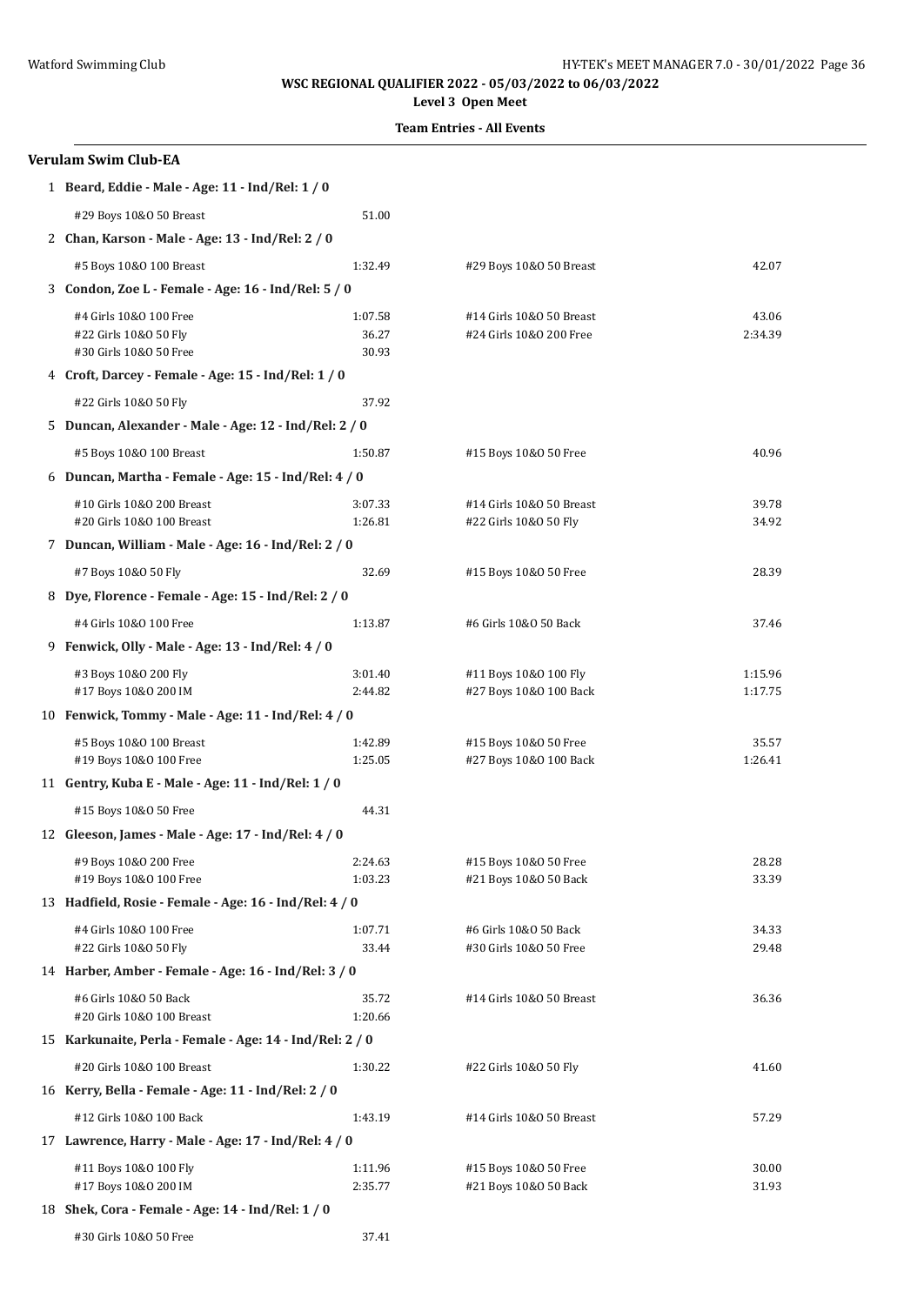# **Level 3 Open Meet**

## **Team Entries - All Events**

### **Verulam Swim Club-EA**

|    | 19 So, Clementine - Female - Age: 14 - Ind/Rel: 2 / 0        |                                                |                          |       |
|----|--------------------------------------------------------------|------------------------------------------------|--------------------------|-------|
|    | #22 Girls 10&0 50 Fly                                        | 41.87                                          | #30 Girls 10&0 50 Free   | 36.36 |
|    | 20 Twining, Joshua - Male - Age: 18 - Ind/Rel: 4 / 0         |                                                |                          |       |
|    | #5 Boys 10&0 100 Breast                                      | 1:24.04                                        | #7 Boys 10&0 50 Fly      | 34.66 |
|    | #25 Boys 10&0 200 Breast                                     | 2:58.68                                        | #29 Boys 10&0 50 Breast  | 39.36 |
| 21 | Whelan, Max - Male - Age: $16$ - Ind/Rel: $4/0$              |                                                |                          |       |
|    | #5 Boys 10&0 100 Breast                                      | 1:25.49                                        | #7 Boys 10&0 50 Fly      | 34.81 |
|    | #19 Boys 10&0 100 Free                                       | 1:06.17                                        | #21 Boys 10&0 50 Back    | 33.79 |
| 22 | Wojcik-Jardzioch, Oksana - Female - Age: 16 - Ind/Rel: 4 / 0 |                                                |                          |       |
|    | #12 Girls 10&0 100 Back                                      | 1:13.47                                        | #14 Girls 10&0 50 Breast | 39.71 |
|    | #28 Girls 10&0 200 Back                                      | 2:35.07                                        | #30 Girls 10&0 50 Free   | 30.34 |
| 23 | Wu, Calum - Male - Age: 13 - Ind/Rel: 2 / 0                  |                                                |                          |       |
|    | #19 Boys 10&0 100 Free                                       | 1:18.77                                        | #21 Boys 10&0 50 Back    | 41.86 |
|    | Verulam Swim Club-EA                                         | Total Individual Entries: 64 - Total Relays: 0 |                          |       |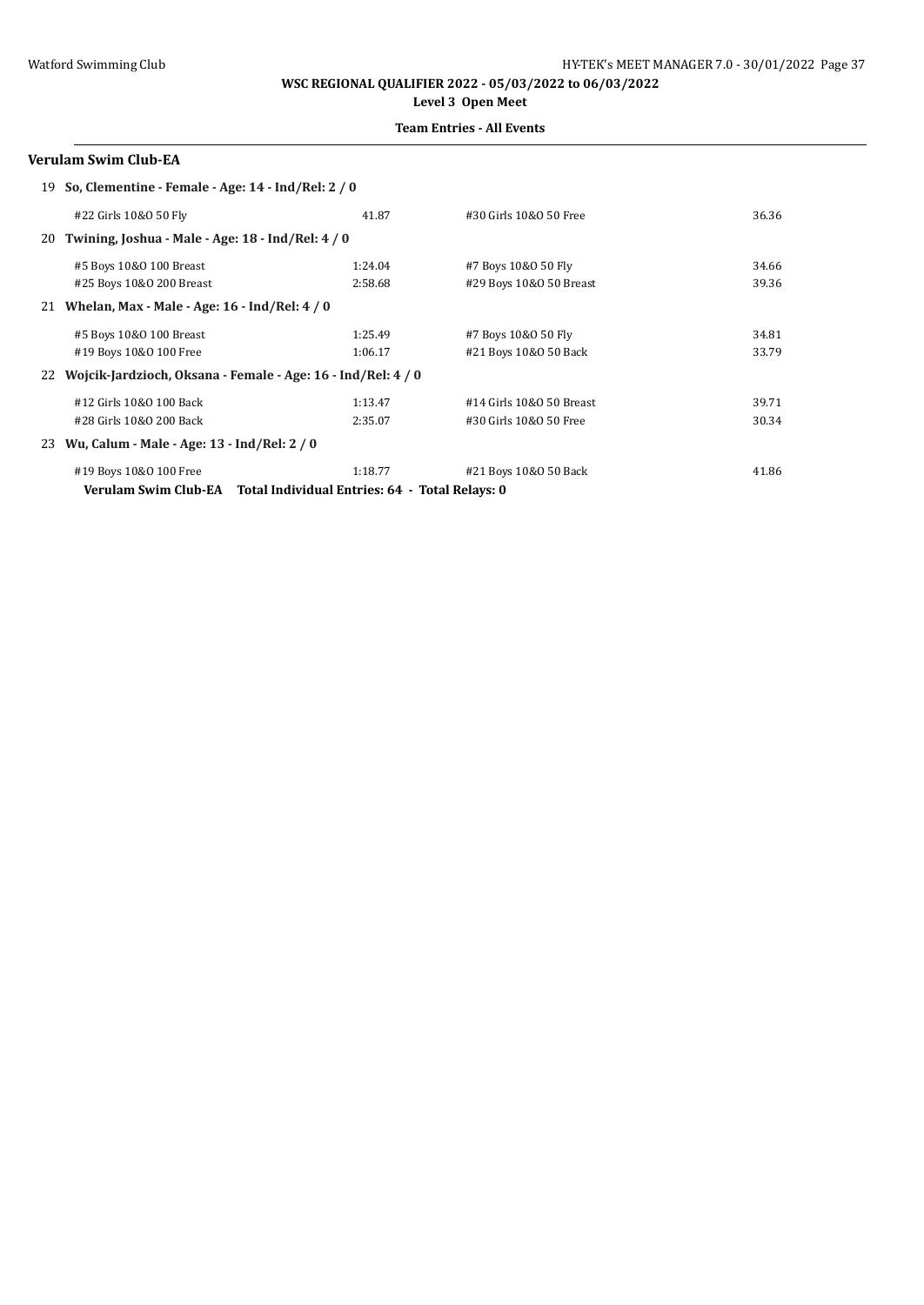# **Level 3 Open Meet**

### **Team Entries - All Events**

| 1 Aldred, Matt W - Male - Age: 17 - Ind/Rel: 6 / 0            |         |                           |         |
|---------------------------------------------------------------|---------|---------------------------|---------|
| #3 Boys 10&0 200 Fly                                          | 2:12.27 | #7 Boys 10&0 50 Fly       | 26.57   |
| #11 Boys 10&0 100 Fly                                         | 57.56   | #13 Boys 10&0 200 Back    | 2:09.14 |
| #21 Boys 10&0 50 Back                                         | 27.31   | #27 Boys 10&0 100 Back    | 59.50   |
| 2 Bansaghi, Peter - Male - Age: 13 - Ind/Rel: 2 / 0           |         |                           |         |
| #5 Boys 10&0 100 Breast                                       | 1:39.16 | #7 Boys 10&0 50 Fly       | 39.50   |
| 3 Beaver, Kiera - Female - Age: 18 - Ind/Rel: 4 / 0           |         |                           |         |
| #10 Girls 10&0 200 Breast                                     | 2:49.30 | #14 Girls 10&0 50 Breast  | 37.18   |
| #16 Girls 10&0 400 Free                                       | 4:47.76 | #20 Girls 10&0 100 Breast | 1:20.05 |
| 4 Boreham, Amy M - Female - Age: 16 - Ind/Rel: 8 / 0          |         |                           |         |
| #2 Girls 10&0 200 IM                                          | 2:35.55 | #6 Girls 10&0 50 Back     | 33.14   |
| #8 Girls 11&0 400 IM                                          | 5:40.05 | #12 Girls 10&0 100 Back   | 1:11.70 |
| #20 Girls 10&0 100 Breast                                     | 1:24.97 | #22 Girls 10&0 50 Fly     | 30.80   |
| #26 Girls 10&0 100 Fly                                        | 1:09.55 | #30 Girls 10&0 50 Free    | 29.21   |
| 5 Borhara, Maiya - Female - Age: 12 - Ind/Rel: 3 / 0          |         |                           |         |
| #6 Girls 10&0 50 Back                                         | 44.77   | #14 Girls 10&0 50 Breast  | 54.15   |
| #30 Girls 10&0 50 Free                                        | 40.90   |                           |         |
| 6 Brewster, Joseph T - Male - Age: 12 - Ind/Rel: 6 / 0        |         |                           |         |
| #1 Boys 10&0 400 Free                                         | 6:16.88 | #9 Boys 10&0 200 Free     | 2:55.51 |
| #15 Boys 10&0 50 Free                                         | 38.00   | #19 Boys 10&0 100 Free    | 1:24.79 |
| #21 Boys 10&0 50 Back                                         | 44.74   | #25 Boys 10&0 200 Breast  | 3:47.53 |
| 7 Brewster, Monty G - Male - Age: 10 - Ind/Rel: 4 / 0         |         |                           |         |
| #7 Boys 10&0 50 Fly                                           | 47.20   | #15 Boys 10&0 50 Free     | 44.25   |
| #19 Boys 10&0 100 Free                                        | 1:25.97 | #21 Boys 10&0 50 Back     | 48.08   |
| 8 Brown, Evie D - Female - Age: 17 - Ind/Rel: 6 / 0           |         |                           |         |
| #4 Girls 10&0 100 Free                                        | 1:07.86 | #10 Girls 10&0 200 Breast | 2:47.36 |
| #14 Girls 10&0 50 Breast                                      | 35.60   | #20 Girls 10&0 100 Breast | 1:18.31 |
| #24 Girls 10&0 200 Free                                       | 2:25.94 | #30 Girls 10&0 50 Free    | 30.92   |
| 9 Buckley, William - Male - Age: 16 - Ind/Rel: 12 / 0         |         |                           |         |
| #5 Boys 10&0 100 Breast                                       | 1:16.08 | #7 Boys 10&0 50 Fly       | 29.23   |
| #11 Boys 10&0 100 Fly                                         | 1:05.88 | #13 Boys 10&0 200 Back    | 2:23.93 |
| #15 Boys 10&0 50 Free                                         | 26.15   | #17 Boys 10&0 200 IM      | 2:20.59 |
| #19 Boys 10&0 100 Free                                        | 58.04   | #21 Boys 10&0 50 Back     | 31.63   |
| #23 Boys 11&0 400 IM                                          | 5:11.94 | #25 Boys 10&0 200 Breast  | 2:46.88 |
| #27 Boys 10&0 100 Back                                        | 1:06.63 | #29 Boys 10&0 50 Breast   | 33.80   |
| 10 Bunyard, George C - Male - Age: 12 - Ind/Rel: 1 / 0        |         |                           |         |
| #7 Boys 10&0 50 Fly                                           | 40.52   |                           |         |
| 11 Calliafas, Constantine J - Male - Age: 11 - Ind/Rel: 7 / 0 |         |                           |         |
| #7 Boys 10&0 50 Fly                                           | 43.47   | #9 Boys 10&0 200 Free     | 2:55.29 |
| #15 Boys 10&0 50 Free                                         | 35.21   | #19 Boys 10&0 100 Free    | 1:20.51 |
| #21 Boys 10&0 50 Back                                         | 43.16   | #27 Boys 10&0 100 Back    | 1:30.26 |
| #29 Boys 10&0 50 Breast                                       | 51.67   |                           |         |
| 12 Cawley, Grace L - Female - Age: 16 - Ind/Rel: 6 / 0        |         |                           |         |
| #2 Girls 10&0 200 IM                                          | 2:44.31 | #6 Girls 10&0 50 Back     | 33.97   |
| #12 Girls 10&0 100 Back                                       | 1:14.54 | #24 Girls 10&0 200 Free   | 2:24.27 |
| #28 Girls 10&0 200 Back                                       | 2:34.19 | #30 Girls 10&0 50 Free    | 33.40   |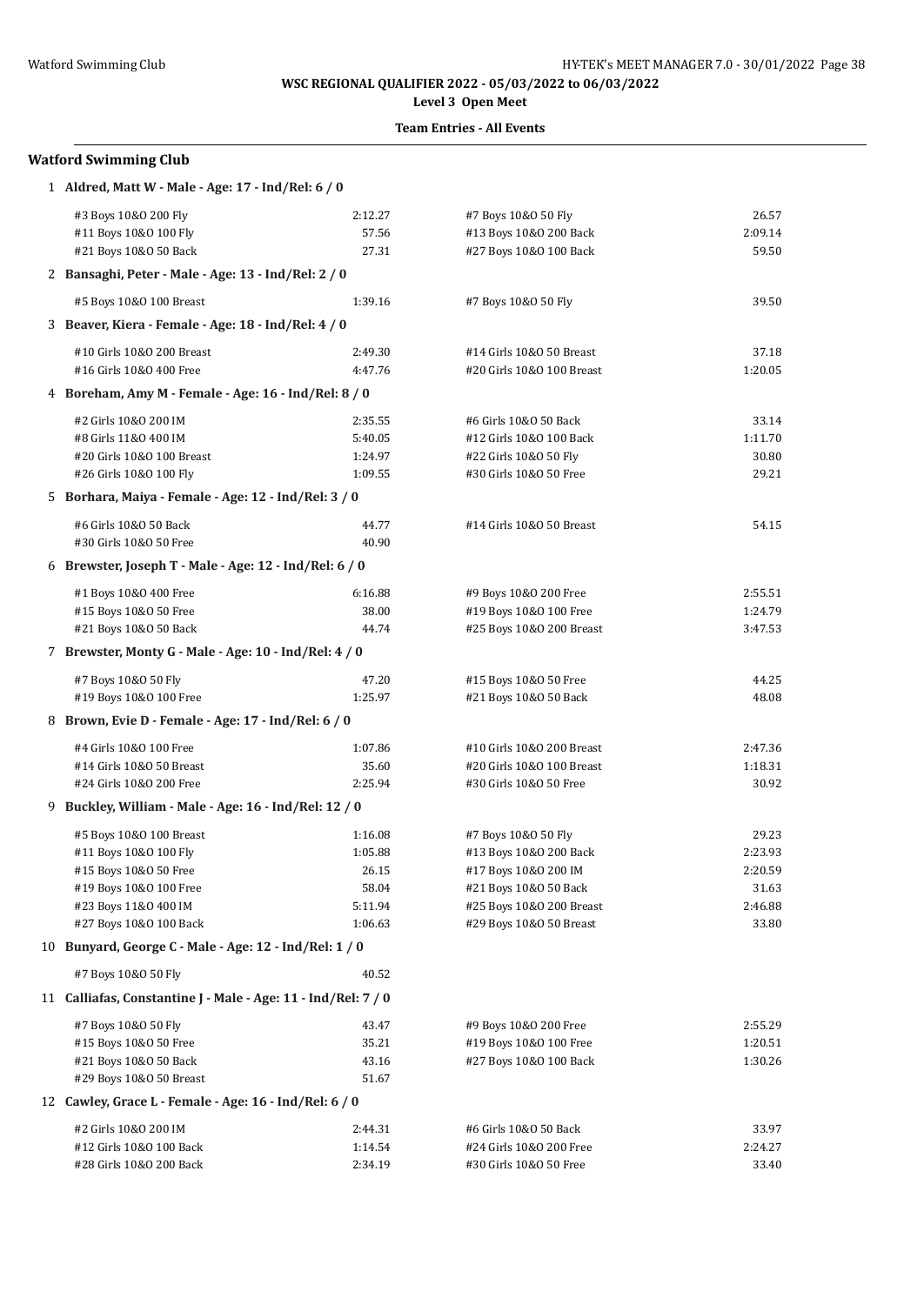# **Level 3 Open Meet**

### **Team Entries - All Events**

| 13 Chen, Jacob - Male - Age: 11 - Ind/Rel: 6 / 0         |         |     |                           |         |
|----------------------------------------------------------|---------|-----|---------------------------|---------|
| #9 Boys 10&0 200 Free                                    | 3:11.56 |     | #15 Boys 10&0 50 Free     | 37.10   |
| #19 Boys 10&0 100 Free                                   | 1:26.28 |     | #21 Boys 10&0 50 Back     | 44.88   |
| #27 Boys 10&0 100 Back                                   | 1:39.12 |     | #29 Boys 10&0 50 Breast   | 52.06   |
| 14 Clements, Harriet - Female - Age: 18 - Ind/Rel: 2 / 0 |         |     |                           |         |
| #6 Girls 10&0 50 Back                                    | 30.60   |     | #12 Girls 10&0 100 Back   | 1:06.54 |
| 15 Coldwell, Arthur - Male - Age: 15 - Ind/Rel: 5 / 0    |         |     |                           |         |
| #9 Boys 10&0 200 Free                                    | 2:25.38 |     | #15 Boys 10&0 50 Free     | 30.33   |
| #17 Boys 10&0 200 IM                                     | 2:49.83 |     | #19 Boys 10&0 100 Free    | 1:04.92 |
| #21 Boys 10&0 50 Back                                    | 36.21   |     |                           |         |
| 16 Cowie, Isabelle G - Female - Age: 10 - Ind/Rel: 6 / 0 |         |     |                           |         |
| #4 Girls 10&0 100 Free                                   | 1:32.42 |     | #6 Girls 10&0 50 Back     | 46.95   |
| #14 Girls 10&0 50 Breast                                 | 49.00   |     | #20 Girls 10&0 100 Breast | 1:48.83 |
| #22 Girls 10&0 50 Fly                                    | 50.36   |     | #30 Girls 10&0 50 Free    | 38.49   |
| 17 Evason, Summer R - Female - Age: 13 - Ind/Rel: 7 / 0  |         |     |                           |         |
| #4 Girls 10&0 100 Free                                   | 1:15.11 |     | #6 Girls 10&0 50 Back     | 43.69   |
| #10 Girls 10&0 200 Breast                                | 3:29.90 |     | #14 Girls 10&0 50 Breast  | 44.66   |
| #20 Girls 10&0 100 Breast                                | 1:38.25 |     | #22 Girls 10&0 50 Fly     | 41.90   |
| #30 Girls 10&0 50 Free                                   | 35.38   |     |                           |         |
| 18 Flynn, Luke J - Male - Age: 17 - Ind/Rel: 9 / 0       |         |     |                           |         |
| #5 Boys 10&0 100 Breast                                  | 1:08.36 |     | #7 Boys 10&0 50 Fly       | 31.37   |
| #13 Boys 10&0 200 Back                                   | 2:21.96 | SCR | #15 Boys 10&0 50 Free     | 24.98   |
| #17 Boys 10&0 200 IM                                     | 2:27.60 | SCR | #19 Boys 10&0 100 Free    | 57.75   |
| #21 Boys 10&0 50 Back                                    | 28.28   |     | #27 Boys 10&0 100 Back    | 1:02.60 |
| #29 Boys 10&0 50 Breast                                  | 30.59   |     |                           |         |
| 19 Gill, Jeffrey N - Male - Age: 15 - Ind/Rel: 7 / 0     |         |     |                           |         |
| #5 Boys 10&0 100 Breast                                  | 1:20.48 |     | #7 Boys 10&0 50 Fly       | 30.30   |
| #9 Boys 10&0 200 Free                                    | 2:18.13 |     | #15 Boys 10&0 50 Free     | 27.12   |
| #19 Boys 10&0 100 Free                                   | 1:01.18 |     | #21 Boys 10&0 50 Back     | 35.32   |
| #29 Boys 10&0 50 Breast                                  | 34.31   |     |                           |         |
| 20 Guest, Finley A - Male - Age: 16 - Ind/Rel: 8 / 0     |         |     |                           |         |
| #9 Boys 10&0 200 Free                                    | 2:15.85 |     | #13 Boys 10&0 200 Back    | 2:23.49 |
| #15 Boys 10&0 50 Free                                    | 27.69   |     | #17 Boys 10&0 200 IM      | 2:27.77 |
| #19 Boys 10&0 100 Free                                   | 1:00.33 |     | #21 Boys 10&0 50 Back     | 30.17   |
| #27 Boys 10&0 100 Back                                   | 1:04.63 |     | #29 Boys 10&0 50 Breast   | 34.94   |
| 21 Harper, Amy - Female - Age: 15 - Ind/Rel: 12 / 0      |         |     |                           |         |
| #2 Girls 10&0 200 IM                                     | 2:39.50 |     | #6 Girls 10&0 50 Back     | 33.61   |
| #8 Girls 11&0 400 IM                                     | 5:39.04 |     | #10 Girls 10&0 200 Breast | 3:02.57 |
| #12 Girls 10&0 100 Back                                  | 1:11.13 |     | #14 Girls 10&0 50 Breast  | 39.86   |
| #16 Girls 10&0 400 Free                                  | 5:03.04 |     | #20 Girls 10&0 100 Breast | 1:25.07 |
| #22 Girls 10&0 50 Fly                                    | 34.26   |     | #24 Girls 10&0 200 Free   | 2:24.81 |
| #28 Girls 10&0 200 Back                                  | 2:33.16 |     | #30 Girls 10&0 50 Free    | 30.66   |
| 22 Harris, Will J - Male - Age: 13 - Ind/Rel: 6 / 0      |         |     |                           |         |
| #5 Boys 10&0 100 Breast                                  | 1:31.57 |     | #15 Boys 10&0 50 Free     | 31.35   |
| #19 Boys 10&0 100 Free                                   | 1:11.52 |     | #21 Boys 10&0 50 Back     | 37.19   |
| #27 Boys 10&0 100 Back                                   | 1:19.61 |     | #29 Boys 10&0 50 Breast   | 42.22   |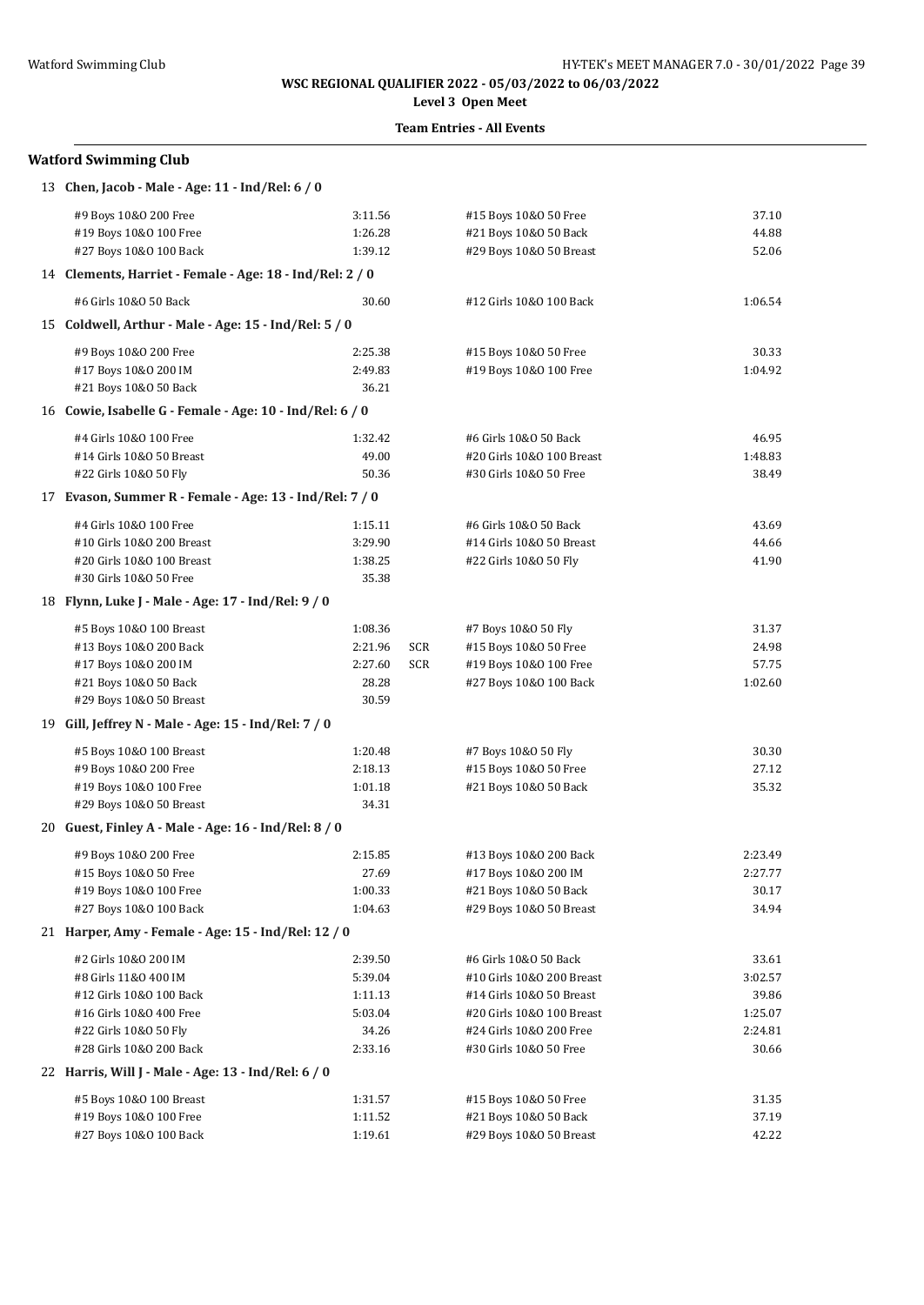# **Level 3 Open Meet**

## **Team Entries - All Events**

| 23 Hehir, Cailin - Female - Age: 14 - Ind/Rel: 7 / 0     |         |                           |         |
|----------------------------------------------------------|---------|---------------------------|---------|
| #2 Girls 10&0 200 IM                                     | 3:03.38 | #4 Girls 10&0 100 Free    | 1:08.28 |
| #14 Girls 10&0 50 Breast                                 | 41.23   | #16 Girls 10&0 400 Free   | 5:15.84 |
| #20 Girls 10&0 100 Breast                                | 1:29.95 | #24 Girls 10&0 200 Free   | 2:27.85 |
| #30 Girls 10&0 50 Free                                   | 31.85   |                           |         |
| 24 Hehir, Isla - Female - Age: 12 - Ind/Rel: 4 / 0       |         |                           |         |
| #6 Girls 10&0 50 Back                                    | 46.94   | #14 Girls 10&0 50 Breast  | 48.75   |
| #22 Girls 10&0 50 Fly                                    | 47.47   | #30 Girls 10&0 50 Free    | 38.94   |
| 25 Herath, Ayron C - Male - Age: 12 - Ind/Rel: 3 / 0     |         |                           |         |
| #7 Boys 10&0 50 Fly                                      | 45.80   | #15 Boys 10&0 50 Free     | 38.94   |
| #21 Boys 10&0 50 Back                                    | 46.03   |                           |         |
| 26 Hine, Caitlin S - Female - Age: 19 - Ind/Rel: 9 / 0   |         |                           |         |
| #2 Girls 10&0 200 IM                                     | 2:38.98 | #4 Girls 10&0 100 Free    | 1:04.87 |
| #6 Girls 10&0 50 Back                                    | 33.29   | #8 Girls 11&0 400 IM      | 5:40.39 |
| #12 Girls 10&0 100 Back                                  | 1:10.43 | #16 Girls 10&0 400 Free   | 4:52.49 |
| #24 Girls 10&0 200 Free                                  | 2:19.37 | #28 Girls 10&0 200 Back   | 2:34.33 |
| #30 Girls 10&0 50 Free                                   | 30.24   |                           |         |
| 27 Hodgkinson, Chloe - Female - Age: 15 - Ind/Rel: 5 / 0 |         |                           |         |
| #6 Girls 10&0 50 Back                                    | 35.32   | #12 Girls 10&0 100 Back   | 1:15.96 |
| #22 Girls 10&0 50 Fly                                    | 33.87   | #26 Girls 10&0 100 Fly    | 1:16.66 |
| #28 Girls 10&0 200 Back                                  | 2:41.95 |                           |         |
| 28 Irvine, Felipe - Male - Age: 12 - Ind/Rel: 9 / 0      |         |                           |         |
| #1 Boys 10&0 400 Free                                    | 6:00.36 | #7 Boys 10&0 50 Fly       | 41.33   |
| #9 Boys 10&0 200 Free                                    | 2:58.38 | #11 Boys 10&0 100 Fly     | 1:34.53 |
| #15 Boys 10&0 50 Free                                    | 34.99   | #17 Boys 10&0 200 IM      | 3:15.90 |
| #19 Boys 10&0 100 Free                                   | 1:20.48 | #21 Boys 10&0 50 Back     | 46.82   |
| #27 Boys 10&0 100 Back                                   | 1:35.87 |                           |         |
| 29 Janhavi, Janhavi - Female - Age: 14 - Ind/Rel: 5 / 0  |         |                           |         |
| #6 Girls 10&0 50 Back                                    | 36.02   | #10 Girls 10&0 200 Breast | 3:06.24 |
| #14 Girls 10&0 50 Breast                                 | 38.40   | #20 Girls 10&0 100 Breast | 1:23.29 |
| #22 Girls 10&0 50 Fly                                    | 33.80   |                           |         |
| 30 Jivram, Romir P - Male - Age: 17 - Ind/Rel: 6 / 0     |         |                           |         |
| #7 Boys 10&0 50 Fly                                      | 31.15   | #15 Boys 10&0 50 Free     | 27.82   |
| #19 Boys 10&0 100 Free                                   | 1:02.76 | #21 Boys 10&0 50 Back     | 31.32   |
| #27 Boys 10&0 100 Back                                   | 1:11.76 | #29 Boys 10&0 50 Breast   | 36.50   |
| 31 Kingham, Amelia - Female - Age: 12 - Ind/Rel: 2 / 0   |         |                           |         |
| #6 Girls 10&0 50 Back                                    | 42.63   | #30 Girls 10&0 50 Free    | 39.87   |
| 32 Kirby, Cleo - Female - Age: 11 - Ind/Rel: 5 / 0       |         |                           |         |
| #4 Girls 10&0 100 Free                                   | 1:32.35 | #6 Girls 10&0 50 Back     | 51.06   |
| #14 Girls 10&0 50 Breast                                 | 51.99   | #20 Girls 10&0 100 Breast | 1:52.45 |
| #30 Girls 10&0 50 Free                                   | 41.98   |                           |         |
| 33 Kirby, Freya - Female - Age: 13 - Ind/Rel: 3 / 0      |         |                           |         |
| #6 Girls 10&0 50 Back                                    | 45.64   | #14 Girls 10&0 50 Breast  | 49.65   |
| #30 Girls 10&0 50 Free                                   | 38.41   |                           |         |
| 34 Kovar, Patrick - Male - Age: 18 - Ind/Rel: 6 / 0      |         |                           |         |
| #5 Boys 10&0 100 Breast                                  | 1:19.61 | #7 Boys 10&0 50 Fly       | 29.91   |
| #11 Boys 10&0 100 Fly                                    | 1:11.98 | #15 Boys 10&0 50 Free     | 27.18   |
| #19 Boys 10&0 100 Free                                   | 1:00.59 | #21 Boys 10&0 50 Back     | 34.47   |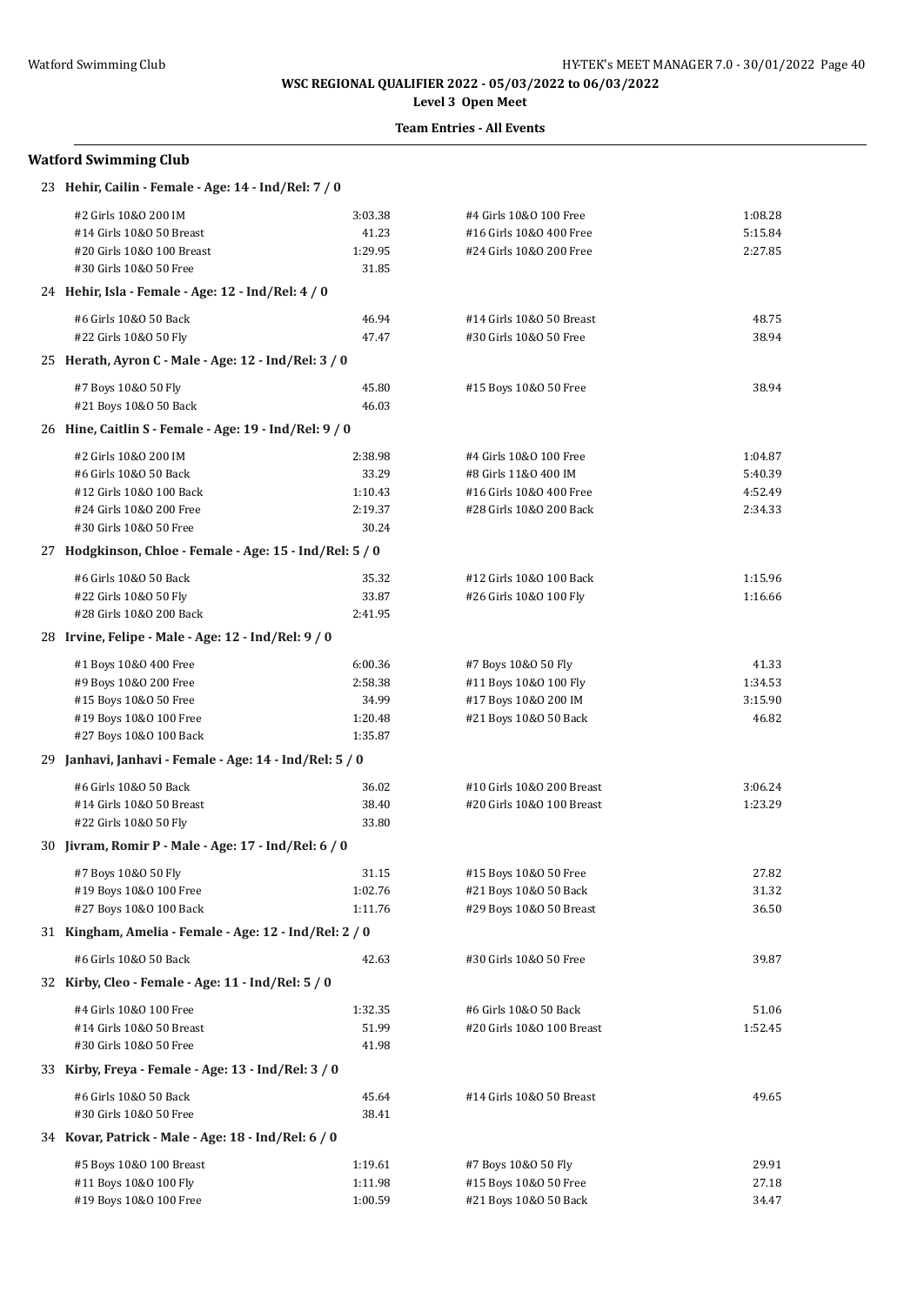**Level 3 Open Meet**

### **Team Entries - All Events**

| 35 Krasniqi, Arian J - Male - Age: 16 - Ind/Rel: 4 / 0        |         |                          |         |  |  |
|---------------------------------------------------------------|---------|--------------------------|---------|--|--|
| #5 Boys 10&0 100 Breast                                       | 1:12.12 | #7 Boys 10&0 50 Fly      | 31.25   |  |  |
| #25 Boys 10&0 200 Breast                                      | 2:38.90 | #29 Boys 10&0 50 Breast  | 33.24   |  |  |
| 36 Lazauskaite, Angelica - Female - Age: 14 - Ind/Rel: 13 / 0 |         |                          |         |  |  |
| #2 Girls 10&0 200 IM                                          | 2:52.44 | #4 Girls 10&0 100 Free   | 1:09.93 |  |  |
| #6 Girls 10&0 50 Back                                         | 36.17   | #8 Girls 11&0 400 IM     | 5:56.55 |  |  |
| #10 Girls 10&0 200 Breast                                     | 3:07.12 | #12 Girls 10&0 100 Back  | 1:17.89 |  |  |
| #14 Girls 10&0 50 Breast                                      | 40.08   | #16 Girls 10&0 400 Free  | 5:13.81 |  |  |
| #20 Girls 10&0 100 Breast                                     | 1:27.39 | #22 Girls 10&0 50 Fly    | 34.22   |  |  |
| #24 Girls 10&0 200 Free                                       | 2:29.67 | #26 Girls 10&0 100 Fly   | 1:21.31 |  |  |
| #30 Girls 10&0 50 Free                                        | 31.26   |                          |         |  |  |
| 37 Lovatt, George W - Male - Age: 13 - Ind/Rel: 4 / 0         |         |                          |         |  |  |
| #5 Boys 10&0 100 Breast                                       | 1:38.25 | #7 Boys 10&0 50 Fly      | 43.52   |  |  |
| #15 Boys 10&0 50 Free                                         | 36.28   | #21 Boys 10&0 50 Back    | 42.09   |  |  |
| 38 Lyons, Will G - Male - Age: 12 - Ind/Rel: 3 / 0            |         |                          |         |  |  |
| #5 Boys 10&0 100 Breast                                       | 1:48.62 | #15 Boys 10&0 50 Free    | 42.12   |  |  |
| #29 Boys 10&0 50 Breast                                       | 49.54   |                          |         |  |  |
| 39 Lythaby, Seb J - Male - Age: 15 - Ind/Rel: 4 / 0           |         |                          |         |  |  |
| #1 Boys 10&0 400 Free                                         | 5:03.29 | #9 Boys 10&0 200 Free    | 2:20.63 |  |  |
| #15 Boys 10&0 50 Free                                         | 29.42   | #19 Boys 10&0 100 Free   | 1:05.95 |  |  |
| 40 May, Raffy W - Male - Age: 14 - Ind/Rel: 9 / 0             |         |                          |         |  |  |
| #9 Boys 10&0 200 Free                                         | 2:15.18 | #13 Boys 10&0 200 Back   | 2:23.44 |  |  |
| #15 Boys 10&0 50 Free                                         | 27.40   | #17 Boys 10&0 200 IM     | 2:27.66 |  |  |
| #19 Boys 10&0 100 Free                                        | 1:00.43 | #21 Boys 10&0 50 Back    | 30.34   |  |  |
| #23 Boys 11&0 400 IM                                          | 5:20.16 | #27 Boys 10&0 100 Back   | 1:06.02 |  |  |
| #29 Boys 10&0 50 Breast                                       | 34.99   |                          |         |  |  |
| 41 Mcnulty, Joseph - Male - Age: 15 - Ind/Rel: 7 / 0          |         |                          |         |  |  |
| #7 Boys 10&0 50 Fly                                           | 29.88   | #9 Boys 10&0 200 Free    | 2:16.25 |  |  |
| #11 Boys 10&0 100 Fly                                         | 1:10.07 | #15 Boys 10&0 50 Free    | 28.08   |  |  |
| #19 Boys 10&0 100 Free                                        | 1:01.30 | #21 Boys 10&0 50 Back    | 35.77   |  |  |
| #27 Boys 10&0 100 Back                                        | 1:18.12 |                          |         |  |  |
| 42 Meyler, Emily K - Female - Age: 11 - Ind/Rel: 4 / 0        |         |                          |         |  |  |
| #6 Girls 10&0 50 Back                                         | 47.97   | #14 Girls 10&0 50 Breast | 49.14   |  |  |
| #22 Girls 10&0 50 Fly                                         | 48.40   | #30 Girls 10&0 50 Free   | 40.89   |  |  |
| 43 Morris, Dylan J - Male - Age: 16 - Ind/Rel: 4 / 0          |         |                          |         |  |  |
| #1 Boys 10&0 400 Free                                         | 4:36.72 | #9 Boys 10&0 200 Free    | 2:15.12 |  |  |
| #15 Boys 10&0 50 Free                                         | 28.55   | #19 Boys 10&0 100 Free   | 1:02.19 |  |  |
| 44 Olayomi, Alex - Male - Age: 17 - Ind/Rel: 3 / 0            |         |                          |         |  |  |
| #7 Boys 10&0 50 Fly                                           | 30.01   | #15 Boys 10&0 50 Free    | 26.69   |  |  |
| #29 Boys 10&0 50 Breast                                       | 36.44   |                          |         |  |  |
| 45 O'Meara, Niamh C - Female - Age: 16 - Ind/Rel: 8 / 0       |         |                          |         |  |  |
| #4 Girls 10&0 100 Free                                        | 1:05.88 | #6 Girls 10&0 50 Back    | 34.54   |  |  |
| #8 Girls 11&0 400 IM                                          | 5:44.85 | #12 Girls 10&0 100 Back  | 1:12.16 |  |  |
| #16 Girls 10&0 400 Free                                       | 4:49.99 | #22 Girls 10&0 50 Fly    | 34.98   |  |  |
| #24 Girls 10&0 200 Free                                       | 2:18.12 | #28 Girls 10&0 200 Back  | 2:30.89 |  |  |
| 46 Palmer, Loralie B - Female - Age: 15 - Ind/Rel: 6 / 0      |         |                          |         |  |  |
| #2 Girls 10&0 200 IM                                          | 3:01.49 | #4 Girls 10&0 100 Free   | 1:10.98 |  |  |
| #6 Girls 10&0 50 Back                                         | 37.84   | #24 Girls 10&0 200 Free  | 2:34.95 |  |  |
| #28 Girls 10&0 200 Back                                       | 2:58.45 | #30 Girls 10&0 50 Free   | 32.53   |  |  |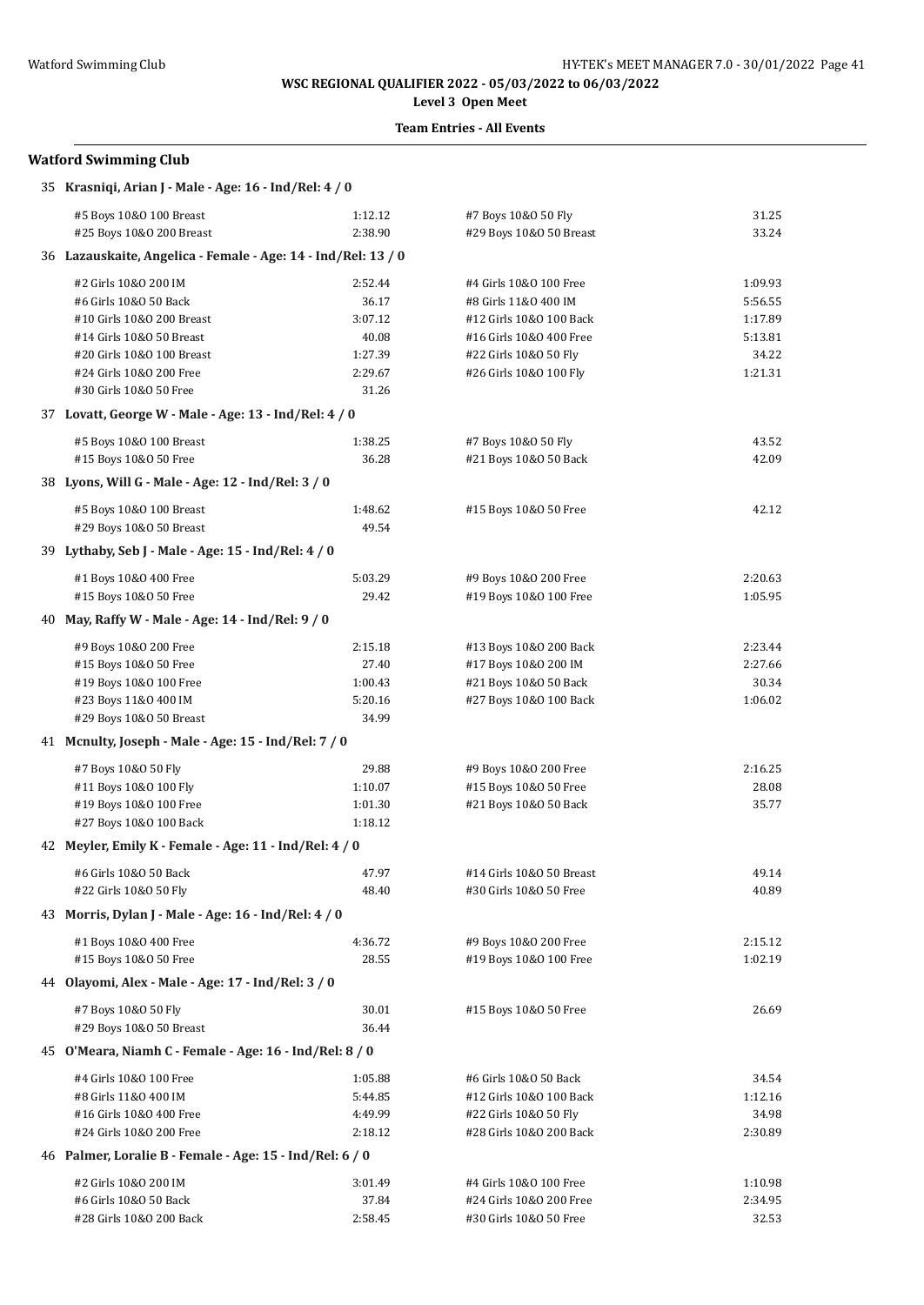# **Level 3 Open Meet**

# **Team Entries - All Events**

| 47 Park, Lucy M - Female - Age: 26 - Ind/Rel: 7 / 0      |         |                           |         |  |  |
|----------------------------------------------------------|---------|---------------------------|---------|--|--|
| #4 Girls 10&0 100 Free                                   | 1:01.74 | #10 Girls 10&0 200 Breast | 2:40.30 |  |  |
| #14 Girls 10&0 50 Breast                                 | 35.30   | #16 Girls 10&0 400 Free   | 4:45.38 |  |  |
| #20 Girls 10&0 100 Breast                                | 1:15.96 | #24 Girls 10&0 200 Free   | 2:12.34 |  |  |
| #30 Girls 10&0 50 Free                                   | 28.70   |                           |         |  |  |
| 48 Peccei, Francesca - Female - Age: 19 - Ind/Rel: 5 / 0 |         |                           |         |  |  |
| #2 Girls 10&0 200 IM                                     | 2:35.17 | #4 Girls 10&0 100 Free    | 1:01.54 |  |  |
| #22 Girls 10&0 50 Fly                                    | 30.50   | #24 Girls 10&0 200 Free   | 2:15.75 |  |  |
| #30 Girls 10&0 50 Free                                   | 28.30   |                           |         |  |  |
| 49 Peccei, Sofia - Female - Age: 17 - Ind/Rel: 5 / 0     |         |                           |         |  |  |
| #4 Girls 10&0 100 Free                                   | 1:06.19 | #22 Girls 10&0 50 Fly     | 30.90   |  |  |
| #24 Girls 10&0 200 Free                                  | 2:21.11 | #26 Girls 10&0 100 Fly    | 1:09.49 |  |  |
| #30 Girls 10&0 50 Free                                   | 28.57   |                           |         |  |  |
| 50 Prabhu, Anirudh - Male - Age: 12 - Ind/Rel: 5 / 0     |         |                           |         |  |  |
| #5 Boys 10&0 100 Breast                                  | 1:49.25 | #15 Boys 10&0 50 Free     | 38.62   |  |  |
| #21 Boys 10&0 50 Back                                    | 47.99   | #27 Boys 10&0 100 Back    | 1:37.18 |  |  |
| #29 Boys 10&0 50 Breast                                  | 48.71   |                           |         |  |  |
| 51 Rai, Samairra L - Female - Age: 13 - Ind/Rel: 3 / 0   |         |                           |         |  |  |
| #6 Girls 10&0 50 Back                                    | 45.69   | #14 Girls 10&0 50 Breast  | 50.96   |  |  |
| #30 Girls 10&0 50 Free                                   | 38.18   |                           |         |  |  |
| 52 Randall, Caelia M - Female - Age: 13 - Ind/Rel: 9 / 0 |         |                           |         |  |  |
| #4 Girls 10&0 100 Free                                   | 1:14.91 | #6 Girls 10&0 50 Back     | 39.21   |  |  |
| #10 Girls 10&0 200 Breast                                | 3:19.49 | #12 Girls 10&0 100 Back   | 1:22.58 |  |  |
| #14 Girls 10&0 50 Breast                                 | 43.58   | #16 Girls 10&0 400 Free   | 5:53.57 |  |  |
| #20 Girls 10&0 100 Breast                                | 1:33.57 | #28 Girls 10&0 200 Back   | 2:52.27 |  |  |
| #30 Girls 10&0 50 Free                                   | 35.09   |                           |         |  |  |
| 53 Randall, Darcey L - Female - Age: 11 - Ind/Rel: 2 / 0 |         |                           |         |  |  |
| #6 Girls 10&0 50 Back                                    | 47.80   | #30 Girls 10&0 50 Free    | 42.93   |  |  |
| 54 Reader, Megan - Female - Age: 13 - Ind/Rel: 8 / 0     |         |                           |         |  |  |
| #4 Girls 10&0 100 Free                                   | 1:17.29 | #6 Girls 10&0 50 Back     | 39.49   |  |  |
| #12 Girls 10&0 100 Back                                  | 1:24.28 | #14 Girls 10&0 50 Breast  | 47.41   |  |  |
| #20 Girls 10&0 100 Breast                                | 1:36.17 | #22 Girls 10&0 50 Fly     | 37.42   |  |  |
| #28 Girls 10&0 200 Back                                  | 3:02.60 | #30 Girls 10&0 50 Free    | 35.34   |  |  |
| 55 Shackell, Maya V - Female - Age: 15 - Ind/Rel: 8 / 0  |         |                           |         |  |  |
| #4 Girls 10&0 100 Free                                   | 1:05.24 | #6 Girls 10&0 50 Back     | 32.79   |  |  |
| #12 Girls 10&0 100 Back                                  | 1:11.68 | #18 Girls 10&0 200 Fly    | 2:39.66 |  |  |
| #22 Girls 10&0 50 Fly                                    | 31.40   | #26 Girls 10&0 100 Fly    | 1:09.53 |  |  |
| #28 Girls 10&0 200 Back                                  | 2:37.77 | #30 Girls 10&0 50 Free    | 30.39   |  |  |
| 56 Shayler, Lewis W - Male - Age: 19 - Ind/Rel: 4 / 0    |         |                           |         |  |  |
| #7 Boys 10&0 50 Fly                                      | 26.40   | #15 Boys 10&0 50 Free     | 24.80   |  |  |
| #19 Boys 10&0 100 Free                                   | 52.42   | #29 Boys 10&0 50 Breast   | 28.50   |  |  |
| 57 Simpson, Chloe J - Female - Age: 16 - Ind/Rel: 4 / 0  |         |                           |         |  |  |
| #10 Girls 10&0 200 Breast                                | 2:54.98 | #14 Girls 10&0 50 Breast  | 36.67   |  |  |
| #20 Girls 10&0 100 Breast                                | 1:20.90 | #24 Girls 10&0 200 Free   | 2:19.18 |  |  |
| 58 Stubbs, Olivia R - Female - Age: 15 - Ind/Rel: 4 / 0  |         |                           |         |  |  |
| #4 Girls 10&0 100 Free                                   | 1:10.62 | #14 Girls 10&0 50 Breast  | 41.33   |  |  |
| #22 Girls 10&0 50 Fly                                    | 35.12   | #30 Girls 10&0 50 Free    | 32.71   |  |  |